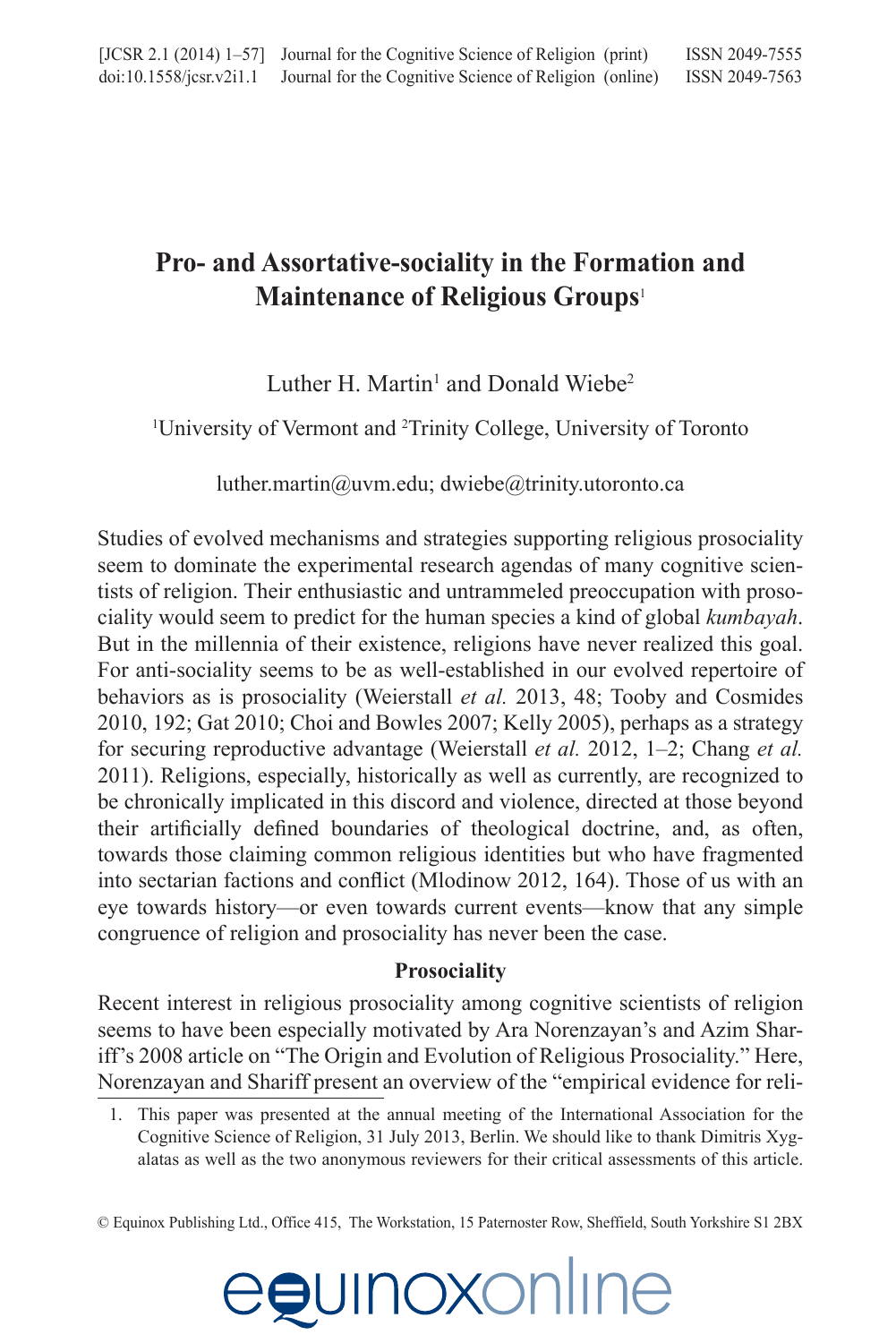gious prosociality," that is, for "the hypothesis that religions facilitate costly behaviors that benefit other people at a personal cost" (2008, 58). Norenzayan and Shariff readily acknowledge that conclusions from the empirical evidence they cite is based upon the usual array of exaggerated self-reports (Saroglou 2006: 1-2), the results of acontextual game playing (Boehm 2012, 324), of contrived experiments on priming effects, etc. and that these data allow for a diversity of interpretations (Norenzayan and Shariff 2008, 50). Nevertheless, they conclude that this evidence, collectively considered, supports rather unexceptional conclusions about *ingroup* behaviors (Norenzayan and Shariff 2008, *passim*), such as, for example, that members who are strongly committed to a group, such as to a religious kibbutz, are more committed to that group than are those who are less committed to a group (Norenzayan and Shariff 2008, 59).

Norenzayan's and Shariff's claims about religious prosociality privileges the behavioral supports and strategies of religion over those that might be extended by other social groups with which an individual might identify, such as claims of fictive kinship, political ideologies, utilitarianism, the synchronizing practices of "dance and drill," etc. (e.g. Galen 2012, 878; McNeill 1995). While religions have certainly provided widespread support and strategies for ingroup solidarity, they have done so for historically contingent reasons. That is to say, ingroup prosociality can be accounted for by general psychological mechanism and strategies (Galen 2012, 888–890; Diener *et al.,* 2011, cited by Galen 2012; Boyer 2009, 19, citing Fessler 2001 and Gintis 2000) as well as by any number of ingroup markers in addition to the religious, such as "race, nationality, computer use, or…[an] operating unit at work" (Dion 1972; Ashforth and Mael 1989; cited by Mlodinow 2012, 167; Turchin 2007, 54, 84). In fact, research has shown that the only requirement necessary for ingroup affinity is simply the "act of knowing that you belong to a group" (Mlodinow 2012, 171; Sherif *et al.* 1961).

Based on the rather self-evident data about characteristics of ingroup behaviors, Norenzayan and Shariff—and others—propose to extend these conclusions to the more problematic hypothesis that religious prosocial behavior affords an advantage for the realization of large-scale, complex societies as well (Norenzayan and Shariff 2008, 58, 62; e.g. Turchin 2007, 7; D. S. Wilson *et al.* 2009; Atran 2012, 211; Reddish *et al.* 2013; Slingerland *et al.*, 2013). Large-scale societies are usually described as complex because they are, well…..complex (e.g. Turchin 2007, 3, 338), that is, they are comprised of a diversity of separate and separatist groups, each with their own self-interested identity, a characteristic of large-scale societies already described by Alexis de Tocqueville in his "ethnography" of nineteenth-century America (Tocqueville 1900, II.2.5). Since, the evidence for religious prosociality cited by Norenzayan and Shariff and others only

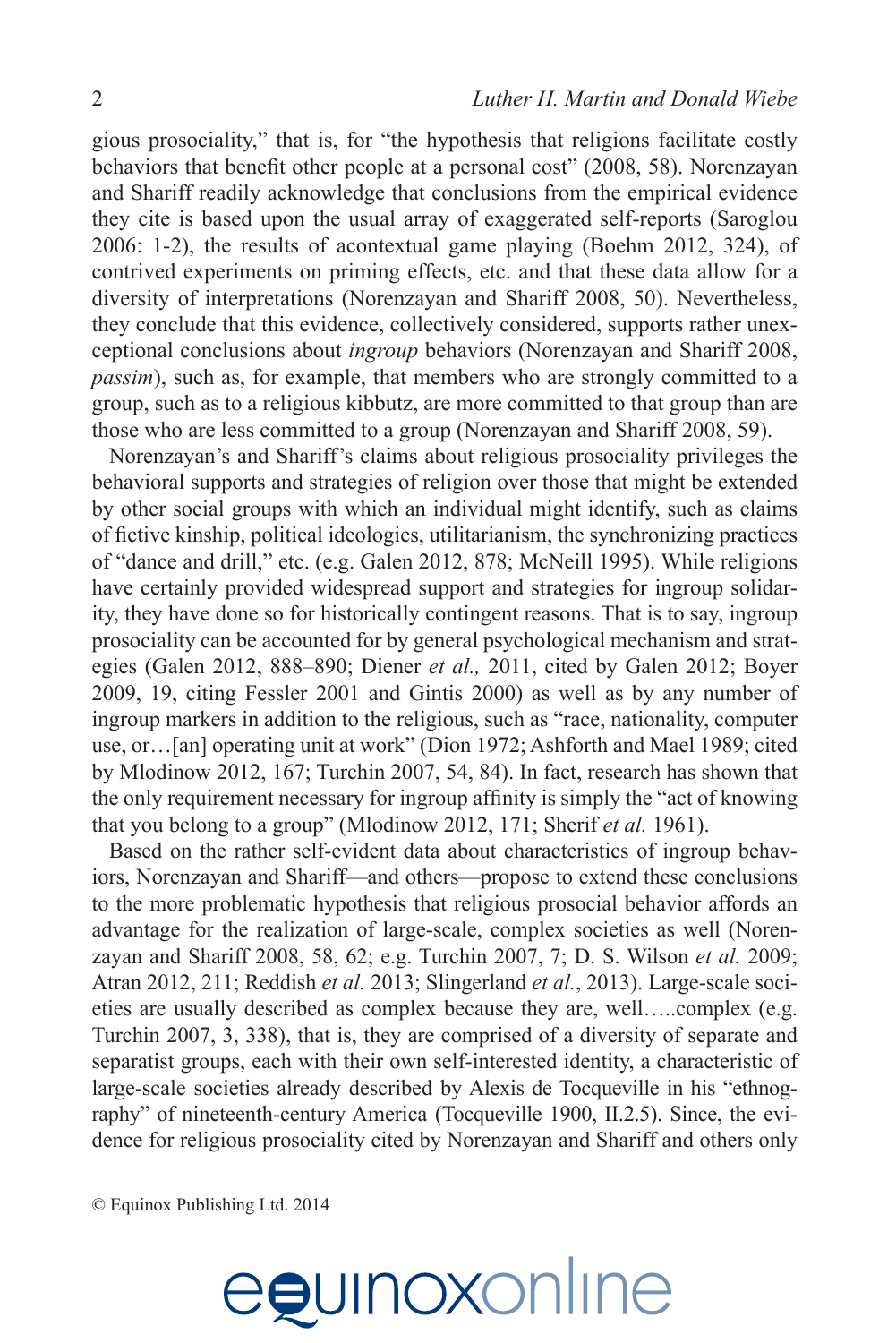supports small-scale ingroup dynamics, their proposed hypothesis of extending these dynamics to the facilitation of large-scale group formation seems to be by inferential fiat with dubious empirical support.<sup>2</sup> In defense of their hypothesis about a role for religious prosociality in facilitating large-scale social formations, they venture, consequently, into the murky analogies and contested arguments for what Steven Pinker has judged to be the "false allure of group selection" (Pinker 2013). For example, Scott Atran and Joseph Henrich, in their article on "The Evolution of Religion," argue for a neo-Spencerian survival of the culturally fit in which prosociality is, however, not a characteristic of religion at all but is, rather, a by-product of religious competition and conflict (Atran and Henrich 2010).

However argued, the hypothesis that religious prosociality provides a basis for large-group cooperation simply does not account for the diversity, heterogeneity and xenophobia of such human groups, especially religious groups, that are documented throughout the history of *Homo sapiens.* And, although Norenzayan and Shariff acknowledge, but only in a concluding aside, that historians might have something to contribute to discussions about human behavior (Norenzayan and Shariff 2008, 62), they, like experimentalists generally, have neglected to attend to the realities of actual human behaviors, in real-life situations, that have been, and continue to be, documented for *H. sapiens* since the beginnings of the species (e.g. Smail 2008; Galen 2012).

#### **Assortative sociality**

Whereas prosocial behavior would seem to be an evolved proclivity for smallscale groups of humans generally, religions have, from their social origins, been promoters of, perhaps the *primary* promoters of, what we refer to as assortative

2. We should like to take brief note of Ara Norenzayan's recent book, *Big Gods: How Religion Transformed Cooperation and Conflict* (2013), which was published after the writing of this paper, since it addresses one of the main themes of our critique. Norenzayan maintains that it is belief in "Big Gods" that made possible the extended cooperative behavior among total strangers and that ultimately gave rise to civilization-size human groups. The argument, however, is problematic on several levels. A close reading of his book shows, that belief in big gods is neither a necessary nor a sufficient condition for "human groups to rapidly scale up from hunter-gatherer origins to the vast societies of millions today" (75). In discussing the ambiguity of talk about "big gods" with respect to early Chinese civilization, for example, he insists "that supernatural monitoring is [not] the *only* mechanism that can push groups to expand" (134–135) and in his Introduction he admits that even though "big gods" might be a factor in such a development, they were "not the sole cause that led to large-scale cooperation" (9). Nor does the "Big-God hypothesis" correspond to the historical evidence such as that we suggest with our brief example from Hebrew Epic (p. 5). The kind of evidence needed to support Norenzayan's argument requires the kind of extensive historical analysis that one finds, for example, in Norman Yoffee's *Myths of the Archaic State: Evolution of the Earliest Cities, States, and Civilizations* (2005)*,*" an analysis that does support our *example*.

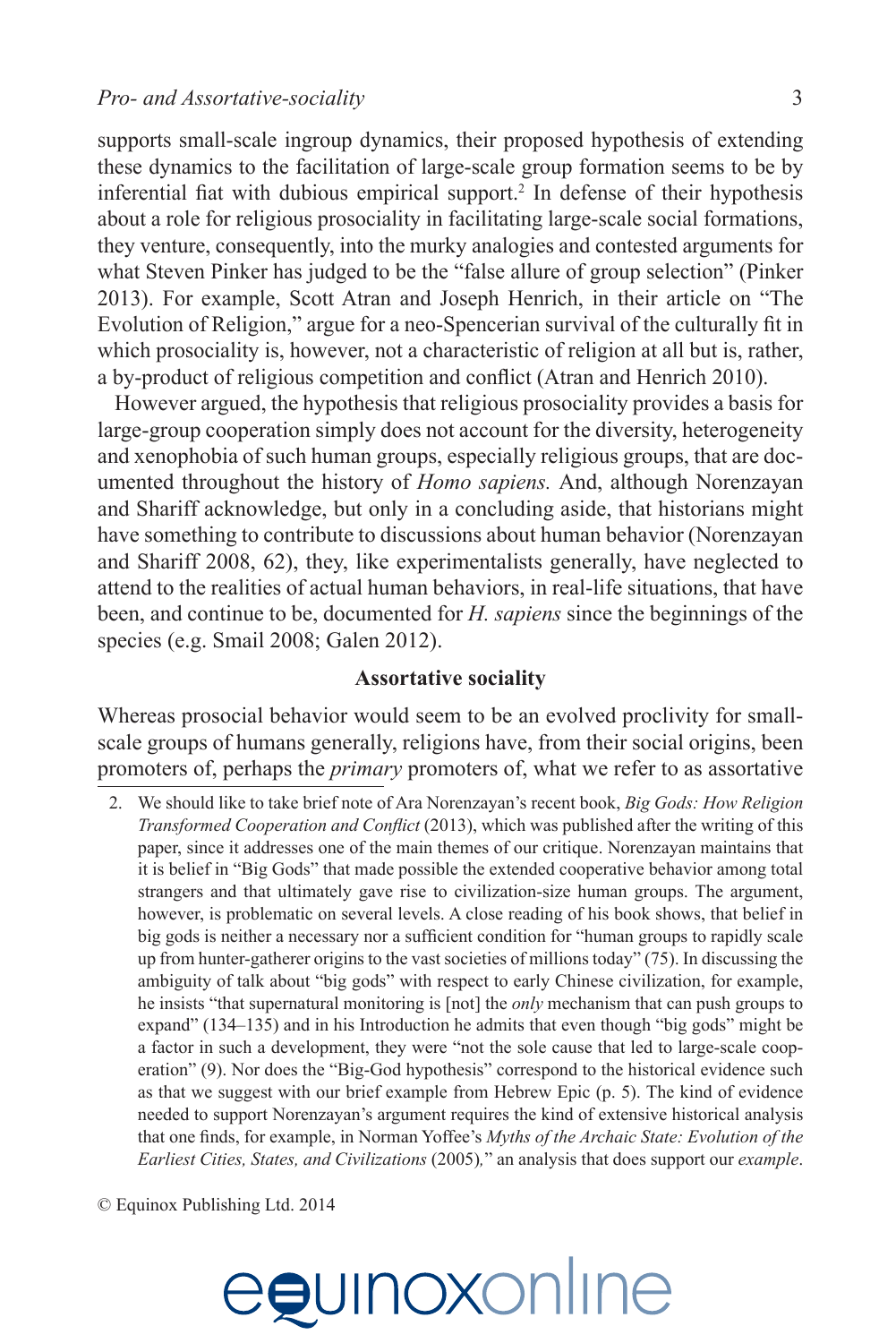sociality. We propose that assortative sociality, whereby members of religious groups select for those like themselves and prioritize their *differences* from others, more accurately models the ethnographic and historical data for real religious behavior in the real world.

The features of ingroup sociality constitute a repertoire of behaviors that function not only as a social bond between members of each specific group but as a bond so strong as to form a barrier to those outside it, greatly minimizing contact with out-groups. The ingroup cohesiveness of religious beliefs and behaviors clearly undermines openness, individualism, non-conformity, and risk tolerance while fostering collectivism and conformity, ethnocentrism and philopatry (reduced mobility outside one's natal group), intergroup vigilance, and xenophobia. Consequently, religions function as cultural phenotypic markers that "pseudo-speciate" the human race, as Peter Munz puts it metaphorically (Munz 1985, 295–303, esp. 300**).** Thus, even though religious beliefs and practices may encourage prosocial behavior with respect to the ingroup they are anything but prosocial with respect to members of out-groups.

An explanation for this paradoxical way in which religions seem to function in human society can be found in the fact that humans, like other organisms, face two kinds of challenges, immediate and obvious threats to life and limb and long-term and unpredictable challenges to their general security. A first set of overt and immediate threats provokes an instantaneous response by the sympathetic nervous system, the so-called freeze, flight or fight reaction. A second set of threats is activated by relatively subtle cues of potential danger, which provoke a more generalized vigilance that engages a probing into and manipulation of the physical and social environment. In each case, the response to the threat may be either protective—shielding oneself from attack, or destructive—preemptively responding to eliminate the potential danger.

Recent psychological, anthropological, and cognitive science research provides considerable evidence to show that religions may well have originated as hazard-protection systems against the second kind of threat, i.e., against the unseen pathogens and parasites not endemic to their group (Fincher and Thornhill 2012; Schaller 2006; Schaller and Murray 2007, 2010). This system, subsequently, provided an expedient defense against out-group intimidations and predations. For example, virtually all religions claim to know the truth which others lack, generating, thereby, suspicion about the "false" beliefs and "immoral" practices of others and, consequently, casting them as dangerous and untrustworthy (Schaller 2003, 224). Religions, therefore, would have been adaptive in our ancestral populations by virtue of functioning as "behavioral immune systems" that actively discouraged intergroup and large-scale coop-

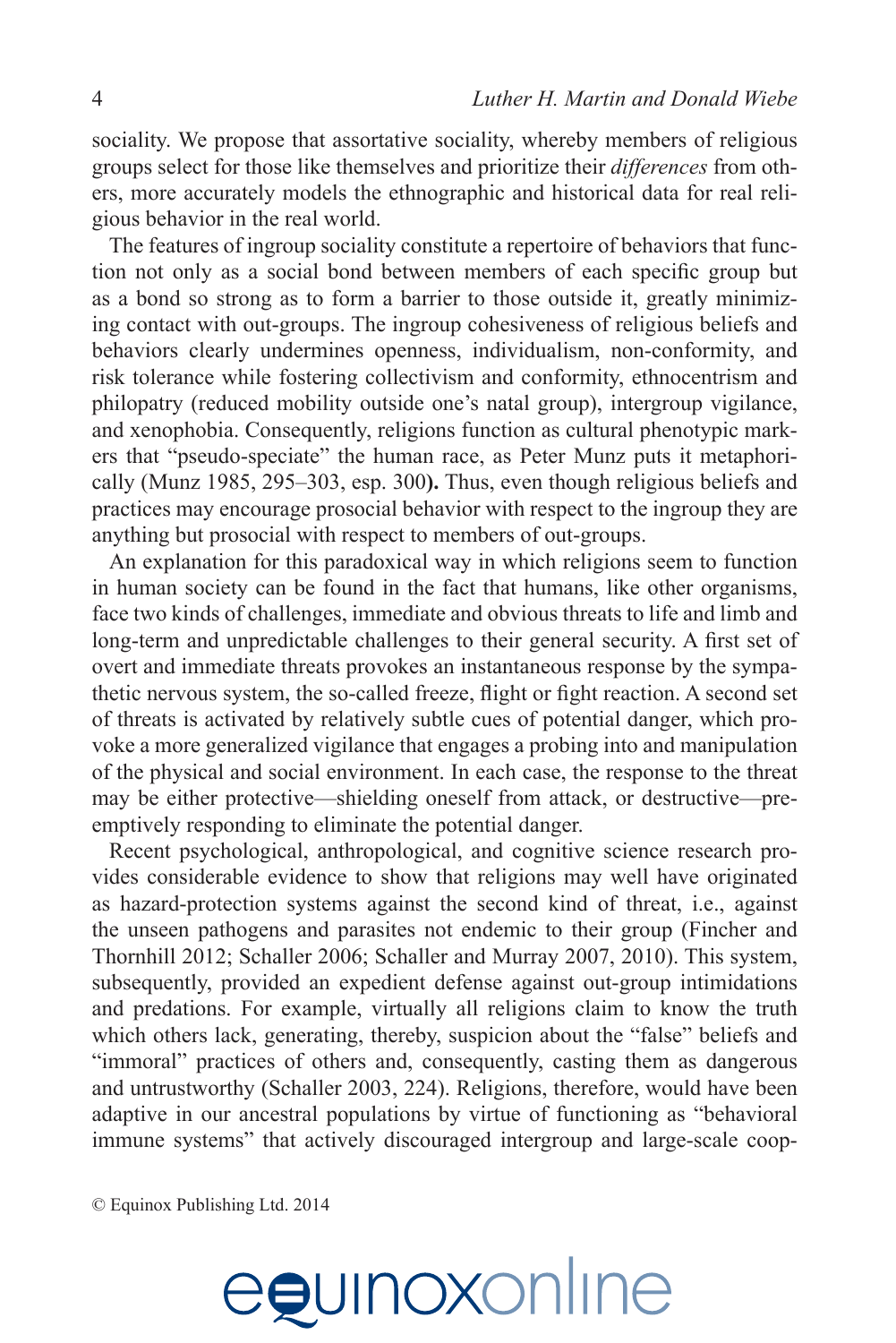erative behavior. With the historical increase in economically and politically motivated cooperation among groups, however, this ancestral "immune system" came to function as a maladapted "auto-immune system," whereby religions continue their original assortative function of ingroup defense (Wiebe 2013). As Jared Diamond has similarly concluded, the "[r]eligious values" of certain "tightly communal and mutually supportive" societies "allowed them to survive for centuries….[However, they] also prevented them from making the drastic lifestyle changes…of [even more successful societies] that might have helped them survive longer" (Diamond 2005, 423). Since, these conservative religious values "tend to be especially deeply held," Diamond concludes, they are "a frequent causes of disastrous behavior" (Diamond 2005, 423).

#### **Example**

An example of the relations between pro- and assortative sociality to which we refer is exemplified from the very origins of the Western religious tradition.

Hebrew epic recounts the story of a group of late Bronze Age, Middle-Eastern Bedouin tribes that confederated into a common people. Whatever its historicity, this epic has provided the "charter myth" for virtually all Western religious formations. According to this epic account, the success and stability of the incipient Hebrew federation involved their prosocial claims to descent from a common ancestor, i.e., to the construction of (fictive) kinship and to their acceptance of a set of governing rules, the so-called Ten Commandments (Exod. 20: 1–17). These governing rules were legitimated for the federated tribes politically, by appeal to the hierarchical sovereignty of their still tenuously accepted leader, Moses, and, of course, invested with the authority of their no less still tenuously accepted common deity (Exod. 4:1). The characteristics of their sociallypostulated deity are generally acknowledged by historians and biblical scholars to be derived from those of a tribal war god (Exod. 15:3; McNeill 1963, 159; Brueggeman 1997, 23). Despite the prosocial behaviors commended by the Hebrew's new social code, they nevertheless engaged, in the name of their deity, in some rather nasty assortative behaviors towards those who remained outside of the federation, i.e., towards the Canaanites, the Hittites, the Amorites, the Perizzites, the Hivites, and the Jebusites. Not only were the Hebrews commanded by their newly accepted deity to seize the land of neighoring non-Hebrew tribes and to expel them from it (Exod. 34:11) but, further, to "blot them out" (Exod. 23:23)—a god-sanctioned aggression against outgroups that recurs throughout subsequent accounts of Hebrew history (e.g. 2 Kings 8:12; 1 Samuel 15:3; Psalms 137:9; Isaiah 13:16; Nahum 3:10) (Martin 2013), and that continues to be documented experimentally today (Bushman *et al.* 2007).

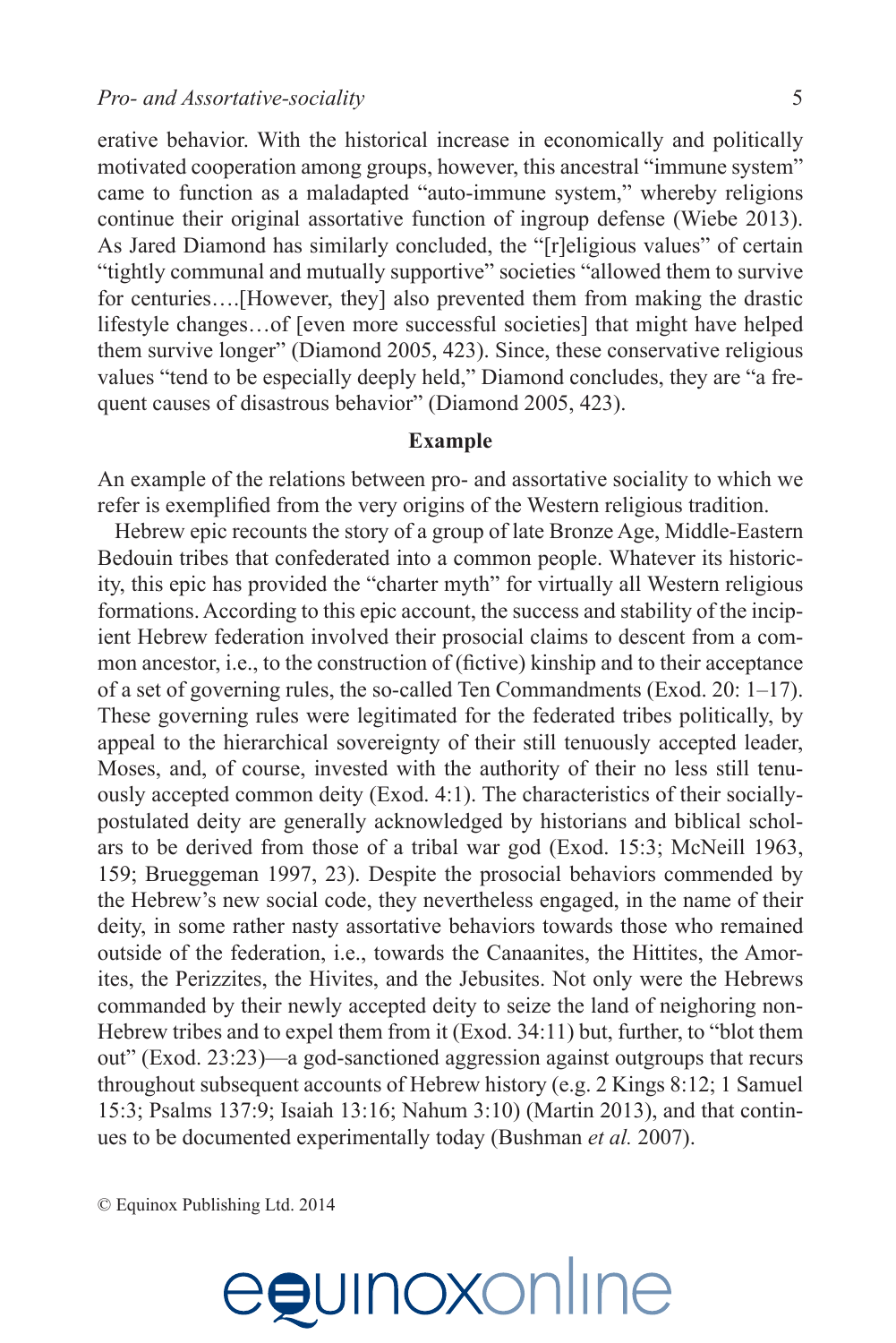And yet, research on the historical relationship between religion and violence, exemplified but not limited to Hebrew epic, has been largely neglected by those fixated on religious prosociality. The concluding but single acknowledgement by Norenzayan and Shariff that the "'dark side' of within group cooperation is between-group competition and conflict" (Norenzayan and Shariff 2008, 62; citing Choi and Bowles 2007) is typical of the disregard afforded this dimension of religious behavior. Whereas a few cognitivists have engaged the relationship between religion and violence (esp. Atran 2010), those engaged in research on how religions might "facilitate costly behaviors that benefit other people" have neglected to engage in corresponding research on this "dark side" of religious behaviors. Both assortative- as well as pro-sociality are available behaviors that Franz de Waal has argued is characteristic of "all nature" (de Waal 2013, 183). Religions, like any social association, may afford relevant cues that trigger one of these behaviors or the other (Norenzayan and Shariff 2008, 62; Boyer 2010, 379, citing Sell *et al.* 2009; Xygalatas 2013), but, we argue, no religion is characterized exclusively by either behavior alone.

#### **Conclusions**

1. We certainly agree that prosocial behavior is characteristic of ingroup cohesion and cooperation—although that insight seems to be something of a truism. We question, however, whether *religious* prosociality is any more (or less) robust than any other basis for group belonging, including arbitrarily assigned affiliations, as documented by the classic robbers cave experiment (Sherif *et al.* 1961). Rather, it would seem as though the positive effects of religious prosociality can only be assured within the context of *religious* ingroups.

In a comprehensive review published last year in the *Psychological Bulletin*, Luke Galen has critically evaluated the empirical evidence for claims to a relationship between religious belief and prosocial behaviors (Galen 2012). A psychologist of religion, Galen concludes that the religious prosociality hypothesis represents a congruence fallacy, that is, that the observed effects reflect stereotypes and ingroup favoritism, that they are due as much to nonreligious as to religious psychological effects, that they are inconsistent, and that they confound those low in religiosity with nonbelievers. In brief, Galen concludes from his overview of the evidence that "the relationship between religiosity and prosociality is essentially zero, or even negative" (Galen 2012, 899, but see Saroglou 2012).

2. We question the hypothesis that religious prosociality plays any role in the formation of large-scale societies. Although the positive effects of religious prosociality are assured within the context of religious ingroups, the effects of

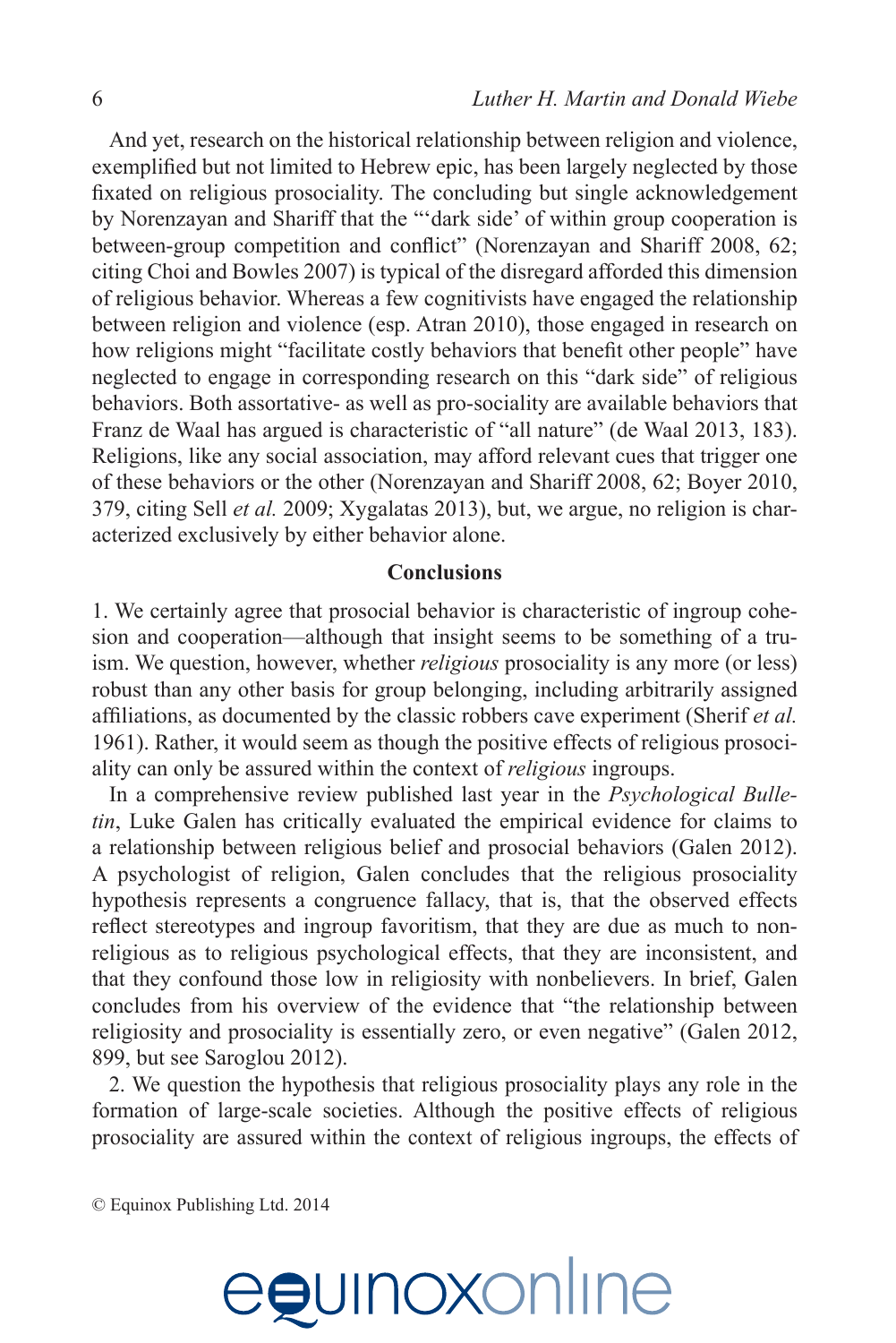religious prosociality in contexts of large populations would seem, rather, to exaggerate social divisiveness. The example from Hebrew epic about tribal federations not only illustrates Galen's conclusions about religious prosociality but supports Robin Dunbar's hypothesis concerning the relationship of group size to social organization. According to Dunbar, the social-processing capacities of the neo-cortex of the human brain constrain the size of face-to-face, small-scale societies to ca. 150 or fewer, in which leadership roles are but intermittently assumed. Consequently, small-scale groups, if stable, must be organized principally on the basis of prosocial behaviors—whether religiously supported or not. Large-scale group formations, on the other hand, i.e., those having memberships greater than ca. 150, increasingly require, according to Dunbar, centralized and continuing leadership roles to neutralize assortative pressures—in our example from Hebrew epic, the claim to Mosaic suzerainty and authority. Consequently, explanations for the success, structure, and stability of complex, large-scale societies shift from the domain of evolutionary and cognitive theory proper to a historical consideration of economic and political benefit. In other words, advantages for the realization of large-scale societies, which *may* involve an exploitation of religious symbolism (Turchin 2007, 54, 84), rests largely upon environmental and economic factors and, of course, upon the development and the control of these factors by political management (Diamond 2005, 2–15). Or, a large-scale society may depend upon a coercive imposition of power whereby ingroup religious authority is replaced by political authority (Diamond 1999, 281; Gauchet 1997), or, at a minimum, whereby the religious is relegated to a function in subservient support of the political (Diamond 1999, 266, 278). In the summary of archaeologist Norman Yoffee, the development of large-scale societies was characterized by a transformation of small-scale "social relations…into relations of dominance" (Yoffee 2005, 32). For example, Jared Diamond, in his overview of the increase in large-scale societies over the last 13,000 years, only mentions religion a few times, and then primarily its role in support of military conquest (Diamond 1999). In other words, understanding the development of large-scale societies is more a matter of political science than of cognitive science.

3. Even as we have previously recommended that historians of religion should consider the experimental findings of cognitive scientists of religion in their historiographical reconstructions (e.g. Martin 2012), we recommend that experimentalists in the cognitive science of religion include historians on their research team or, at least, consult with historians in formulating the assumptions of their experimental design and research. Any behavior that is hypothesized to be pan-human should be able to be documented from actual behaviors throughout the history of the species. Experimental researches that disregard that his-

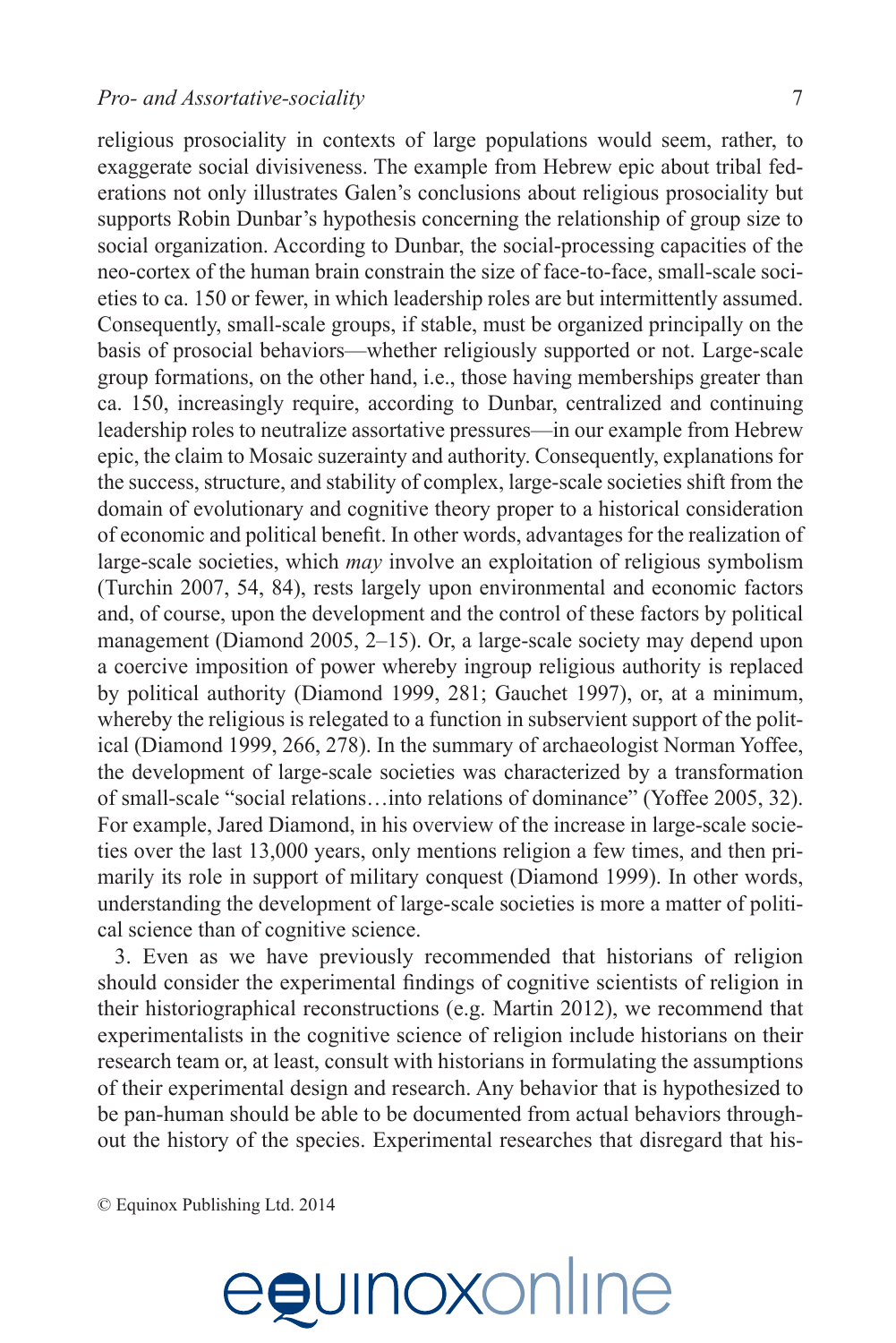tory are in danger of producing naïve, decontextualized, one-sided, or otherwise misleading results. With reference to the present topic, historians have universally included religious conflict as a central topic in their accounts whereas cognitive scientists and historians of religion have almost completely disregarded this issue in theirs.

4. Finally, we question why there is currently a preponderance of research on the cooperative effects of religious prosociality that neglects the fractious dynamics of religious assortative sociality? It would seem that research assumptions about religious prosocial behaviors conserves, first of all, an ubiquitous cultural bias that religion is always "good," i.e., it is associated with what Galen identifies as the stereotype "that religion is [simply] presumed to be associated with prosociality" (Galen 2012, 878, 890). This bias leads to an ingroup theological imperative for dismissing "corrupt" religious behaviors as not being representative of "authentic religion" (Kimball 2008, 8). Consequently, research that emphasizes religious prosociality appeals, especially, to funding agencies espousing religious agendas (Coyne 2012), but to secular funding sources as well as they seek to understand persisting incidents of what they consider to be "bad" religious behaviors.

In their continual—and legitimate—quest for funding, researchers in the cognitive science of religion insist that the sources of their funding, and the agendas of those sources, in no way influences their research, which they claim, they would otherwise pursue independently of those agendas. This is, of course, the same claim that is made, for example, by researchers in the development of new medications that is funded by the pharmaceutical industry, or by those investigating the benefits of "clean" coal that is funded by the mining industry.

We submit that the preponderance of experimental research emphasizing the social benefits of religious prosociality, but that neglects the asocial consequences of religious assortative sociality, aspires to the same financial benefit and, at least, gives an appearance of influence by the agendas of their benefactors (Holden 1999).<sup>3</sup> Such "conflict-of-interest" funding raises suspicions about the neutrality of such research and, consequently, endangers the integrity of our collective scientific enterprise generally.

#### **References**

- Ashforth, B. E. and F. Mael. 1989. Social Identity Theory and the Organization. *Academy of Management Review* 14(1): 20–39.
- Atran, S. 2010. *Talking to the Enemy: Faith, Brotherhood, and the (Un)Making of Terrorists*. New York: HarperCollins.

-. 2012. "Psychological Origins and Cultural Evolution of Religion." In *Ground-*

3. For a detailed analysis and discussion of our views on this point, see Wiebe 2009.

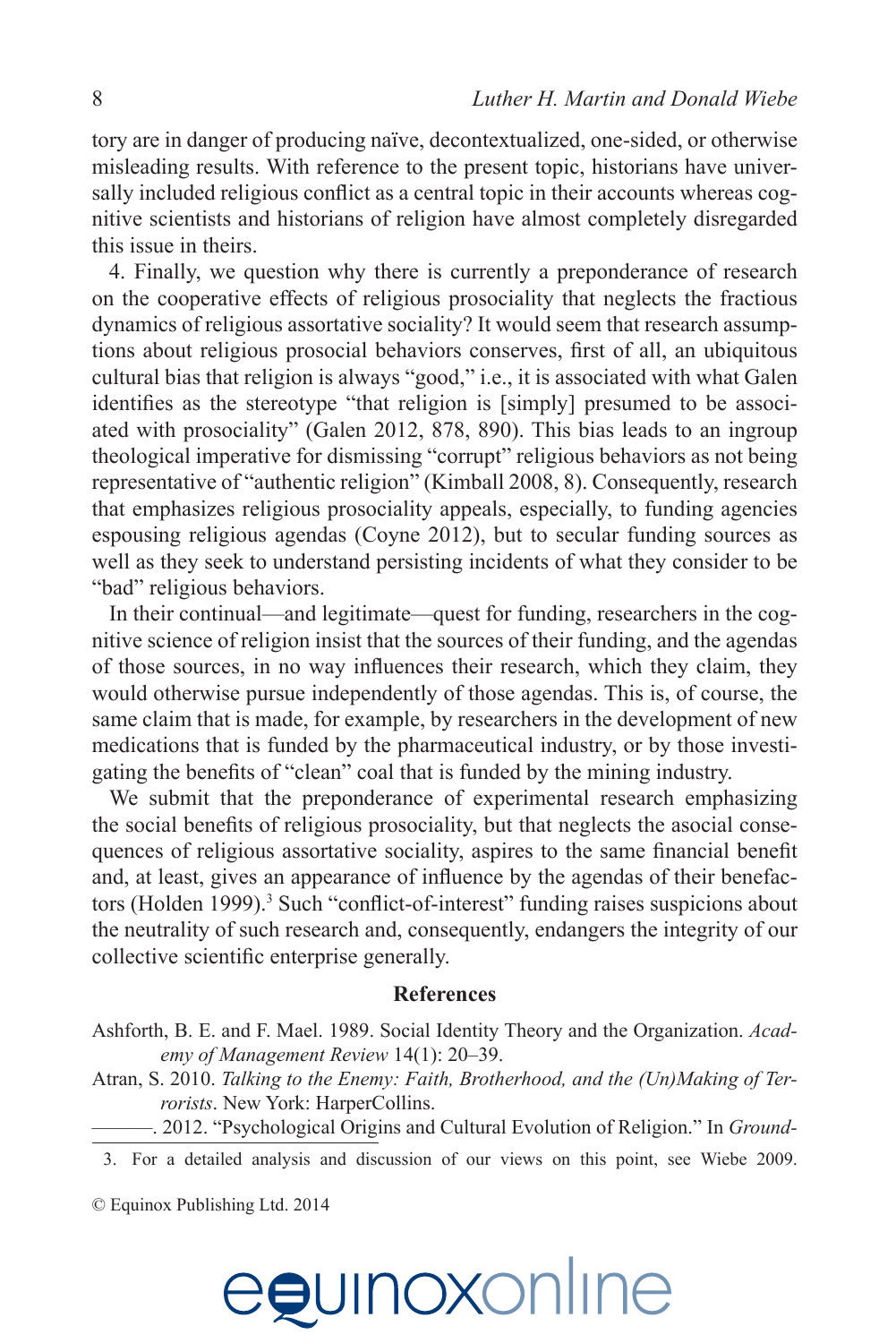*ing Social Sciences in Cognitive Sciences*, edited by R. Sun, 209–238. Cambridge, MA: The MIT Press.

- ———. and J. Henrich. 2010. The Evolution of Religion: How Cognitive By-Products, Adaptative Learning Heuristics, Ritual Displays, and Group Competition Generate Deep Commitments to Prosocial Religions. *Biological Theory* 5(1): 18– 30. [http://dx.doi.org/10.1162/BIOT\\_a\\_00018](http://dx.doi.org/10.1162/BIOT_a_00018)
- Boehm*,* C. 2012. *Moral Origins: The Evolution of Virtue, Altruism, and Shame*. New York: Basic Books.
- Boyer, P. 2009. "What are Memories For? Functions of Recall." In *Memory in Mind and Culture*, edited by P. Boyer and J. V. Wertsch, 3–28. Cambridge: Cambridge University Press. <http://dx.doi.org/10.1017/CBO9780511626999.002>
	- ———. 2010. Why Evolved Cognition Matters to Understanding Cultural Cognitive Variations. *Interdisciplinary Science Reviews* 35(3–4): 376–386. [http://dx.doi.](http://dx.doi.org/10.1179/030801810X12772143410449) [org/10.1179/030801810X12772143410449](http://dx.doi.org/10.1179/030801810X12772143410449)
- Brueggaman, W. 1997. *Theology of the Old Testament*. Minneapolis: Augsburg Fortress.
- Bushman, B. J., R. D. Ridge, E. Das, C.W. Key and G. L. Busath. 2007. "When God Sanctions Killing Effect of Scriptural Violence on Aggression." *Psychological Science* 18(3): 204–207.<http://dx.doi.org/10.1111/j.1467-9280.2007.01873.x>
- Chang, L., J. L. Hui, L. Hongli, L. Tong. 2011. "The Face That Launched a Thousand Ships: The Mating–Warring Association in Men." *Personality and Social Psychology Bulletin* 37(7): 976–984. [http://dx.doi.org/10.1177/0146167211402216](http://dx.doi.org/10.1177/0146167211402216 )
- Choi, J-K. and S. Bowles. 2007. "The Coevolution of Parochial Altruism and War." *Science* 26 October: 636–640*.* <http://dx.doi.org/10.1126/science.1144237>
- Coyne, J. 2012. "The Problem with Group Selection, Response to Steven Pinker." *The Edge* 6.18 http://edge.org/conversation/the-false-allure-of-group-selection#rc, accessed 5/2013.
- de Toqueville, A. 1900. *Democracy in America* (rev. ed. trans.H. Reeve). London and New York: The Colonial Press.
- De Waal, F. 2013. *The Bonobo and the Atheist: In Search of Humanism Among the Primates.* New York: W. W. Norton.
- Diamond, J. 1999. *Guns, Germs, and Steel: The Fates of Human Societies.* New York: Norton.
	- ———. 2005. *Collapse: How Societies Choose to Fail or Succeed*. New York: Penguin.
- Dion, K. L. 1973. Cohesiveness as a Determinant of Ingroup-Outgroup Bias. *Journal of Personality and Social Psychology* 28: 163–171. [http://dx.doi.org/10.1037/](http://dx.doi.org/10.1037/h0035725) [h0035725](http://dx.doi.org/10.1037/h0035725)
- Diener, E., T. Louis and D. G.Myers. 2011. "The Religion Paradox: If Religion Makes People Happy, Why Are So Many Dropping Out?" *Journal of Experimental and Social Psychology* 101(6): 1278–1290.
- Fessler, D. M. T. 2001. "Emotions and Cost-Benefit Analysis: The Role of Shame and Self Esteem in Risk Taking." In *Bounded Rationality: The Adaptive Tookbox*, edited G. Gigerenzer and R. Selten, 191–214. Cambridge MA.

© Equinox Publishing Ltd. 2014

## egunoxonline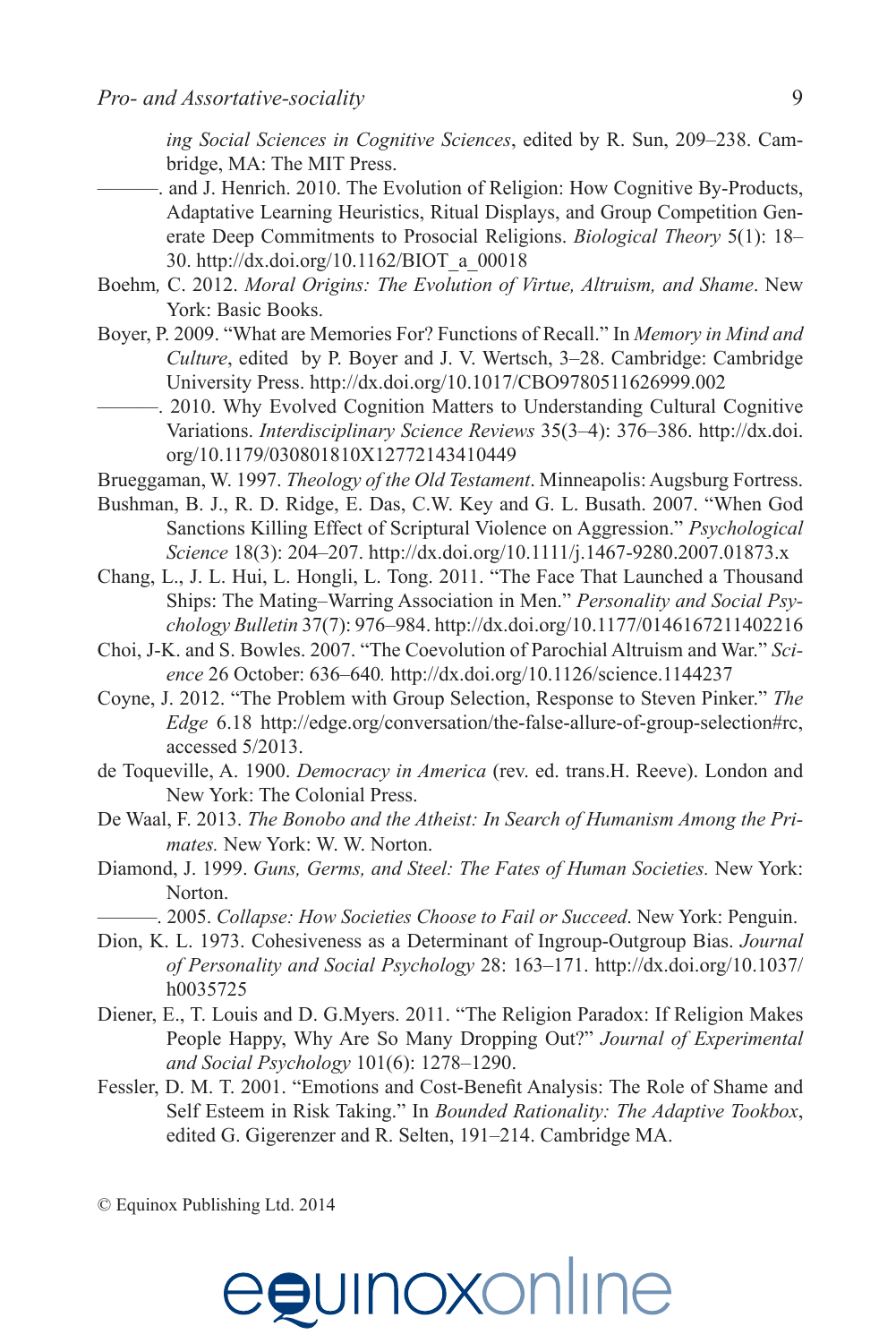- Fincher, C. L. and T. Randy. 2012. "Parasite-Stress Promotes Ingroup Assortative Sociality. The Cases of Strong Family Ties and Heightened Religosity." *Behavioral and Brain Sciences* 35(2): 61–79. [http://dx.doi.org/10.1017/](http://dx.doi.org/10.1017/S0140525X11000021) [S0140525X11000021](http://dx.doi.org/10.1017/S0140525X11000021)
- Galen, L. W. 2012. "Does Religious Belief Promote Prosociality? A Critical Examination." *Psychological Bulletin* 138(5): 876–906. [http://dx.doi.org/10.1037/](http://dx.doi.org/10.1037/a0028251) [a0028251](http://dx.doi.org/10.1037/a0028251)
- Gat, A. 2010. "The Causes of War in Natural and Historical Evolution." In *Human Morality and Sociality: Evolutionary and Comparative Perspectives,* edited H. Høgh-Olesen, 160–190. New York: Palgrave Macmillan.
- Gauchet, M. 1997. *The Disenchantment of the World: A Political History of Religion.*" Translated by O. Burge. Princeton, NJ: Princeton University Press.
- Gintis, H. 2000. Strong Reciprocity and Human Sociality. *Journal of Theoretical Biology* 206(2): 169–179. [http://dx.doi.org/10.1006/jtbi.2000.2111]( http://dx.doi.org/10.1006/jtbi.2000.2111)
- Holden, C. 1999. "Subjecting Belief to the Scientific Method." *Science* 284(5418): 1257. <http://dx.doi.org/10.1126/science.284.5418.1257>
- Kelly, R. C. 2005. "The Evolution of Lethal Intergroup Violence." *Proceedings of the National Academy of Science* 102(43): 15294–15298. [http://dx.doi.org/10.1073/](http://dx.doi.org/10.1073/pnas.0505955102) [pnas.0505955102](http://dx.doi.org/10.1073/pnas.0505955102)
- Kimball, C. 2008. *When Religions Become Evil*. New York: HarperOne.
- Martin, L. H. 2012. "The Future of the Past: The History of Religions and Cognitive Historiography." *Religio: Revue pro Religionistiku* 20(2): 255–270.
- ———. 2013. "Past Minds: Evolution, Cognition and Biblical Studies." In *Mind, Morality and Magic: Cognitive Sciences Approaches in Biblical Studies,* edited by I. Czachesz and R. Uro, 15–23. Durham: Acumen.
- McNeill, W. H. 1963. *The Rise of the West: A History of the Human Community*. Chicago, IL: The University of Chicago Press.
	- ———. 1995. *Keeping Together in Time: Dance and Drill in Human History*. Cambridge, MA: Harvard University Press.
- Mlodinow, L. 2012. *Subliminal: How Your Unconscious Mind Rules Your Behavior*. New York: Pantheon.
- Munz, P. 1985. *Our Knowledge of the Growth of Knowledge: Popper or Wittgenstein?* London. Routledge.
- Norenzayan, A. and F. S. Azim. 2008. "The Origin and Evolution of Religious Prosociality." *Science* 322: 58–62.<http://dx.doi.org/10.1126/science.1158757>
- Pinker, S. 2012. "The False Allure of Group Selection." *The Edge,* Sat, 6.18. http://edge. org/conversation/the-false-allure-of-group-selection#rc, accessed 5/2013.
- Reddish, P., J. Bulbulia, R. Fischer. 2013. "Does Synchrony Promote Generalized Prosociality?" *Religion, Brain and Behavior.* [http://www.tandfonline.com/doi/](http://www.tandfonline.com/doi/abs/10.1080/2153599X.2013.764545?journalCode=rrbb20) [abs/10.1080/2153599X.2013.764545?journalCode=rrbb20](http://www.tandfonline.com/doi/abs/10.1080/2153599X.2013.764545?journalCode=rrbb20), accessed 5/2013.
- Saroglou, V. 2006. **"**Religion's Role in Prosocial Behavior: Myth or Reality?" *Psychology of Religion Newsletter* – *APA Division 36,* 31(2): 1–8.

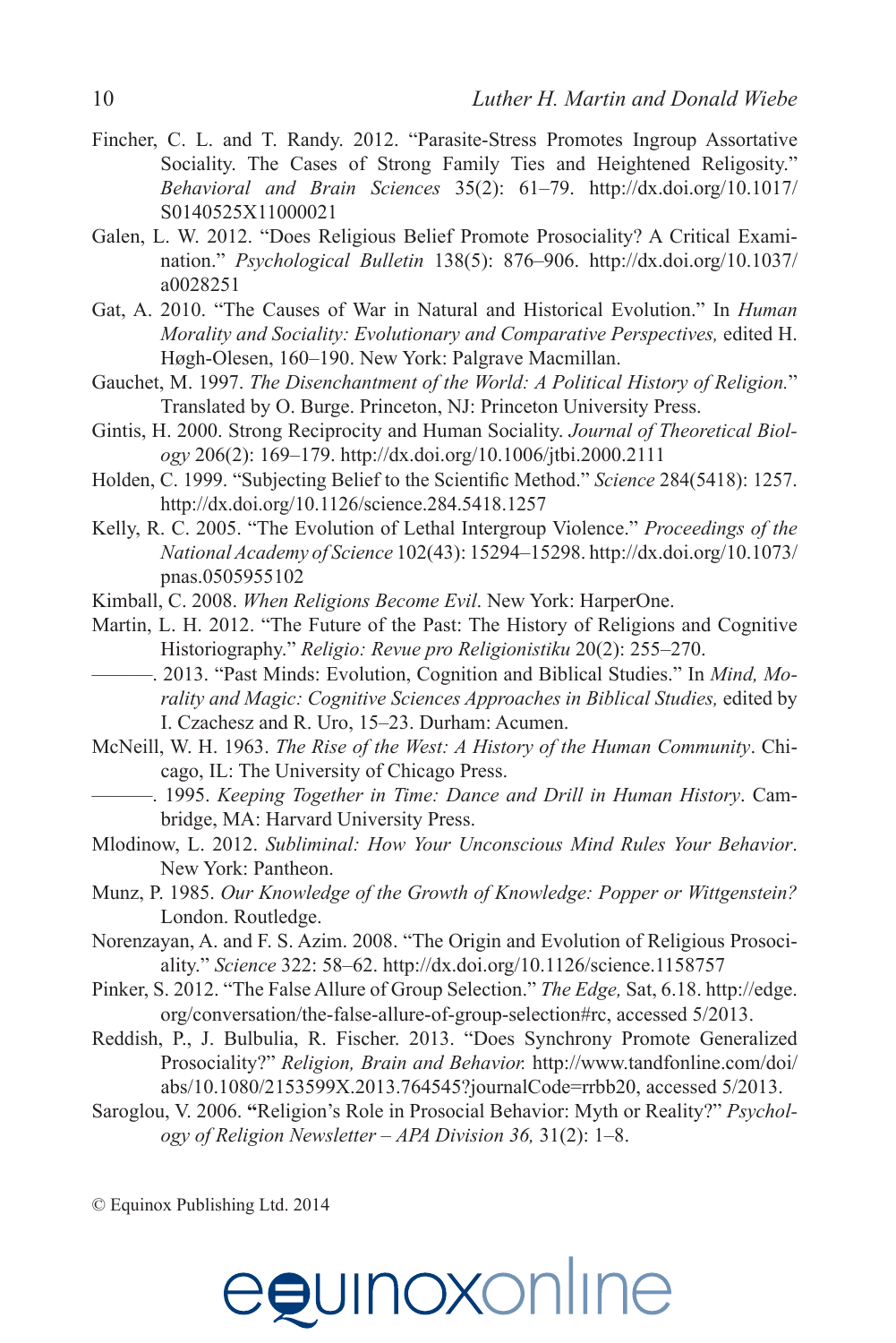- ———. 2012. "Is Religion not Prosocial at All? Comment on Galen." *Psychological Bulletin* 38(5): 907–912.<http://dx.doi.org/10.1037/a0028927>
- Schaller, M. 2006. "Parasites, Bahavioral Defenses, and the Social Psychological Mechanisms Though Which Cultures Are Evoked." *Psychological Inquiry* 17:  $91-101$ .
- Schaller, M. and D. R. Murray. 2007. "Pathogens, Personality, and Culture: Disease Prevalence Predicts Worldwide Variability in Sociosexuality, Extraversion, and Openness to Experience." *Journal of Personality and Social Psychology,* 95: 212–221. <http://dx.doi.org/10.1037/0022-3514.95.1.212>
	- ———. 2010. "Infectious Diseases and the Evolution of Cross-Cultural Differences." In *Evolution, Culture, and the Human Mind*, edited by M. Schaller, A. Norenzayan, S.J. Heine, T. Yamagishi and T. Kamedo, 243–272. New York: Psychology Press.
- Sell, A., J. Tooby and L. Cosmides. 2009. "Formidability and the Logic of Human Anger." *Proceedings of the National Academy of Sciences of the United States of America* 106(35): 15073–15078. <http://dx.doi.org/10.1073/pnas.0904312106>
- Sharif, M., O. J. Harvey, R.W. Hood and C.W. Sherif. 1961. *The Robber Cave Experiment: Intergroup Conflict and Cooperation.* Norman: University of Oklahoma Press.
- Slingerland, E., J. Henrich and A. Norenzayan. 2013. "The Evolution of Prosocial Religions." In *Cultural Evolution: Society, Technology, Language, and Religion (Strüngmann Forum Reports*)*,* edited by P.J. Richerson, M. H. Christiansen, 335–348. Cambridge MA: The MIT Press*.*
- Smail, D. L. 2008. *On Deep History and the Brain*. Berkeley: University of California Press.
- Tooby, J. and L. Cosmides. 2010. "Groups in Mind: The Coalitional Roots of War and Morality." In *Human Morality and Sociality: Evolutionary and Comparative Perspectives,* edited by H. Høgh-Olesen, 190–234. New York: Palgrave Macmillan.
- Turchin, P. 2007. *War and Peace and War: The Rise and Fall of Empires*. New York: Plume.
- Weierstall, R., I. Schalinski, A. Crombach, T. Hecker and T. Elbert. 2012. **"**When Combat Prevents PTSD Symptoms: Results from a Survey with Former Child Soldiers in Northern Uganda." *BMC Psychiatry* 12(41): 1–8.
	- ———., M. Schauer and T. Elbert. 2013. "An Appetite for Aggression." *Scientific American Mind*. May/June: 47–49.
- Wiebe, D. 2009. "Religious Biases in Funding Religious Studies Research?" *Religio: Revue pro Religionistiku* 17(2): 125–140.
	- ———. 2013. "Pseudo-Speciation of the Human Race: Religions as Hazard-Precaution Systems." In *Method and Theory in the Study of Religion* 25(4–5): 410–430. <http://dx.doi.org/10.1163/15700682-12341304>

© Equinox Publishing Ltd. 2014

## egunoxonline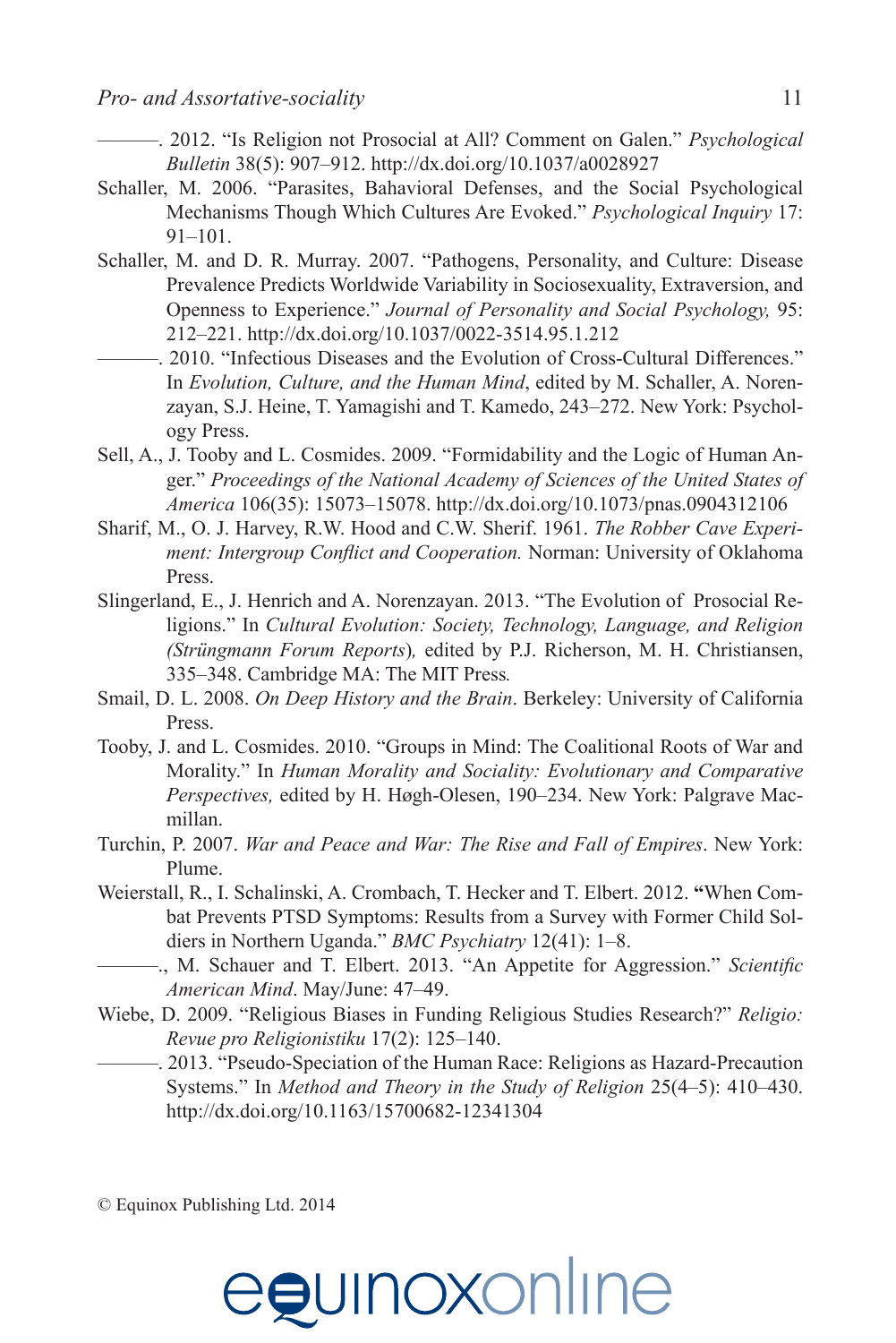- Wilson, David S., D. T. O'Brian and A. Sesma. 2009. "Human Prosociality from an Evolutionary Perspective: Variation and Correlations at a City-Wide Scale." *Evolution and Human Behavior* 30: 190–200.
- Xygalatas, D. 2013. "Effects of Religious Setting on Cooperative Behavior: a Case Study from Mauritius." *Religion, Brain and Behavior* 3(2): 91– 102. <http://dx.doi.org/10.1080/2153599X.2012.724547>
- Yoffee, N. 2005. *Myths of the Archaic State: Evolution of the Earliest Cities, States, and Civilizations.* Cambridge: Cambridge University Press. [http://dx.doi.](http://dx.doi.org/10.1017/CBO9780511489662) [org/10.1017/CBO9780511489662](http://dx.doi.org/10.1017/CBO9780511489662)

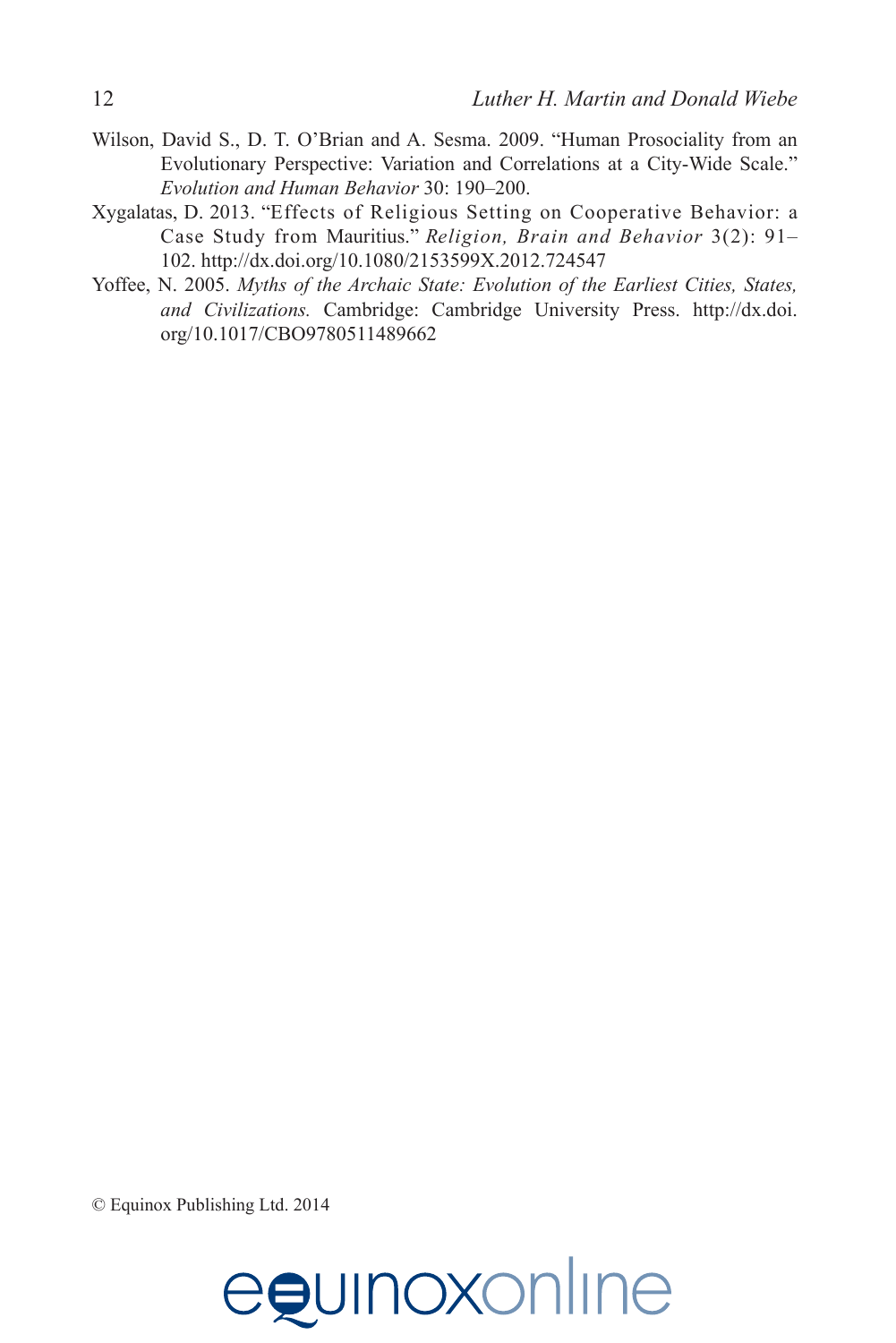#### **Responses**

### **Beyond "Prosocial"**

#### Luke W. Galen

#### *Department of Psychology, Grand Valley State University*

#### <galenl@gvsu.edu>

Martin and Wiebe rightly call attention to previous work emphasizing a simple congruence between religion and prosociality. One hypothesis is that religion is a culturally-evolved mechanism that extends prosociality beyond a narrow radius of trust to include strangers via supernatural monitoring, thus allowing complex societies to emerge (Norenzayan 2013). However, this interpretation is problematic for reasons emphasized by Martin and Wiebe. No religion is characterized exclusively by either prosociality or antisociality and neither the experimental nor historical evidence indicates a uniformly prosocial role for religion beyond ingroup boundaries. There is consensus that religiosity includes what Henrich *et al.*, (2010) describe as: "prosocial behaviour towards co-religionists (and the exploitation of non-co-religionists)" (p.S88). A variety of terms aptly subsume both elements, including "assortative sociality" and "parochial altruism." Consequently, the effects or associations of religion should always be contextualized in relation to group membership.

Therefore, when the discussion regards the putative causative role of religion in cultural and societal evolution, the most relevant question is not "does religion increase prosociality among group members?" but rather "does religion extend morality towards strangers and outgroup members?" Evidence that merely supports the former is often conflated with the latter (i.e., parochial altruism is misinterpreted as general prosociality). For example, members of religious groups contribute more to their own group than do secular group members, however religious belief does not predict charity or volunteering outside the group (Galen *et al.* in press). In economic studies, when participant and partner religiosity are fully controlled, religious individuals' greater trust is contingent upon shared identity (Tan and Vogel 2008), again indicating parochial altruism.

#### **Variation in trust, conflict and "strangers" across societies**

One ambiguity in the literature regards how individuals in any given study classify anonymous partners (e.g. as presumed co-religionist versus religious

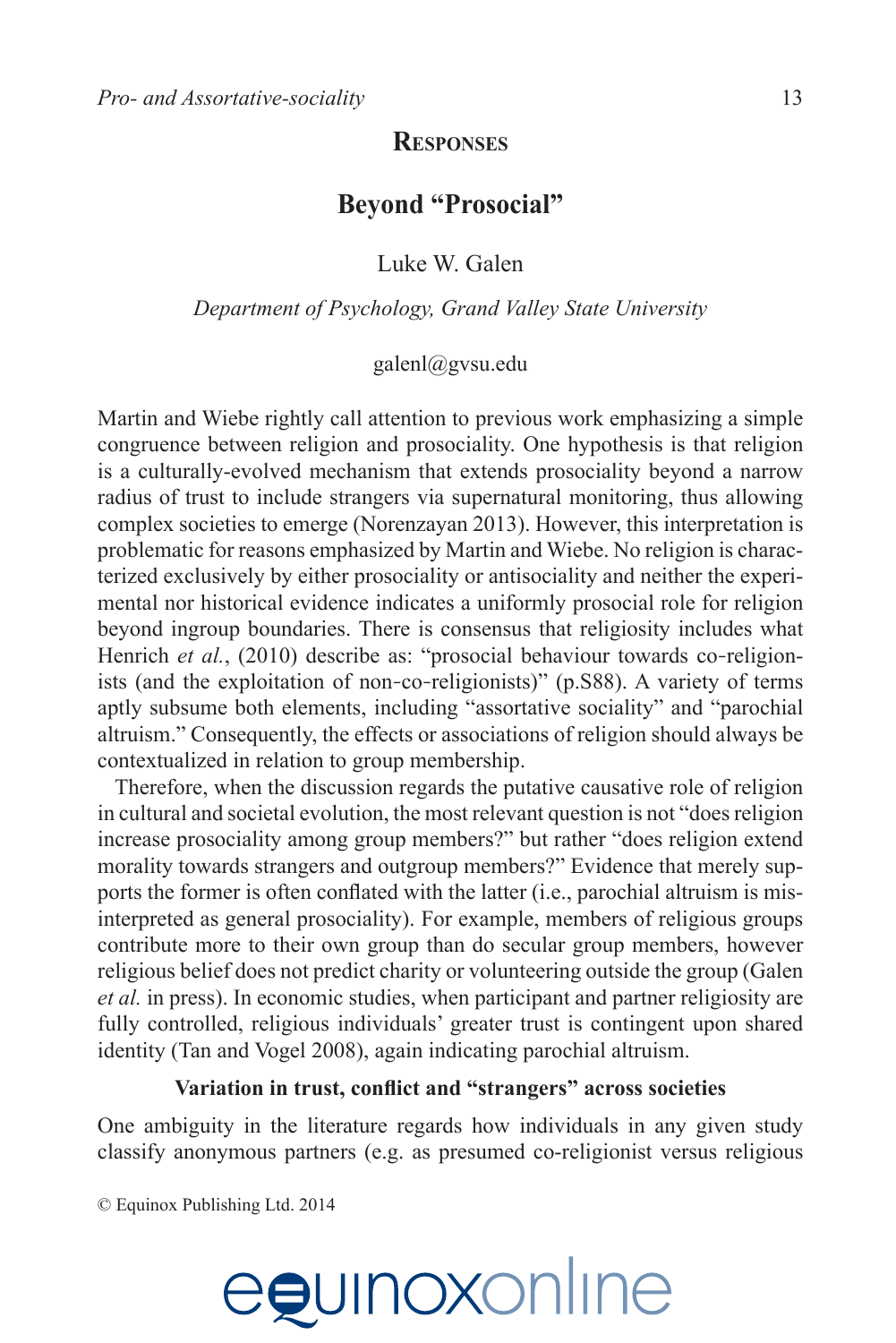outgroup member). For example, in some studies, targets referred to as "strangers" are actually depicted as sharing a religious identity (Fitzgerald and Wickwire, 2012). This is related to the "radius of trust" problem; a systematic variation in trust toward inferred reference groups (Delhey *et al.* 2011). There are cross-cultural variations in the extent of trust, and the religiosity of a country is negatively correlated with its radius. That is, in more religious countries, trusting "most people" connotes ingroup members (family, familiars), whereas in less religious countries this connotes religious outgroup members or strangers. Outgroup-inclusive trust is not associated with religiosity (Welch *et al.* 2007). Therefore, interpretations of studies involving interactions such as economic exchanges should consider that those from religious cultures are more likely to consider any "strangers" encountered as being within a narrower radius of trust, not as outgroup members. These concepts are relevant to cross-cultural studies, which have been used to assess the idea that religion promotes societal growth via the belief in supernatural punishers. However, although belief in watchful, moralizing gods is more prevalent in larger societies, possibly functioning to maintain cohesion, such beliefs are not associated with reduced internal conflict (Roes and Raymond 2003). Indeed, religious belief tends to exacerbate conflict (Neuberg *et al.* 2014) partially by emphasizing a group-focused morality (Cohen *et al.* 2006).

#### **Subtypes of religious prosociality**

Just as with the term "prosociality," "religion" actually consists of disparate concepts of which only a portion is linked to universal prosociality. For example, although religious group affiliation and belief in God(s) frequently coincide, at a construct level, the former is associated with ingroup preference whereas the latter is associated with outgroup prosociality (Preston and Ritter, 2013). The role of religion in promoting parochial altruism can be seen in its relationship with domains promoting the community in the face of intergroup competition (e.g. "binding" morals, including, ingroup and authority-based morals) rather than generalized prosociality (Haidt and Graham 2010). Similarly, religiosity is more related to "reproductive morals" (views on homosexuality, prostitution, abortion, divorce, drug use, affairs, casual sex) than with cooperative ones (honesty, civic behavior, non-violence; Weeden and Kurzban 2013).

As Martin and Wiebe mention, religion functions as hazard protection against threats, or as a behavioral immune system (5–6). This is consistent with Haidt's purity domain, emphasizing the prevention of contamination whether literally (avoiding ingestion) or metaphorically (mistrust and disgust toward value-violators). Religious conservatism is a reflection of such a system (Terrizzi *et al.*  2012). However, all binding morality domains are relativistic contingent upon

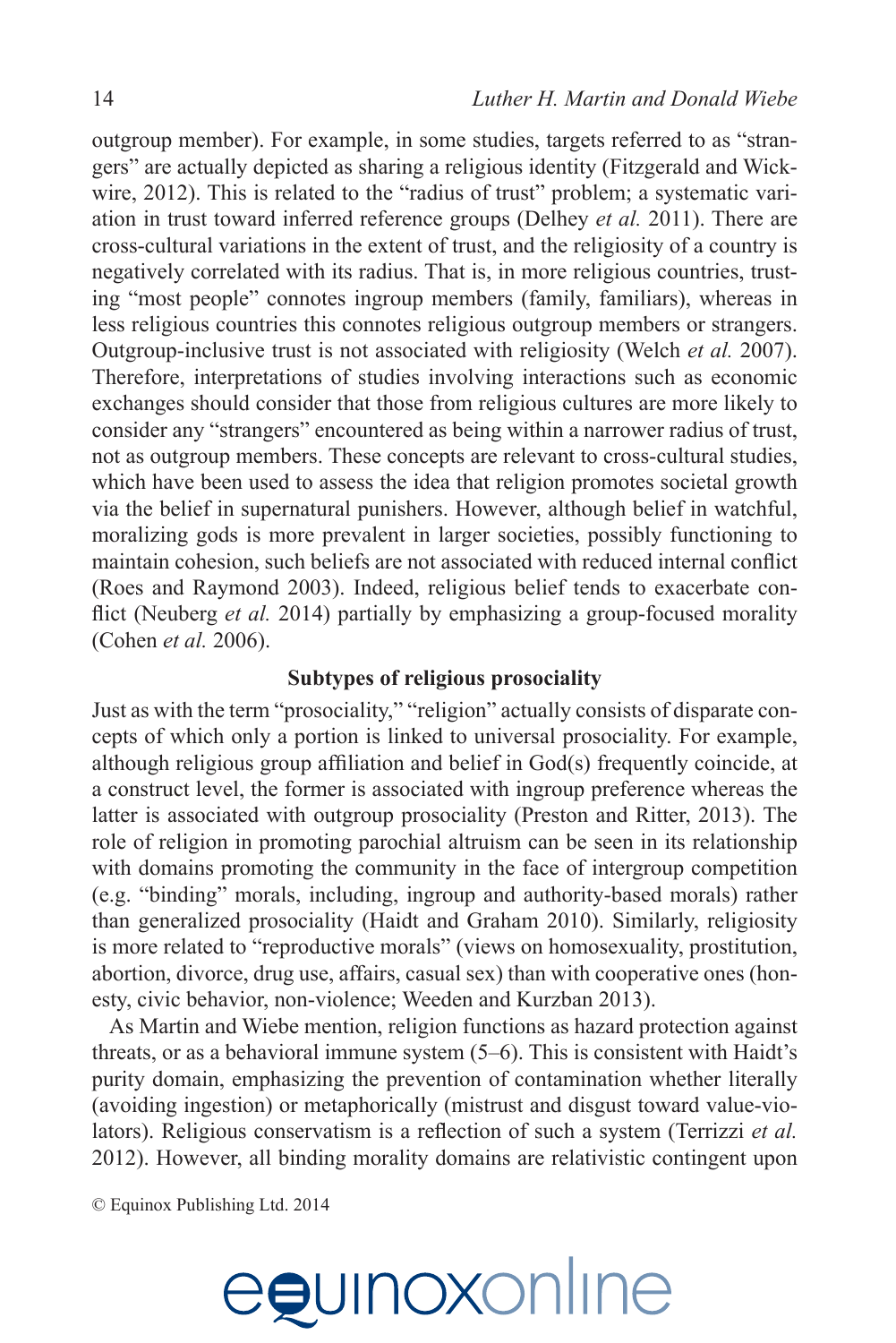group identity. For example, the link between authoritarianism and sensitivity to fear/threat is contingent upon the perception of group-specific threat (Stellmacher and Petzel 2005). Thus, religious morality may have been adaptive in a specific context with intergroup conflict and high need for group cooperation, but is now only common in relatively difficult and conflictual environments (Diener *et al.* 2011). Indeed, religiously-based binding morals are viewed in stable, secular societies as anachronistic, particularistic, and immoral.

#### **Is supernatural monitoring necessary?**

Another area of contention regards whether religious effects are sui generis in fostering parochial prosociality or are equivalent, or reducible to, secular mechanisms. One example of a broader mechanism of prosociality (of which supernatural monitoring is only one manifestation) is self-awareness. The activation of concepts related to social scrutiny trigger similar effects to those activated by god concepts (Gervais 2012). The presence of a mirror has been found to increase honesty via a similar intuition (e.g. "what would others think of me"; Diener and Wallbom 1976). Both religious as well as secular "civic promoting" stimuli invoke stereotypes leading to prosocial behavior through ideomotor processes. This explains why religious priming often has equivalent effects on nonreligious individuals. Similarly, the conceptual link between bright light and honesty/generosity (and conversely, darkness with selfishness or dishonesty) also appears to be tapping into concepts of sensed monitoring by others (Chiou and Cheng 2013). Thus, supernatural monitoring can be more parsimoniously reduced to a general social monitoring mechanism.

Other, quasi-supernatural (but not "High God"-related) social intuitions also represent activation of primal evolutionary mechanisms. For example, a common intuition that inhibits the flaunting of fortune is the "evil eye"—a superstitious fear of provoking envy (Berger 2013). Like supernatural monitoring, this represents an externalization or projection of social monitoring to ensure fairness and egalitarian status in groups. Certainly, these can be activated by religious concepts and projected as supernatural agency (e.g. "God is watching me") but experimental work has demonstrated that a variety of moral intuitions are readily projected onto God (Epley *et al.* 2009). Supernatural content is not a necessary component, but one of a variety of general social monitoring intuitions.

#### **Are "Big Gods" causal?**

As Martin and Wiebe indicate, Norenzayan often uses language open to differing interpretations regarding the causality, necessity, and sufficiency of "Big Gods" for cooperation. This is problematic because supernatural monitoring is not the sole prosocial mechanism, as Norenzayan mentions. A competing inter-

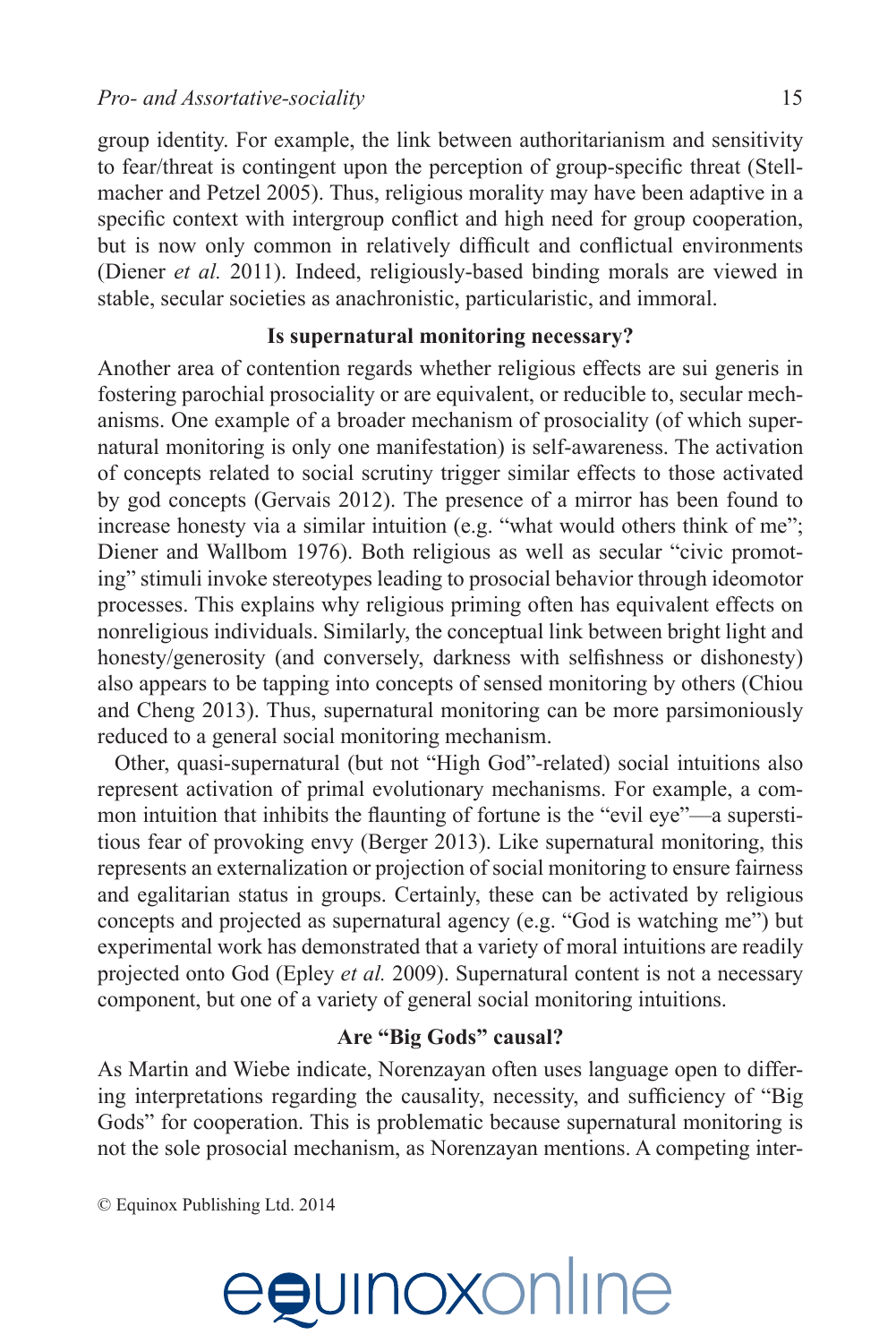pretation is that religious concepts reflect, rather than causally initiate, societal changes, such that cultural shifts have led to evolutions in religious emphases (Wright 2009). For example, as Henrich *et al.* (2010) found, market integration norms account for much of the cross-cultural variance in cooperative interactions. Therefore, the real question is whether or not religious mechanisms play a causative role as opposed to being projections of intuitions originally established by other cultural influences. As Wright (2009) puts it, "the drift of the divine can be understood only by appreciating divinity's subservience to the facts on the ground" (p. 77). Rather than secular societies having "climbed the ladder of religion and then kicked it away," as Norenzayan describes, the moral ascent may never have been causally contingent upon religious concepts.

#### **History of assortative sociality**

Martin and Wiebe also rightly recommend that historical analysis be added to the range of disciplines investigating the social functions of religion. In the present context, parochial altruism rather than prosociality can be found, for example in Israelite moral codes that were often moderated by group status (e.g. slavery). Clearly, the god of the Hebrew bible changes character as the texts shift from a patriarchal herding culture to a more cosmopolitan Greco-Roman one (Wright 2009). Characteristics necessary for existence in an inter-tribal milieu (tit-for-tat cycles of retribution) are less useful in more pluralistic environments, so God's character becomes more universalistic and less anthropomorphic.

In Biblical contexts, antisocial actions such as divinely-ordained differential punishment of outgroup members appear to be accounted for by the same group-relativistic mechanisms. Thus, the intuition of being watched by God(s) does not solely drive prosocial actions but in many cases could exacerbate conformist, antisocial actions if the target is an outgroup member, making God a "divine Milgram experimenter" rather than merely a supernatural monitor.

#### **Conclusion**

Marin and Wiebe aptly point toward an understanding of religiosity as more related to assortative sociality rather than prosociality. Therefore, future research should involve a more detailed contextualization of the group identity of involved parties. Clearly, in pluralistic societies, the most functional type of prosociality is one in which a given individual's group status is irrelevant.

#### **References**

Berger, A. S. 2013. "The Evil Eye: A Cautious Look." *Journal of Religion and Health*  52: 785–788. <http://dx.doi.org/10.1007/s10943-010-9450-8>

Chiou, W-B. and Y-Y. Cheng. 2013. "In Broad Daylight, We Trust In God! Brightness,

© Equinox Publishing Ltd. 2014

## egunoxonline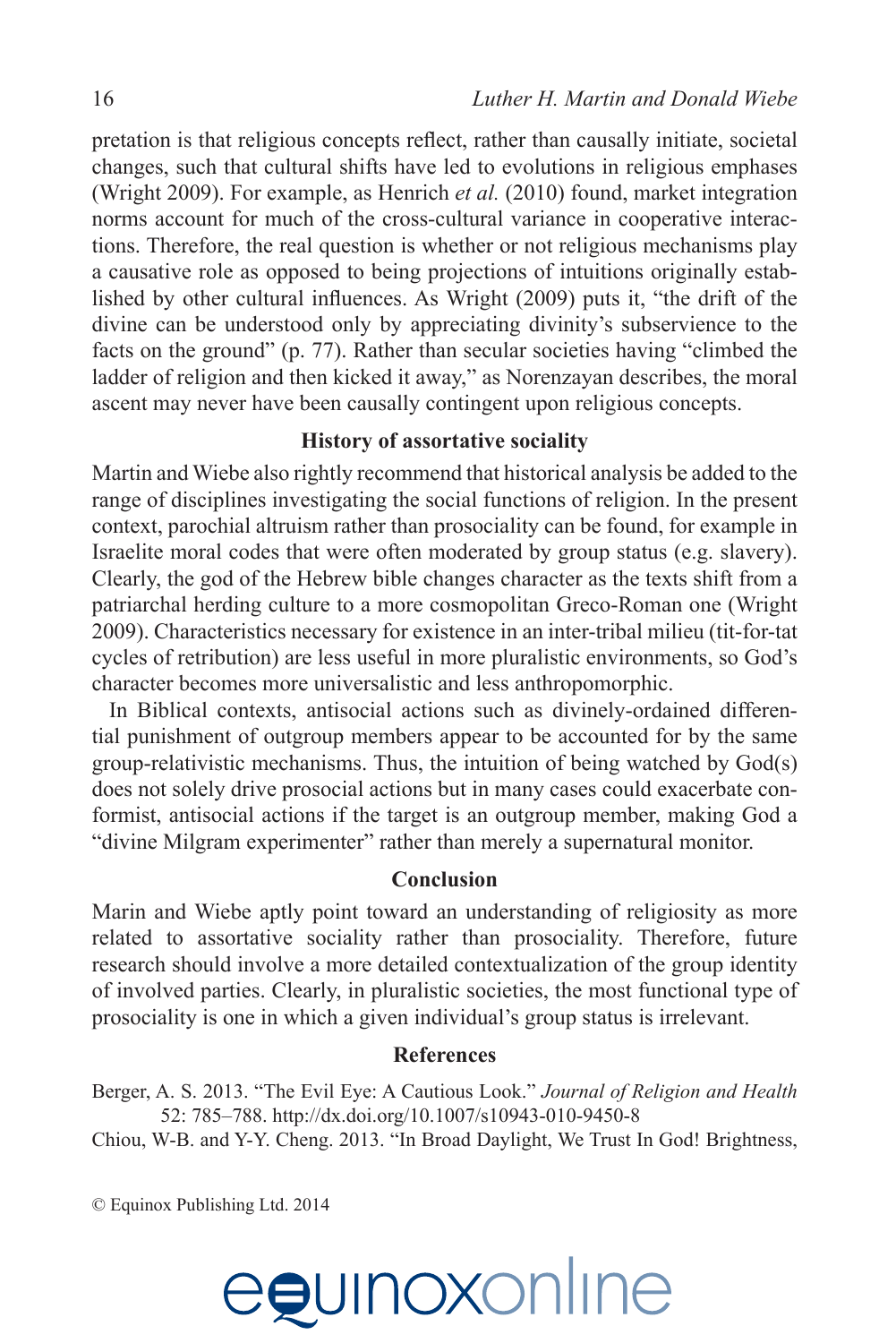the Salience of Morality, and Ethical Behavior." *Journal of Environmental Psychology* 36: 37–42. <http://dx.doi.org/10.1016/j.jenvp.2013.07.005>

- Cohen, T. R., R. M. Montoya and C. A. Insko. 2006. "Group Morality and Intergroup Relations: Cross-Cultural and Experimental Evidence." *Personality and Social Psychology Bulletin* 32: 1559–1572.<http://dx.doi.org/10.1177/0146167206291673>
- Delhey, J., K. Newton and C. Welzel. 2011. "How General Is Trust in 'Most People'?: Solving the Radius of Trust Problem." *American Sociological Review* 76: 786– 807. <http://dx.doi.org/10.1177/0003122411420817>
- Diener, E., L. Tay and D. G. Myers. 2011. "The Religion Paradox: If Religion Makes People Happy, Why Are So Many Dropping Out?" *Journal of Personality and Social Psychology* 101: 1278–1290. <http://dx.doi.org/10.1037/a0024402>
	- ———. and M. Wallbom. 1976. "Effects of Self-Awareness on Anti-Normative Behavior." *Journal of Research in Personality* 10: 107–111. [http://dx.doi.](http://dx.doi.org/10.1016/0092-6566(76)90088-X) [org/10.1016/0092-6566\(76\)90088-X](http://dx.doi.org/10.1016/0092-6566(76)90088-X)
- Epley, N., B. A. Converse, A. Delbosc, G. Monteleone and J. Cacioppo. 2009. "Believers' Estimates of God's Beliefs Are More Egocentric than Estimates of Other People's Beliefs." *Proceedings of the National Academy of Sciences* 106: 21533–21538. <http://dx.doi.org/10.1073/pnas.0908374106>
- Fitzgerald, C. J. and J. H. Wickwire. 2012. "Religion and Political Affiliation's Influence on Trust and Reciprocity Among Strangers." *Journal of Social, Evolutionary, and Cultural Psychology* 6: 158–180. <http://dx.doi.org/10.1037/h0099217>
- Galen, L. W., M. Sharp and A. McNulty. In press. "The Role of Nonreligious Group Factors Versus Religious Belief In The Prediction of Prosociality." *Social Indicators Research*.
- Graham, J. and J. Haidt. 2010. "Beyond Beliefs: Religions Bind Individuals into Moral Communities." *Personality and Social Psychology Review* 14: 140–150. [http://](http://dx.doi.org/10.1177/1088868309353415) [dx.doi.org/10.1177/1088868309353415](http://dx.doi.org/10.1177/1088868309353415)
- Henrich, J., J. Ensminger, R. McElreath, A. Barr, C. Barrett, A. Bolyanatz, J. C. Cardenas, M. Gurven, E. Gwako, N. Henrich, C. Lesorogol, F. Marlowe, D. Tracer, and J. Ziker. 2010. "Markets, Religion, Community Size, and the Evolution of Fairness and Punishment." *Science* 32: 1480–1484. [http://dx.doi.org/10.1126/](http://dx.doi.org/10.1126/science.1182238) [science.1182238](http://dx.doi.org/10.1126/science.1182238)
- Martin, L.H. and D. Wiebe. 2014. "Pro- and Assortative-Sociality in the Formation and Maintenance of Religious Groups." *Journal for the Cognitive Science of Religion*.
- Neuberg, S. L., C. M. Warner, S. A. Mistler, A. Berlin, E. D. Hill, J. D. Johnson and G. Filip-Crawford, Roger E. Millsap, G. Thomas, M. Winkelman, B. J. Broome, T. J. Taylor and J. Schober. 2014. "Religion and Intergroup Conflict: Findings from the Global Group Relations Project." *Psychological Science* 25: 198–206. <http://dx.doi.org/10.1177/0956797613504303>
- Norenzayan, A. 2013. Big Gods: How Religion Transformed Cooperation and Conflict. Princeton, NJ: Princeton University Press.
- Preston, J. L. and R. S. Ritter. 2012. "Cleanliness and Godliness: Mutual Association

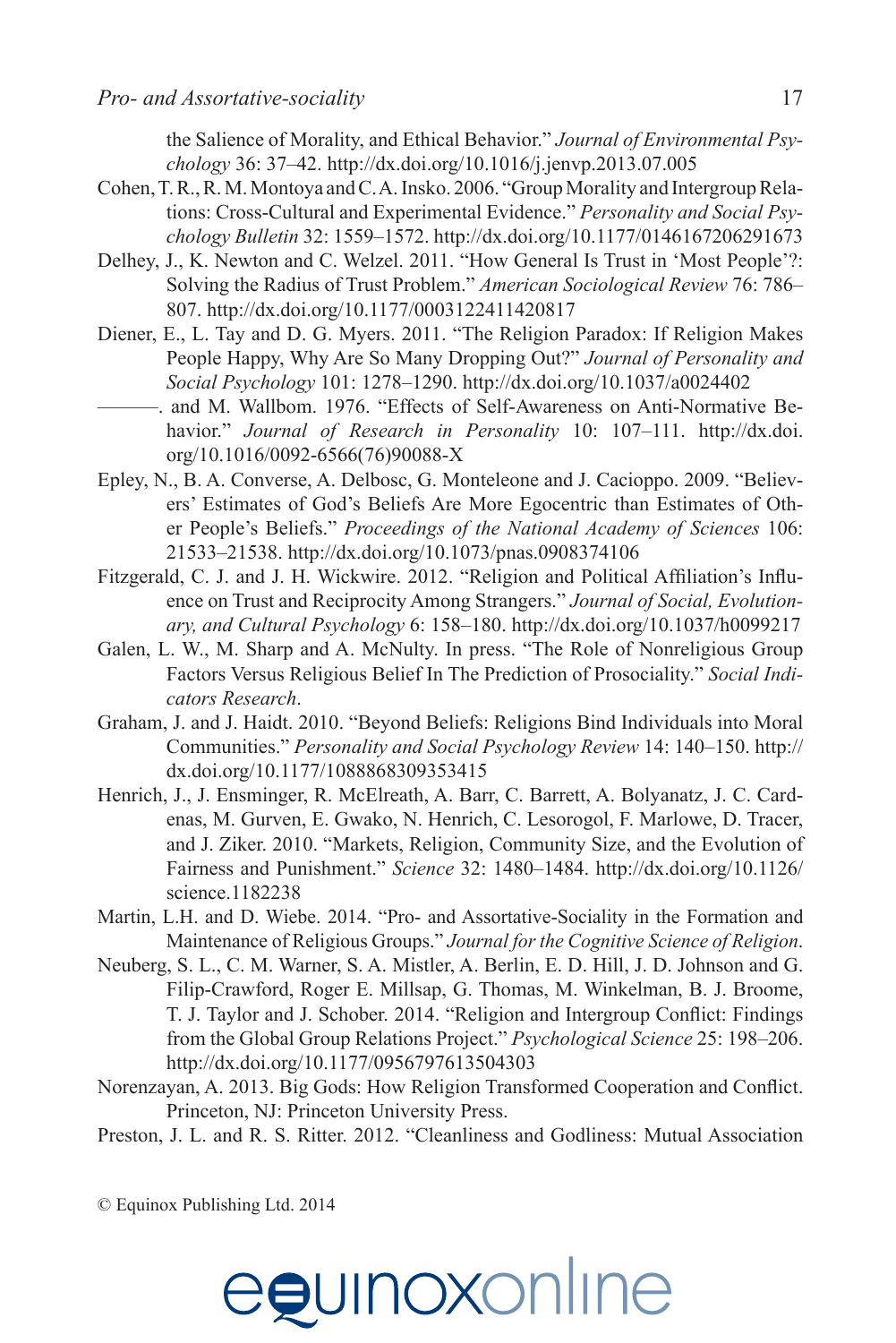between Two Kinds of Personal Purity." *Journal of Experimental Social Psychology* 48:1365–1368.<http://dx.doi.org/10.1016/j.jesp.2012.05.015>

- ———. and R. S. Ritter. 2013. "Different Effects of Religion and God on Prosociailty with the Ingroup and the Outgroup." *Personality and Social Psychology Bulletin* 39: 1471–1483. <http://dx.doi.org/10.1177/0146167213499937>
- Roes, F. L. and M. Raymond. 2003. "Belief in Moralizing Gods." *Evolution and Human Behavior* 24: 126–135. [http://dx.doi.org/10.1016/S1090-5138\(02\)00134-4](http://dx.doi.org/10.1016/S1090-5138(02)00134-4)
- Stellmacher, J. and T. Petzel. 2005. "Authoritarianism as a Group Phenomenon." *Political Psychology* 26: 245–274.<http://dx.doi.org/10.1111/j.1467-9221.2005.00417.x>
- Tan, J. H. W. and C. Vogel. 2008. "Religion and Trust: An Experimental Study." *Journal of Economic Psychology* 29: 832–848. [http://dx.doi.org/10.1016/j.](http://dx.doi.org/10.1016/j.joep.2008.03.002) [joep.2008.03.002](http://dx.doi.org/10.1016/j.joep.2008.03.002)
- Terrizzi, J. A., N. J. Shook and W. L. Ventis. 2012. "Religious Conservatism: An Evolutionarily Evoked Disease-Avoidance Strategy." *Religion, Brain and Behavior*  2: 105–120. <http://dx.doi.org/10.1080/2153599X.2012.695514>
- Weeden, J. and R. Kurzban. 2013. "What Predicts Religiosity? A Multinational Analysis of Reproductive and Cooperative Morals." *Evolution and Human Behavior* 36: 440–445.
- Welch, M. R., D. Sikkink and M. T. Loveland. 2007. "The Radius of Trust: Religion, Social Embeddedness and Trust in Strangers." *Social Forces* 86: 23–46. [http://](http://dx.doi.org/10.1353/sof.2007.0116) [dx.doi.org/10.1353/sof.2007.0116](http://dx.doi.org/10.1353/sof.2007.0116)
- Wright R. 2009. *The Evolution of God*. Little, Brown and Company.

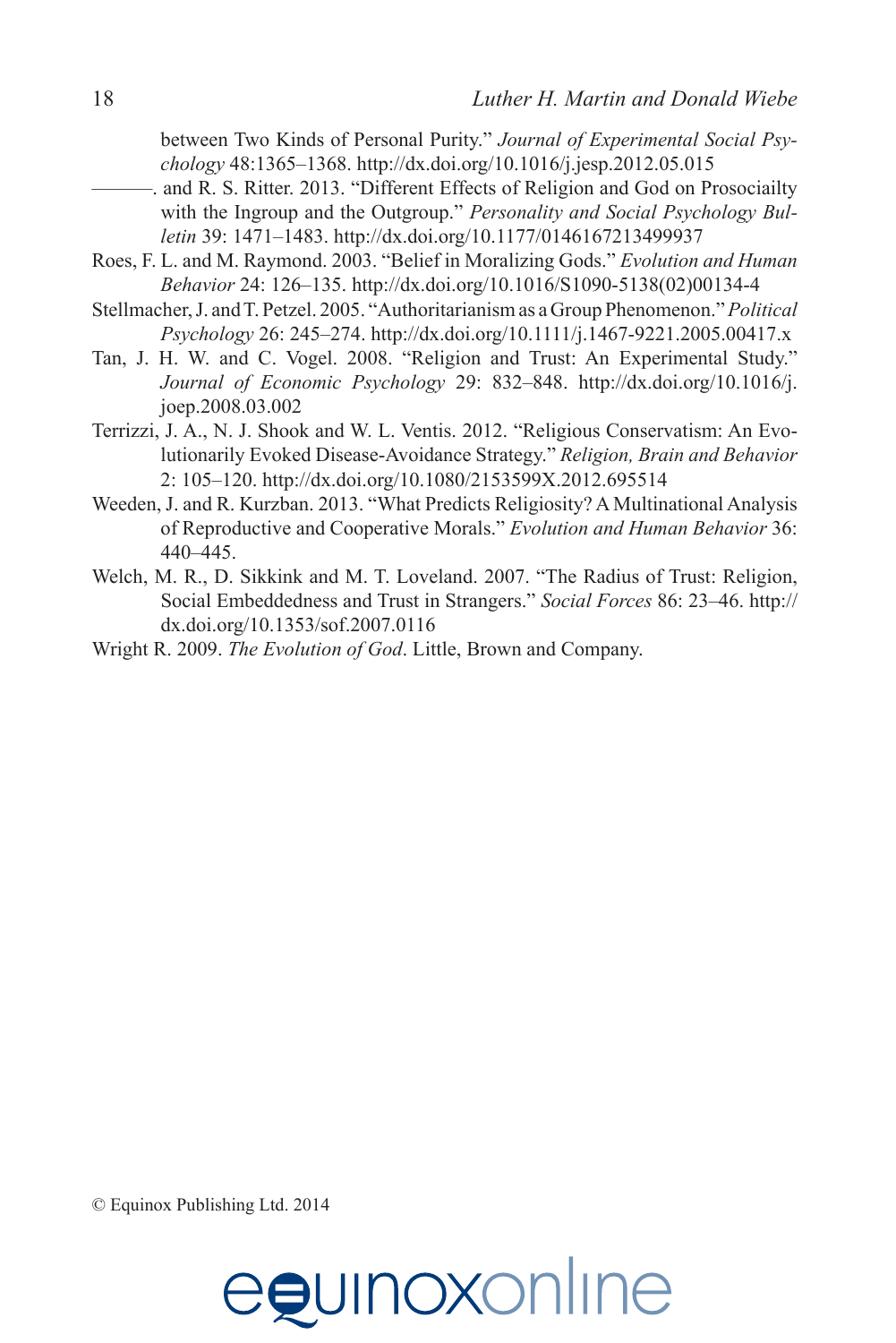### **No global** *kumbayah* **implied: Religious prosociality as an inherently parochial phenomenon**

Erik M. Lund, Maxine B. Najle, Ben K. L. Ng, Will M. Gervais

#### *Department of Psychology, University of Kentucky*

<e.m.lund@uky.edu>, <will.gervais@uky.edu>

In a recent critique, Martin and Wiebe (henceforth MW) address what they view as several fatal shortcomings in contemporary evolutionary approaches to religious prosociality. MW present an argument that 1) begins by accusing many vibrant research programs of an "untrammeled preoccupation with prosociality" that leads to a faulty prediction of a "global *kumbayah*" (p. 1), and 2) argues that researchers with a keen eye on history and current events would be able to easily overcome an obsession with prosociality and instead recognize the clear role of intergroup conflict that is endemic to religions. Furthermore, MW stress that researchers in the field claim that *only* religious prosociality can explain large-scale cooperation and that they ignore many other historical and political causes.

We wholeheartedly agree with MW that religious prosociality has not produced a global *kumbayah*. However, we think it would be hard to find a religious prosociality researcher who actually endorses MW's description of the field. While religions may promote cooperation among coreligionists, they obviously and frequently drive conflict between groups. Just as MW suggest that researchers broaden their focus to include history and conflict, we suggest that readers of MW should similarly broaden their focus to include the claims actually made by the proponents of religious prosociality. Namely, such a reading should include the large amount of empirical research and theorizing by religious prosociality researchers regarding history and conflict that, unfortunately, did not make the final cut of MW's critique.<sup>4</sup> We highlight two overlapping findings characteristic of the field, that 1) religions often foster ingroup cooperation, *and* promote outgroup enmity (i.e., parochial altruism), and 2) while it isn't the only binding force, many elements of religion make it especially good at promoting largescale (within-group) cooperation.



<sup>4.</sup> In a footnote, MW briefly mention Norenzayan's new book, which came out after they wrote their critique. Of the ten chapters in this book, three (chapters 5, 8, and 9) explicitly deal with religious conflict and between-group competition.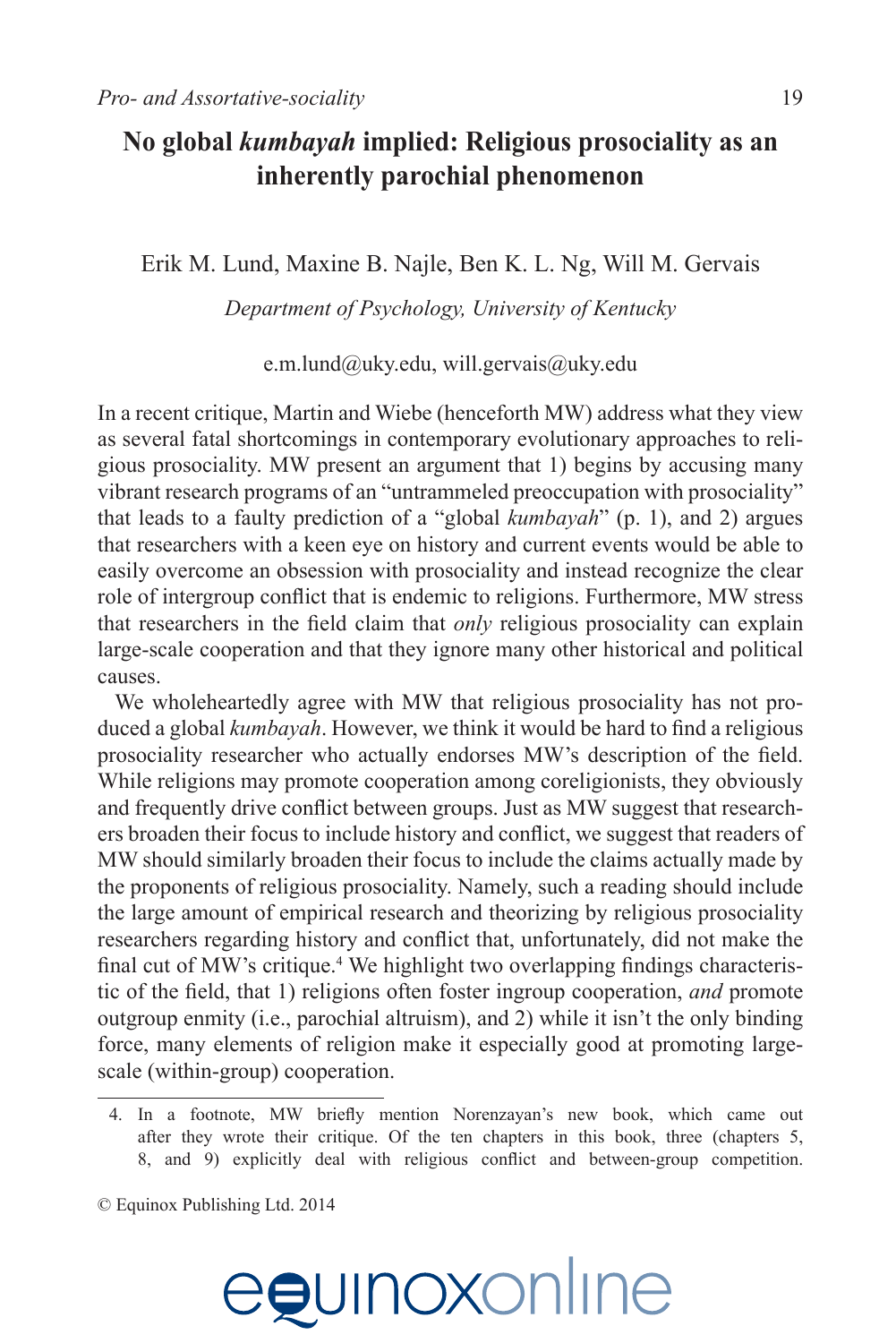#### **Religions practice what they preach: Parochial altruism**

Which is most characteristic of religion: theological directives such as the "Golden Rule" or its opposite, "Eye for an eye"? The short answer is, both. Neither religions, nor any other factor proposed as a mechanism facilitating the rapid scaling up of human cooperation in some groups over the past twelve millennia promote universal helping behavior, nor should they be expected to (e.g. Atran and Ginges 2012; Atran and Henrich 2010; Graham and Haidt 2010).

In the evolutionary sciences, cooperation has long been seen as a particularly challenging puzzle. For cooperation to get off the ground, individuals must incur personal costs in order to provide benefits to others. Usually selfish strategies outcompete cooperative ones, except in special cases such as kinship or repeatedly interacting dyads. However, these mechanisms make poor candidates for explaining the recent diversity and flourishing of large-scale cooperation actually witnessed in *Homo sapiens* (e.g. Henrich *et al.* 2006). Just as cooperation rapidly increased in the last twelve millennia, so has the emergence and stability of religions endorsing big moralizing gods. These two puzzles may actually answer each other (e.g. Norenzayan 2013). The central premise of religious prosociality is *not* that religious people indiscriminately cooperate with others. Rather, it is that some religions may include features that were conducive to promoting *ingroup cooperation*, and as a result *outcompeted* rival religions over the course of cultural evolutionary history. In short, successful religions have had norms promoting ingroup cohesiveness and cooperation. In fact, many religious narratives instructing compassion and fairness were intended to apply only to the ingroup (e.g. "Love thy neighbor as thyself," referring only to other Israelites). Indeed, current research conducted within a framework that views religion as an inherently parochial promoter of altruism focuses specifically on conflict and cooperation as two sides of the same cultural evolutionary coin.

Within psychology, religion researchers have used a variety of methods to document how parochial altruism often leads to enmity and aggression towards outgroups. For example, participants exposed to religious priming display more implicit and explicit racial prejudice (Johnson, Rowatt and LaBouff 2010), show increased support for suicide attacks (e.g. Ginges, Hansen and Norenzayan 2009), show increased vengeful behavior (Saroglou, Corneille and Van Cappellen 2009), and show increased negative attitudes towards atheists, outgroup religions, and gays (Johnson, Rowatt and Labouff 2012). The case of antiatheist prejudice is especially instructive, as the logic of religious prosociality was instrumental in making, testing, and ultimately supporting many hypotheses regarding this particularly puzzling form of outgroup enmity (e.g. Gervais, Shariff and Norenzayan 2011).

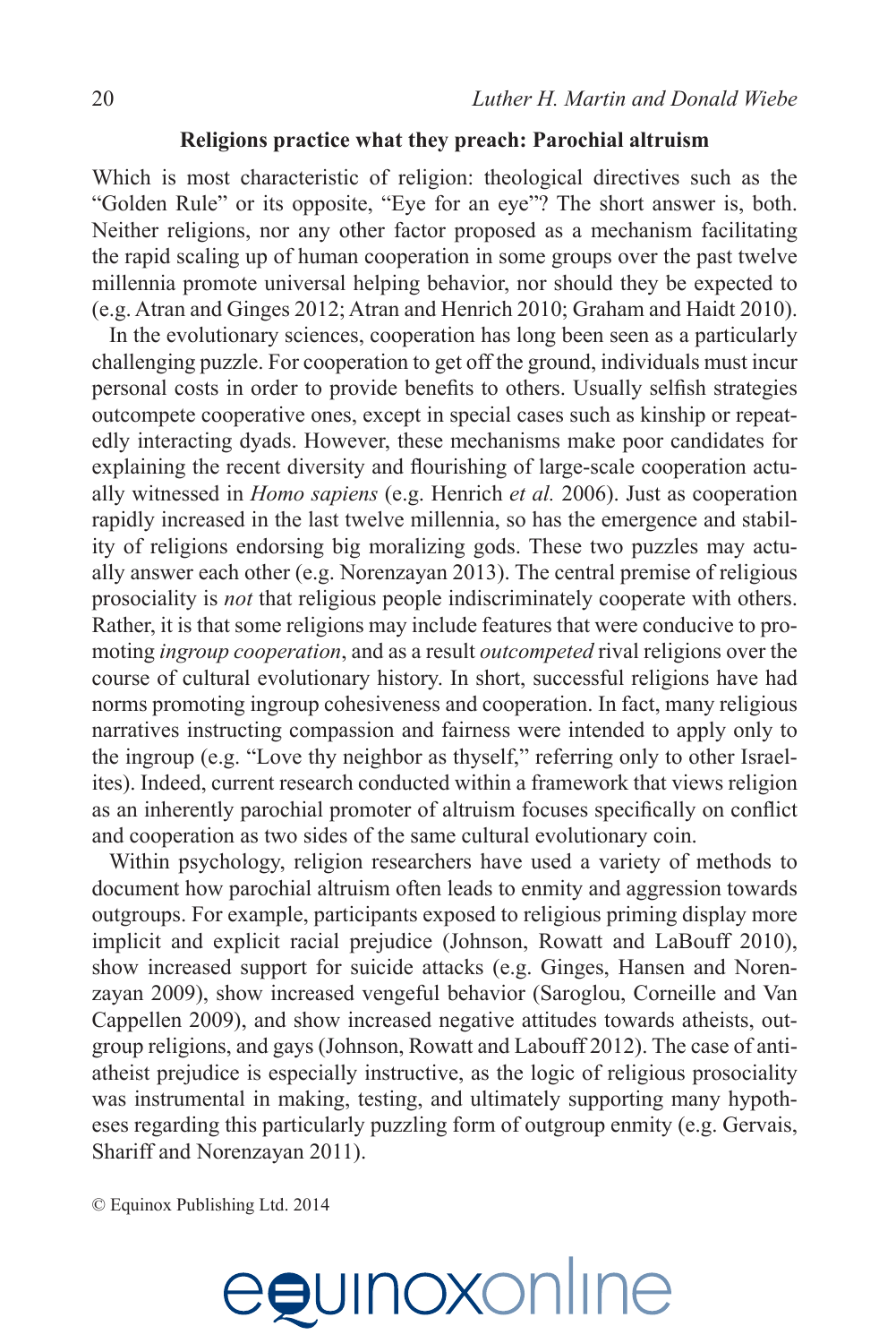Importantly, a recent study has explicitly investigated the link between religiosity and discriminate prosociality (i.e., assisting the ingroup but not the outgroup). Preston and Ritter (2013) found that people were more likely to think that their religious leader would want them to help an ingroup family in need (versus an outgroup family) and, after having their religious identity activated were more likely to donate to an ingroup charity (versus an outgroup charity). This dual focus on cooperation and competition is not hidden deep within the religious prosociality literature. Indeed, the third sentence of Norenzayan and Shariff's article stresses how critical parochial altruism is to the evolution of religious prosociality: "Social science theories have long pointed to religion as a cultural facilitator of social cohesion and ingroup solidarity…*often at the expense of rival groups"* (2008, 58, emphasis added). MW point out that history reveals at least as much religious conflict as religious cooperation. A thorough reading of the current literature on the parochial nature of religious prosociality similarly reveals as much about religious conflict as religious cooperation.

#### **It's the conflict that drives large scale cooperation**

Almost everyone who ever lived has been religious, but up until about 12 millennia ago, religions lacked organized leadership, unified doctrine about supernatural agents, formalized costly rituals, and gods that proscribed behavior (Boyer 2001). However, our species' heavy reliance on intergenerational cultural learning, in combination with new ecological and social pressures, may have promoted the spread of prosocial religious norms that promoted largescale cooperation *within circumscribed religious groups* (see Atran and Henrich 2010; Norenzayan and Shariff 2008). While the timeline of the emergence of "moralizing Gods," and the extent to which they may have facilitated largescale cooperation can be debated (see Baumard and Boyer 2013; Norenzayan 2013), the success of some religions over others cannot.

While religion is not unique in its ability to garner ingroup cooperation, it is particularly good at promoting intergenerational transmission of its concepts by harnessing innate learning biases (Atran and Henrich 2010). These biases however, are insufficient in explaining how norms toward ingroup prosociality have become so intertwined with some successful religious traditions. *Competition* between alternative stable sets of norms across human groups creates conditions in which it may be culturally adaptive to generate and adopt ingroup prosocial norms (Atran and Henrich 2010). It's well noted that lethal and nonlethal intergroup competition appears to have been constantly present throughout human history and prehistory (Bowles 2006; Keeley 1996). Graham and Haidt (2010) argue that in this backdrop, cultures that were able to use religion to bind the

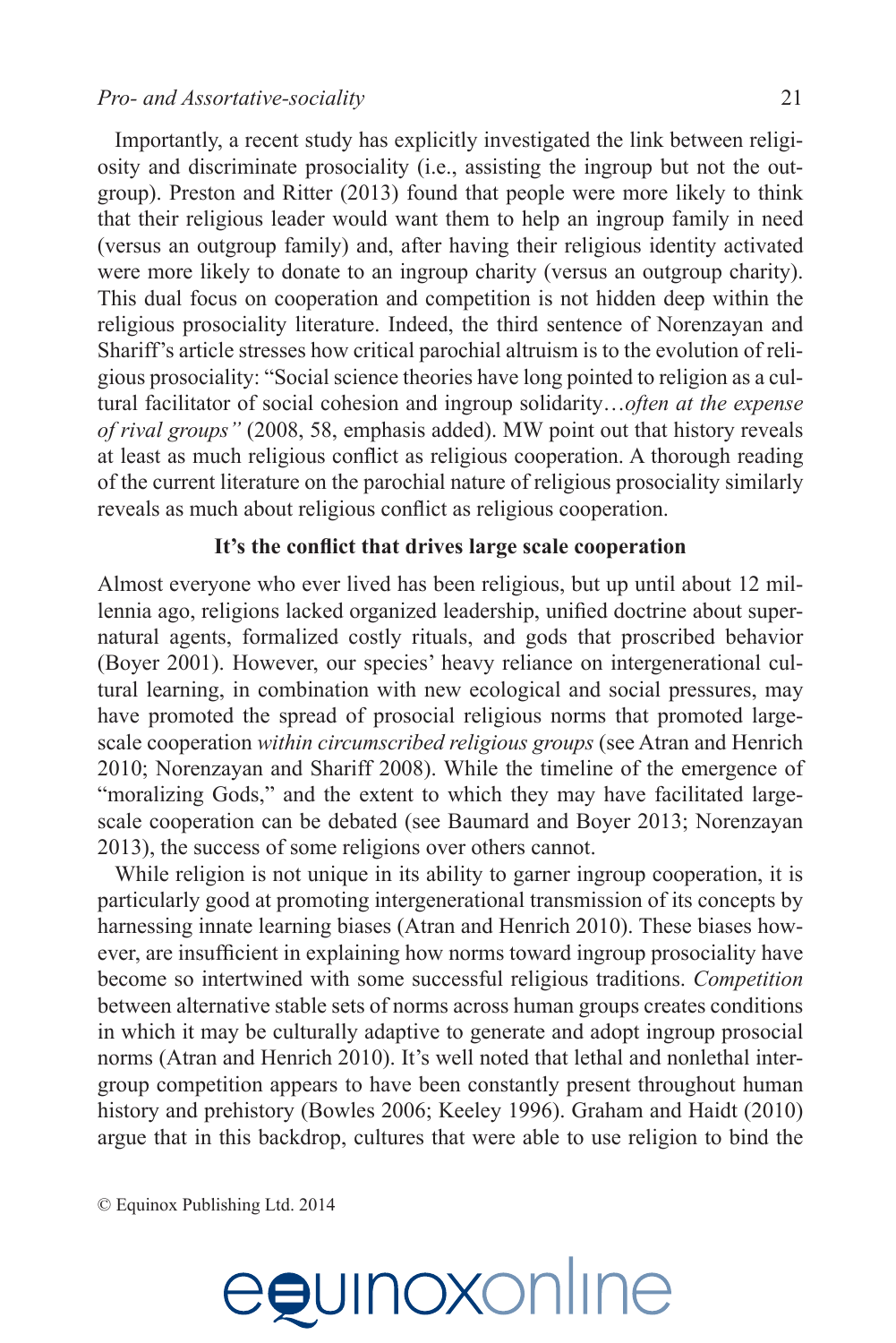group together would have gained a significant advantage over less cohesive groups.

Roes and Raymond (2003) tested this hypothesis by examining ethnographic data from a diverse range of human societies. They found that 1) more competition between societies existed in environments rich in natural resources, 2) that larger societies tended to occupy these areas, 3) that these larger societies experienced more intergroup conflict, and, critically, 4) that they more often had religions endorsing big moralizing gods. Of course, we expect that multiple components can promote prosociality (as MW do). Henrich and colleagues (2010) conducted three behavioral experiments across 15 diverse populations, ranging from Hadza foragers to Shuar horticulturists. They found that—in additional to belief in big moralizing gods—degree of market integration predicted norms about reciprocity and fairness, and that society size positively covaried with punishment in economic games. Religious prosociality does not imply *solely* religious sources of prosociality.5

#### **Shared research questions**

We believe that when the findings emerging from the psychological study of religious prosociality are cast in the appropriate light, their claims are well supported by both research and history. While *ingroup* prosociality may have been central to the cultural evolution of large-scale cooperative efforts, it did not culturally evolve without (often violent) competition with other religious groups. Oftentimes, it is the conflict between groups that creates the cultural selection pressures for cooperation within groups. This, in turn, selects for a religious psychology that can both espouse the "golden rule" amongst fellow ingroup members and concurrently promote outgroup aggression, xenophobia, divisiveness, and ethnocentrism.

As a final thought, we'd like to turn readers' attention to the recently initiated *Cultural Evolution of Religion Consortium* based at the University of British Columbia and Simon Fraser University (http://www.hecc.ubc.ca/cerc/projectsummary/). The consortium brings together researchers from a diverse range of fields (including history) and has a number of projects ranging from the creation of a database of religious history to addressing parochial altruism and outgroup hostility—all of which MW raise as points that religious prosociality researchers allegedly ignore. We'll leave it up to the judicious reader to critique the findings in the religious prosociality literature, but by reframing and correcting MW's brief characterization of religious prosociality, we hope that readers will



<sup>5.</sup> That said, secular institutions and markets make poor candidates for explaining the origins of large-scale cooperation, since both institutions and markets require cooperation to exist in the first place.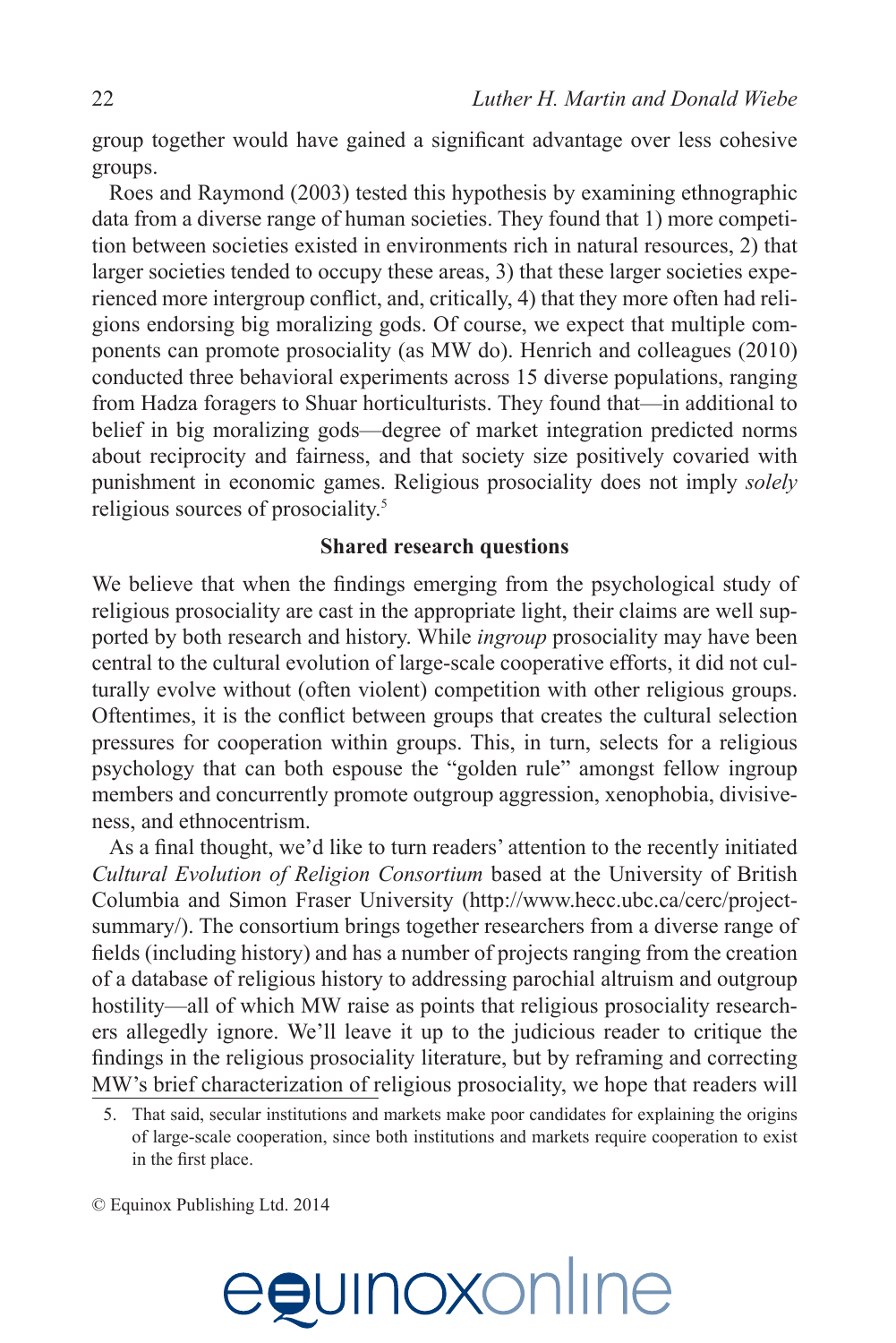see far more points of convergence than divergence in our research foci and goals. This will not promote global *kumbayah*, but perhaps it can promote a bit more *kumbayah* among researchers approaching big questions about religion, cooperation, and conflict from different disciplines.

#### **References**

- Atran, S. and J. Ginges. 2012. "Religious and Sacred Imperatives in Human Conflict." *Science* 336(6083): 855–857.<http://dx.doi.org/10.1126/science.1216902>
	- ———. and J. Henrich. 2010. "The Evolution of Religion: How Cognitive By-Products, Adaptive Learning Heuristics, Ritual Displays, and Group Competition Generate Deep Commitments to Prosocial Religions." *Biological Theory* 5: 18–30. [http://dx.doi.org/10.1162/BIOT\\_a\\_00018](http://dx.doi.org/10.1162/BIOT_a_00018)
- Baumard, N. and P. Boyer. 2013. "Religious Beliefs as Reflective Elaborations on Intuitions: A Modified Dual-Process Model." *Current Directions in Psychological Science* 22(4): 295–300.<http://dx.doi.org/10.1177/0963721413478610>
- Bowles, S. 2006. "Group Competition, Reproductive Leveling, and the Evolution of Human Altruism." *Science* 314(5805): 1569–1572. [http://dx.doi.org/10.1126/](http://dx.doi.org/10.1126/science.1134829) [science.1134829](http://dx.doi.org/10.1126/science.1134829)
- Boyer, P. 2001. *Religion Explained: The Evolutionary Origins of Religious Thought*. New York, NY: Basic Books.
- Gervais, W. M., A. F. Shariff and A. Norenzayan. 2011. "Do You Believe in Atheists? Distrust Is Central to Anti-Atheist Prejudice." *Journal of Personality and Social Psychology* 101(6): 1189. <http://dx.doi.org/10.1037/a0025882>
- Ginges, J., I. Hansen and A. Norenzayan. 2009. "Religion and Support for Suicide Attacks." *Psychological Science* 20(2): 224–230. [http://dx.doi.org/10.1111/](http://dx.doi.org/10.1111/j.1467-9280.2009.02270.x) [j.1467-9280.2009.02270.x](http://dx.doi.org/10.1111/j.1467-9280.2009.02270.x)
- Graham, J. and J. Haidt. 2010. "Beyond Beliefs: Religions Bind Individuals into Moral Communities." *Personality and Social Psychology Review* 14(1): 140–150. <http://dx.doi.org/10.1177/1088868309353415>
- Henrich, J., J. Ensminger, R. McElreath, A. Barr, C. Barrett, A. Bolyanatz, J. C. Cardenas, M. Gurven, E. Gwako, N. Henrich, C. Lesorogol, F. Marlowe, D. Tracer, and J. Ziker. 2010. "Markets, Religion, Community Size, and the Evolution of Fairness and Punishment." *Science* 327(5972): 1480–1484 [http://dx.doi.](http://dx.doi.org/10.1126/science.1182238) [org/10.1126/science.1182238](http://dx.doi.org/10.1126/science.1182238)
	- ———., R. McElreath, A. Barr, J. Ensminger, C. Barrett, A. Bolyanatz, J. CamiloCardenas, M. Gurven, E. Gwako, N. Henrich, C. Lesorogol, F. Marlowe, D. Tracer and J. Ziker. 2006. "Costly Punishment Across Human Societies." *Science* 312(5781): 1767–1770.<http://dx.doi.org/10.1126/science.1127333>
- Johnson, M. K., W. C. Rowatt and J. LaBouff. 2010. "Priming Christian religious Concepts Increases Racial Prejudice." *Social Psychological and Personality Science* 1(2): 119–126.

© Equinox Publishing Ltd. 2014

## egunoxonline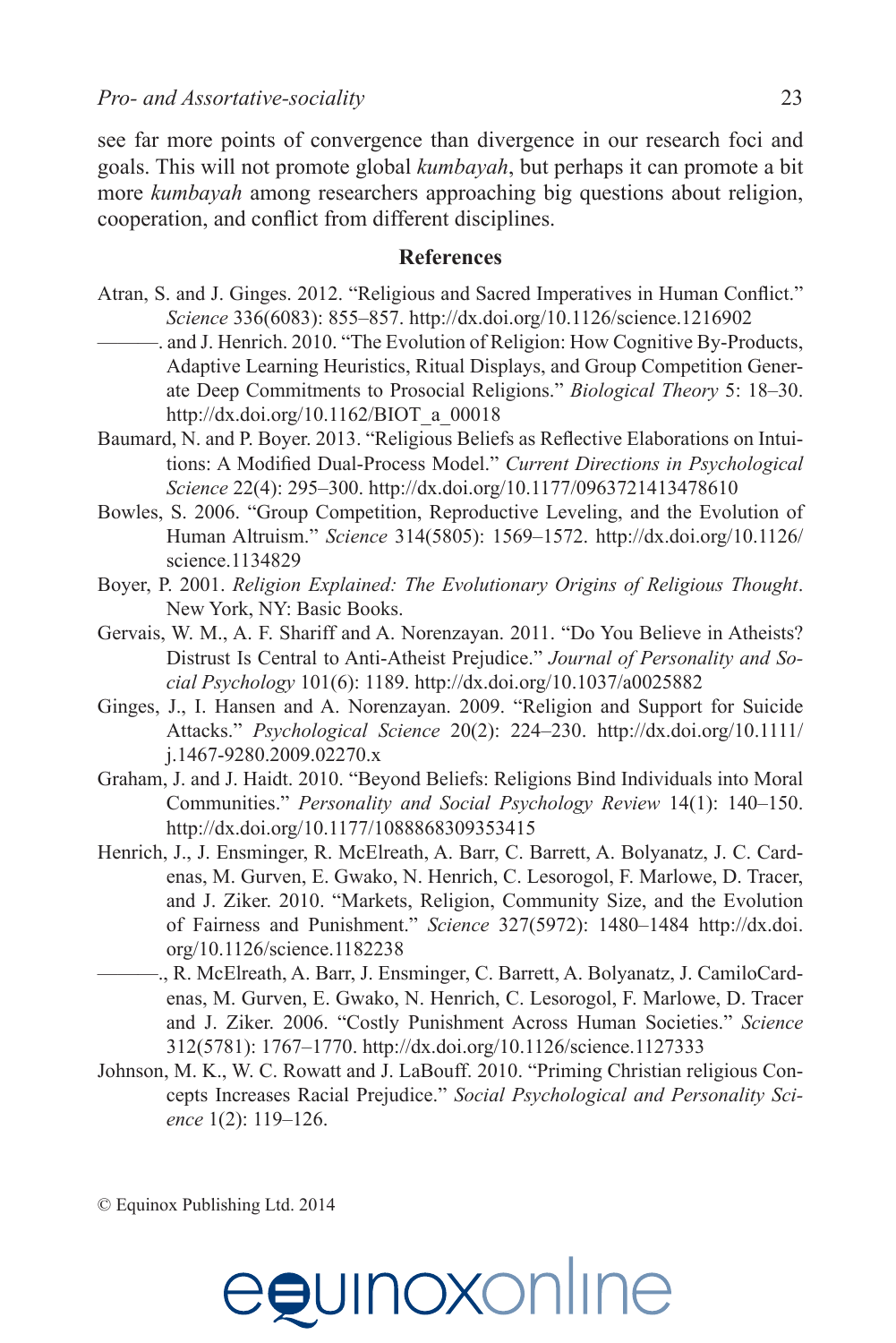Keeley, L. H. 1996. *War Before Civilization*. Oxford, UK: Oxford University Press.

- Norenzayan, A. 2013. *Big Gods: How Religion Transformed Cooperation and Conflict.* Princeton, NJ: Princeton University Press.
	- and A.F. Shariff. 2008. "The Origin and Evolution of Religious Prosociality." *Science* 322(5898): 58–62.<http://dx.doi.org/10.1126/science.1158757>
- Preston, J. L. and R. S. Ritter. 2013. "Different Effects of Religion and God on Prosociality with the Ingroup and Outgroup." *Personality and Social Psychology Bulletin* 39(11): 1471–1483.<http://dx.doi.org/10.1177/0146167213499937>
- Roes, F. L. and M. Raymond. 2003. "Belief in Moralizing Gods." *Evolution and Human Behavior* 24(2): 126–135. [http://dx.doi.org/10.1016/S1090-5138\(02\)00134-4](http://dx.doi.org/10.1016/S1090-5138(02)00134-4)
- Saroglou, V., O. Corneille and P. Van Cappellen. 2009. "'Speak, Lord, your servant is listening': Religious priming activates submissive thoughts and behaviors." *The International Journal for the Psychology of Religion* 19(3): 143–154. <http://dx.doi.org/10.1080/10508610902880063>

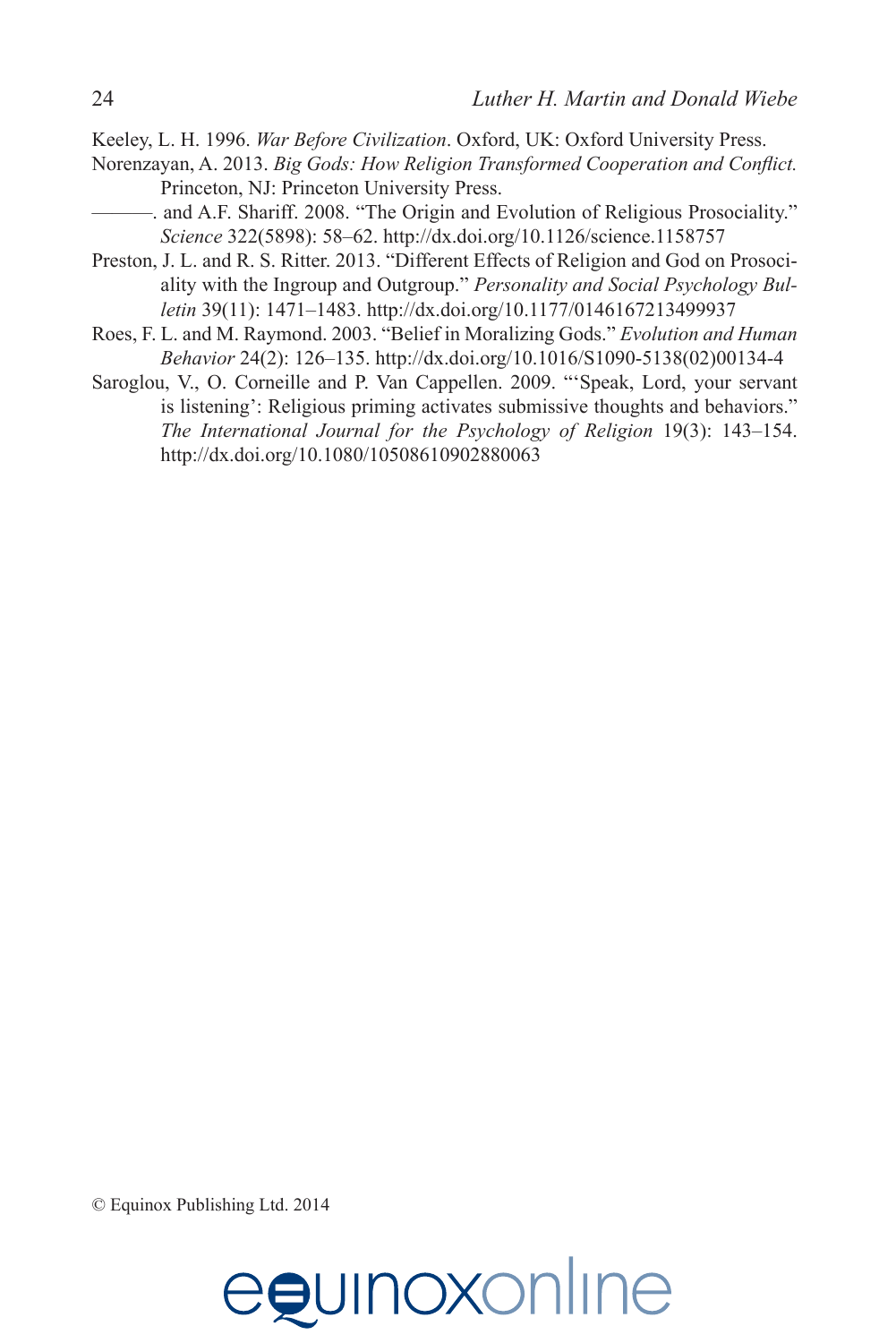### **On the Dark Side of Religion and Other Forms of Impression Management**

#### Benjamin Grant Purzycki

#### *Centre for Human Evolution, Cognition and Culture, University of British Columbia*

#### <bgpurzycki@alumni.ubc.ca>

Martin and Wiebe's piece (PAS henceforth) critiques a very curious constellation of problems its authors see facing "the experimental research agendas of many cognitive scientists of religion." These issues stem from an "enthusiastic and untrammeled preoccupation with prosociality." This "preoccupation" has led researchers to be all too generous in their characterization of religion and its constituents at the expense of attending to religion's uglier features. The authors contrast this view with that held by "those of us with an eye towards history" who "know that any simple congruence of religion and prosociality has never been the case" and that "no religion is characterized exclusively by either [good or bad] behavior alone." While Martin and Wiebe may, to their credit, have "an eye towards history," this piece does not make it very clear as to which direction their otherwise available eyes are pointed. As such, this piece may be a disservice to whatever points of merit it may have.

PAS repeatedly targets Norenzayan and Shariff's review article (2008) on the basis that it "*seems* to have…motivated" the "recent interest in religious prosociality among cognitive scientists of religion" (emphasis mine). "Seems"? How widespread is this "recent interest"? Who are these "cognitivists"? Much of the cognitive science of religion focuses on relationships between mind, religious beliefs, and ritual without any obvious concern for or hint of romanticizing religion's social dimensions (e.g. Hornbeck and Barrett 2013; Kapogiannis *et al.* 2009; Legare and Souza 2012 Rossano 2009; Schjoedt *et al.* 2013; Wigger *et al.* 2013; Willard and Norenzayan 2013). Assuming that the authors take "cognitivists" to be those who engage in the cognitive *and* evolutionary sciences of religion, given the diversity of the fields and the major debates going on within them (Bulbulia *et al.* 2008; Frey 2011; Watts and Turner 2014; Voland and Schiefenhövel 2009), it remains even more difficult to take their impressionistic portrait as an approximation of something grounded in reality.

While I make no claims to represent the field, in my reading (and production) of this work, I look for clues as to a) whether or not, b) how, and c) why people might be "nicer" (i.e. not jerks), for example, when primed with religious sym-

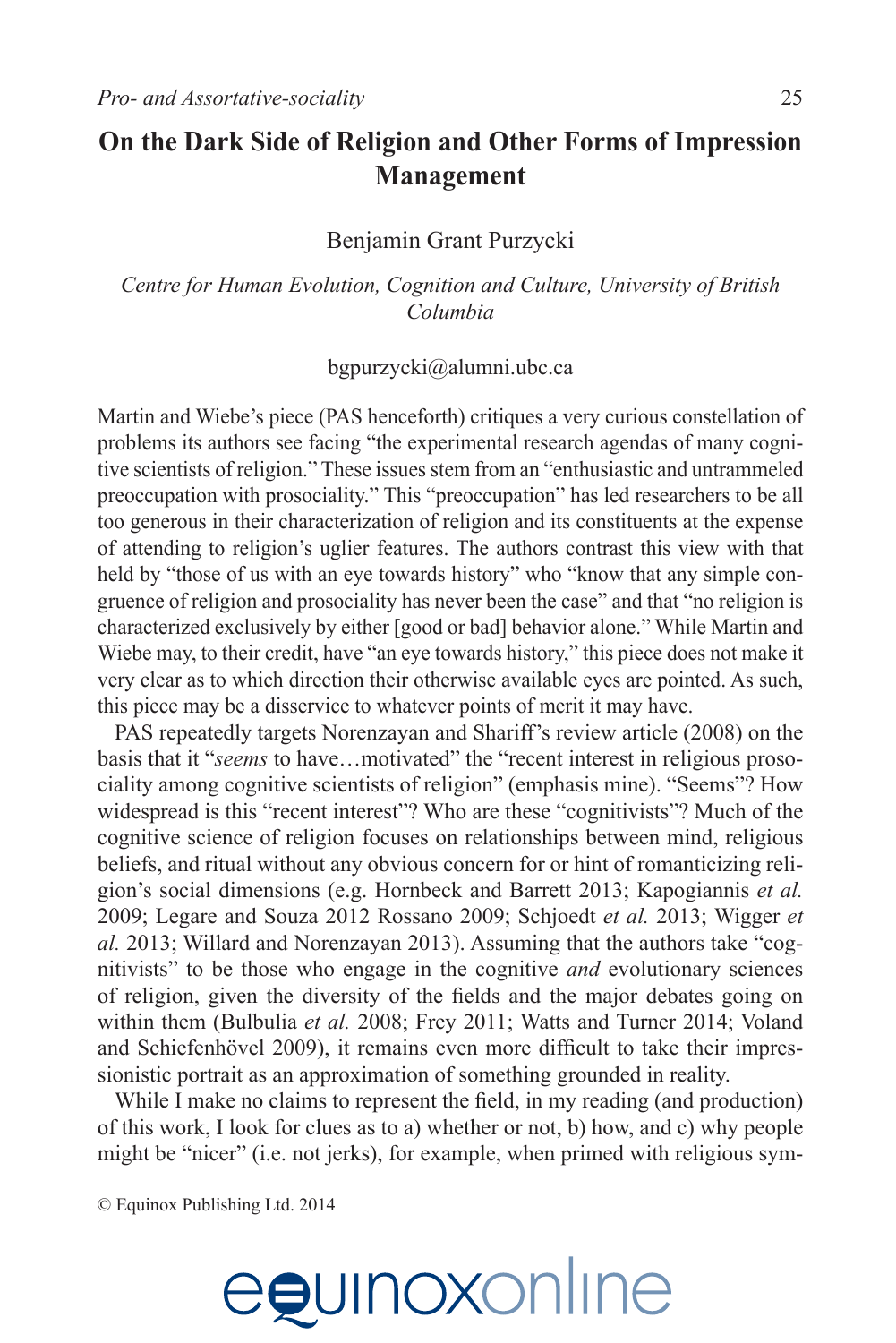bolism, when engaged in religious behavior (i.e. proximate), or when dealing with social and ecological challenges to individual survival and reproduction (i.e., ultimate). Religion appears to be a well-designed tool to solve these problems. PAS does note that "the features of ingroup sociality constitute a repertoire of behaviors that function…as a social bond between members of each specific group." If the outcomes of these bonds turn out to be advantageous for individuals, then the case can be made that perhaps that suite of features could be considered adaptive or adaptations (biological and/or cultural). If religion functions to increase the strength of bonds, it would be at best an unfortunate lack of precision to claim that "religion makes people nice/nasty."

How, then, can you test the strength of religious bonds? You can measure how much people trust each other (e.g. Purzycki and Arakchaa 2013; Tan and Vogel 2008), how much people give, withhold, or steal in economic game experiments (e.g. Cohen *et al.* 2014; Soler 2012), how long institutions last (e.g. Sosis and Bressler 2003), the relationship between the strength of bond required to achieve something as awful as warfare and how costly a ritual is (including scarification, circumcision, etc.; Sosis *et al.* 2007). And this is just a handful of work conducted in the past decade. Despite the manifold conversations and spate of empirical research addressing human bonds *used for prosocial and antisocial ends alike*, Martin and Wiebe find that there is too much of an emphasis on religious *prosociality* among these nameless "cognitivists." Yes, we should not necessarily confuse "prosociality" with "treating other people equally" or "minimizing being a jerk." But in my reading of the cognitive and evolutionary research embracing the "prosociality hypothesis" (Galen 2012), this is a matter of style, not substance. The question is not about whether or not religion is best characterized as prosocial, but really about what explains *variation* in how people *use* these bonds (e.g. Atran 2003; Gibson 2011; Qirko 2009).

Nevertheless, how then are we to address the ugly side of religion (or those who study it)? For a start—as with any serious inquiry—we can abandon reliance upon haphazard intuitions, guesstimates, vague, high inference concepts, emotive language, and faulty reasoning.<sup>6</sup> Having commented on the allegedly



<sup>6.</sup> For example, take the statement that "virtually all religions claim to know the truth which others lack." When we pause to consider the claim, things become a little less clear. If we set aside its anthropomorphic character and reformulate it as worthy of empirical attention, unless we find something particular about religion, the very idea that "virtually all" religious *people* claim to know the truth is about as informative as saying "virtually all religious people breathe." The authors might therefore mean that "virtually all" religious *beliefs* are in some way inextricably anchored to the postulates "we are correct" or "others are wrong" above and beyond secular thought. Is this true? Is there something about religion that is inherently dogmatic? Direct ways to address such questions might be to: ask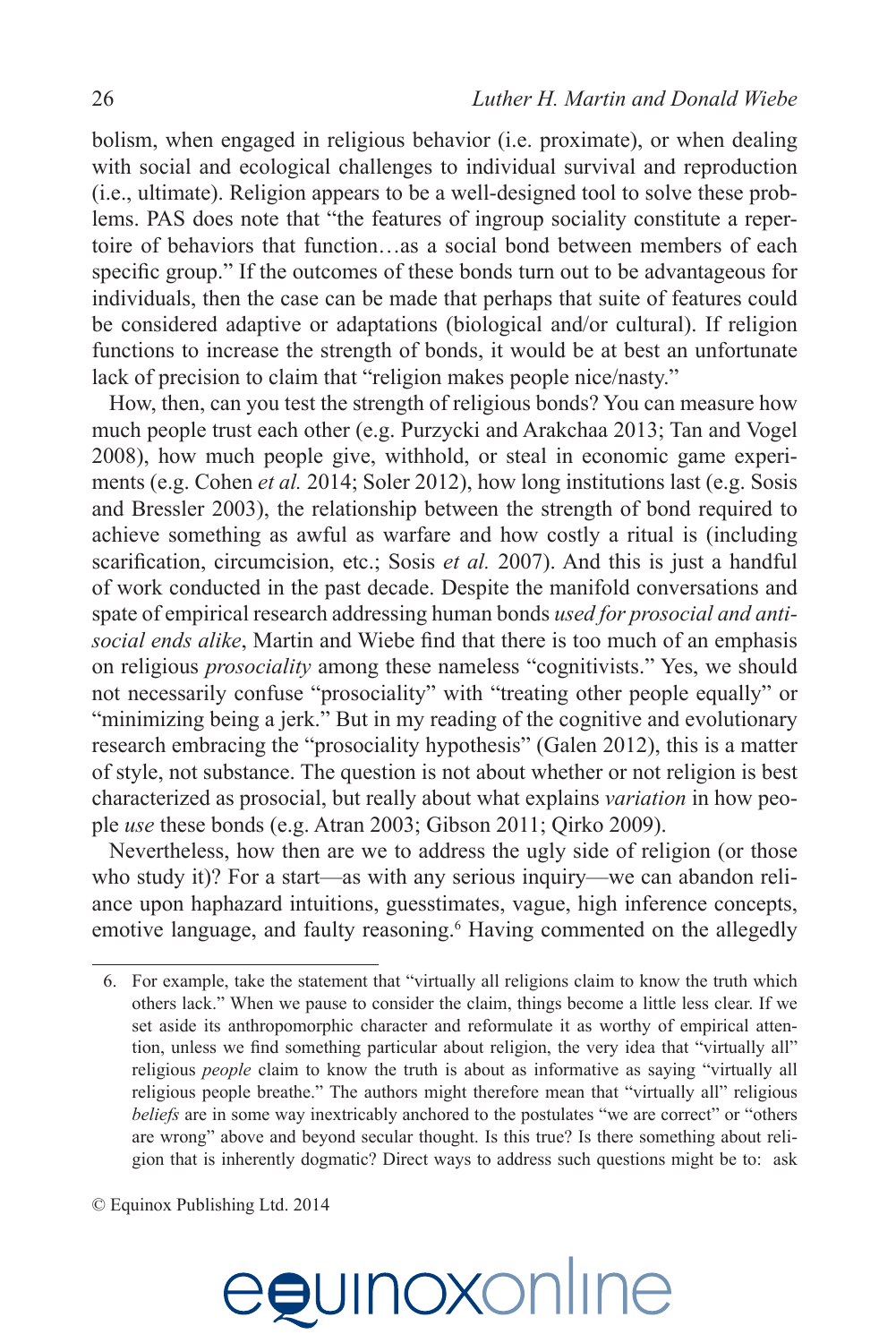obvious relationship between religion and grotesqueness elsewhere (Purzycki and Gibson 2011), I will avoid repeating myself. As PAS briefly examines, one strategy is to consider environmental variables such as the availability and distribution of resources, pathogen prevalence, degree of economic specialization, and so forth. PAS notes that this bond is "so strong as to form a barrier to those outside it, greatly minimizing contact with out-groups." It *can* do this, perhaps, but again, the question is really about *when*. Here, outside of setting up experiments that get people to do awful things, we can use scientific methods to examine the awful things that people have already done.

One recent study (Matthews *et al.* 2013; see too Storm and Wilson 2009) examines advocacy of violence among sixteenth-century Anabaptists. It found that there is more support for the prediction that local features of social and ecological context predicts advocacy of violence better than cultural transmission. In other words, religious rhetoric conforms to locally specific problems that can be addressed—using niceness or nastiness—collectively. Compare this to the Mongol Empire, which is notable for its religious pluralism. Chinggis Khan, of all people, evidently "exempted religious leaders and their property from taxation and from all types of public service" (Weatherford 2004, 69), he regularly employed people from different religious backgrounds, used religious freedom as a means to gain allies, and issued orders to maintain religious freedom for the conquered (Foltz 1999, 106). The subsequent leaders of the Empire regularly worked with and entertained debates between religious leaders as well as conveyed their endorsements of multiple traditions (see Foltz 1999; Polo 1958, 119). As utterly vicious as this empire was, religious pluralism made tactical sense in a context of maintaining wide-ranging trade networks where groups of various religious traditions from around the Old World maintained their respective traditions. These cases are not merely artifacts of historical processes or cultural transmission. Rather, they indicate how the content of rhetorical bondstrengthening shifts according to local conditions.

PAS then turns its attention to the hypothesis that "religious prosociality provides a basis for" "large-scale cooperation" or "large-scale social formations." Martin and Wiebe suggest that as a consequence of the prosociality hypothesis, researchers (cognitivists?) "venture…into the murky analogies and contested arguments for" cultural group selection. Rather than explain the reasons why, consider the many other works in the field that explicitly endorse alternative selection models (and compare it to the one they present), PAS offers no means

people if they think such thoughts, determine whether or not there is a propensity toward intellectual arrogance when primed with religious concepts, find passages in religious texts that count as "claiming to know the truth which others lack" and find the proportion of those passages to the size of the text to get an index of how salient such claims are.

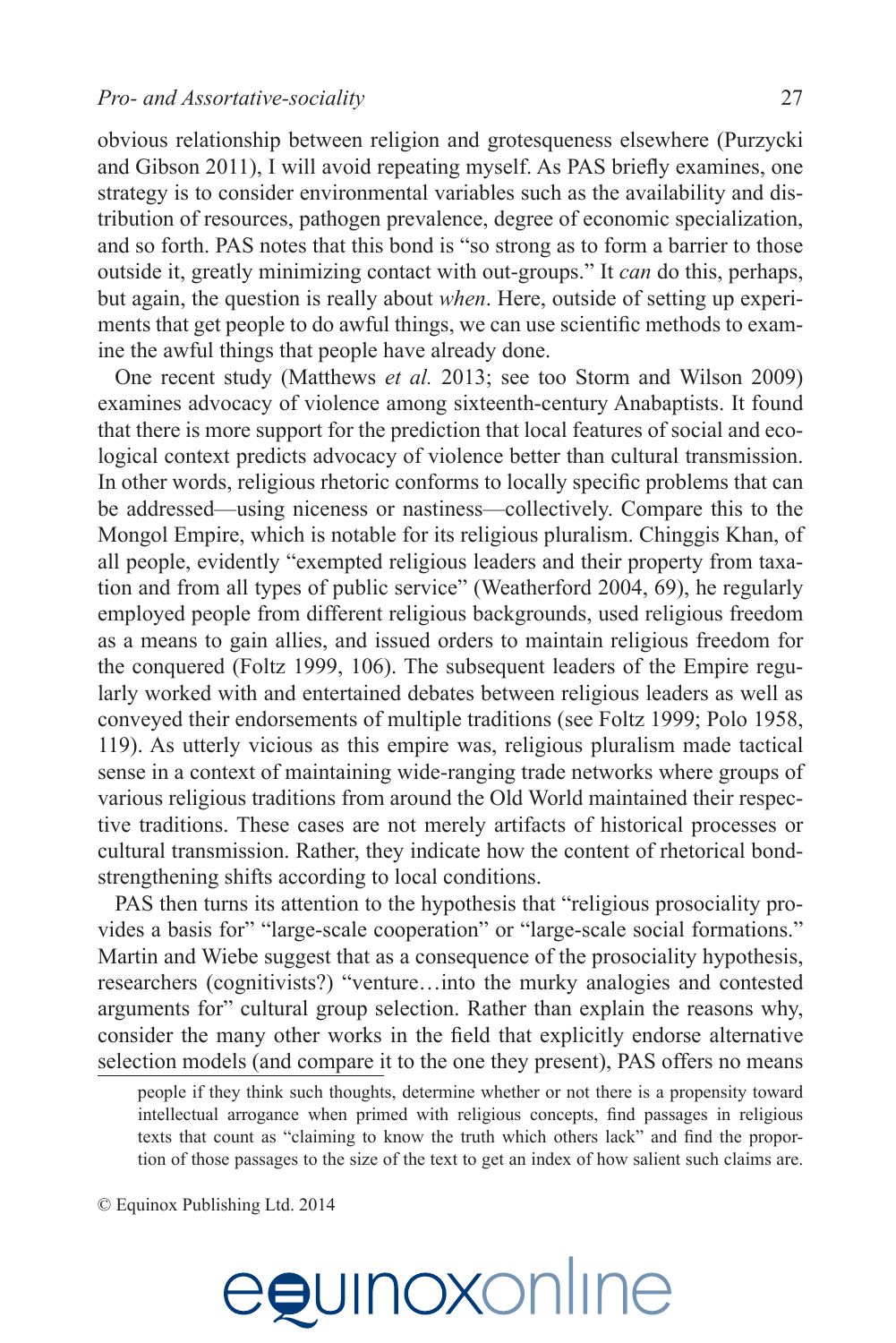for readers to assess this position or its relationship to "large-scale" sociality, thus entirely stacking the deck. Indeed, all we really have to go on are "murky," "contested," and "Pinker." These all might be true, but no reason is given to agree. There is also no case presented at all about the relationship between mischaracterizing religion as too prosocial and endorsing cultural group selection (or cognitivists). As such, the paper reads as a loosely connected list of grievances rather than a constructive critique that would strengthen the field.

The connections become stranger still when PAS manages to squeeze in the claim that ignoring religious nastiness "gives an appearance [to whom?] of influence by the agendas of" proreligious funding agencies. This "endangers the integrity of our collective scientific enterprise generally." In my view, the substantive issues lie not in how the scientific study of religion "appears," but what it does. There's little question that resources influence the way we think, talk, and act and some of us have been addressing precisely this in our attempts to understand why religious traditions take the forms they do. We're still coming to terms with how and why. Once again, the most convincing approach would be to systematically *test* whether or not there is a relationship between funding sources and the "appearance" or reality of influence (see Lyle and Smith 2012; Tyber *et al.* 2007 for examples of testing soft claims about evolutionary scientists' alleged political conservatism). Demonstrating that there is such a relationship between funding agencies and research would be a substantive and healthy reality-check for our "collective enterprise." Such a study would also remind us that we remain all too human insofar as we fashion our inquiries by virtue of the resources available. It is precisely here where the integrity of our "collective scientific enterprise" may be better maintained, namely, by actually engaging in it.

#### **Acknowledgments**

My own research has been indirectly supported by the John Templeton Foundation through Oxford University's Cognition, Religion, and Theology Project as well as in my current capacity as post-doctoral research fellow with the Cultural Evolution of Religion Research Consortium which is also supported by a SHHRC grant. All of my contributions, including this commentary, have been the work of my own. Really!

#### **References**

- Atran, S. 2003. "Genesis of Suicide Terrorism." *Science* 299 (5612): 1534–1539. [http://](http://dx.doi.org/10.1126/science.1078854) [dx.doi.org/10.1126/science.1078854](http://dx.doi.org/10.1126/science.1078854)
- Bulbulia, J., R. Sosis, E. Harris, R. Genet, C. Genet and K. Wyman, eds. 2008. *The Evolution of Religion: Studies, Theories, and Critiques*. Santa Margarita: Collins Foundation Press.

© Equinox Publishing Ltd. 2014

## egunoxonline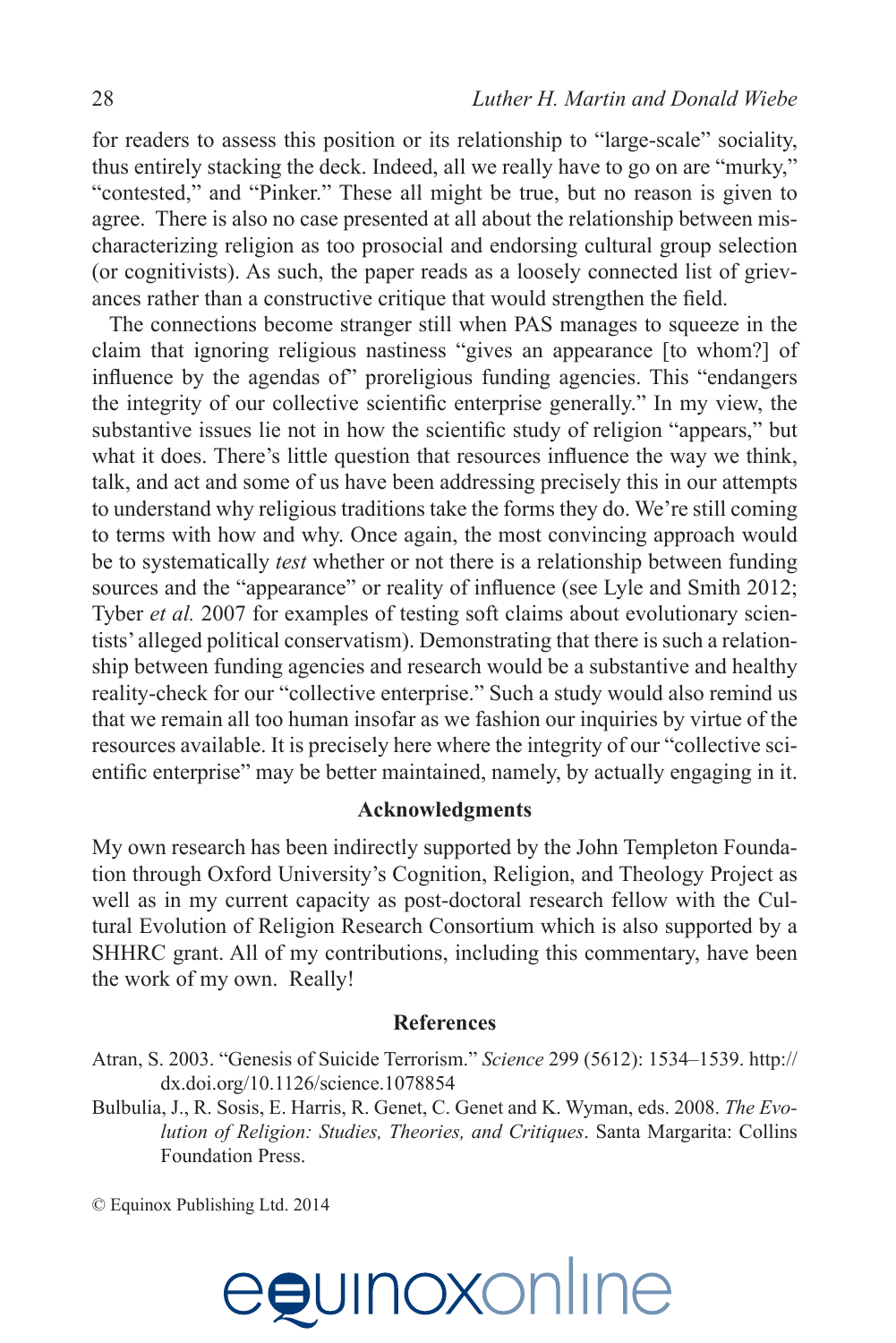- Cohen, E., R. Mundry and S. Kirschner. 2014. "Religion, Synchrony and Cooperation." *Religion, Brain and Behavior* 4(1): 20–30. [http://dx.doi.org/10.1080/215359](http://dx.doi.org/10.1080/2153599X.2012.741075) [9X.2012.741075](http://dx.doi.org/10.1080/2153599X.2012.741075)
- Foltz, R. 1999. *Religions of the Silk Road: Premodern Patterns of Globalization*. New York: Palgrave Macmillan.
- Frey, U., ed. 2011. *The Nature of God: Evolution and Religion*. Marburg: Tectum Verlag.
- Galen, L. W. 2012. "Does Religious Belief Promote Prosociality? A Critical Examination." *Psychological Bulletin* 138(5): 876–906.<http://dx.doi.org/10.1037/a0028251>
- Gibson, K. 2011. "The Roles of Operational Sex Ratio and Young-Old Ratio in Producing Suicide Attackers." Unpublished Dissertation. Salt Lake City: University of Utah.
- Hornbeck, R. G. and J. L. Barrett. 2013. "Refining and Testing 'Counterintuitiveness' in Virtual Reality: Cross-Cultural Evidence for Recall of Counterintuitive Representations." *International Journal for the Psychology of Religion* 23(1): 15–28. <http://dx.doi.org/10.1080/10508619.2013.735192>
- Kapogiannis, D., A. K. Barbey, M. Su, G. Zamboni, F. Krueger and J. Grafman. 2009. "Cognitive and Neural Foundations of Religious Belief." *Proceedings of the National Academy of Sciences* 106(12): 4876–4881. [http://dx.doi.org/10.1073/](http://dx.doi.org/10.1073/pnas.0811717106) [pnas.0811717106](http://dx.doi.org/10.1073/pnas.0811717106)
- Legare, C. H. and A. L. Souza. 2012. "Evaluating Ritual Efficacy: Evidence from the Supernatural." *Cognition* 124(1): 1–15. [http://dx.doi.org/10.1016/j.cogni](http://dx.doi.org/10.1016/j.cognition.2012.03.004)[tion.2012.03.004](http://dx.doi.org/10.1016/j.cognition.2012.03.004)
- Lyle III, H. F. and E. A. Smith. 2012. "How Conservative Are Evolutionary Anthropologists?: A Survey of Political Attitudes." *Human Nature* 23(3): 306–322. [http://](http://dx.doi.org/10.1007/s12110-012-9150-z) [dx.doi.org/10.1007/s12110-012-9150-z](http://dx.doi.org/10.1007/s12110-012-9150-z)
- Matthews, L. J., J. Edmonds, W. J. Wildman and C. L. Nunn. 2013. "Cultural Inheritance or Cultural Diffusion of Religious Violence? A Quantitative Case Study of the Radical Reformation." *Religion, Brain and Behavior* 3(1): 3–15. [http://](http://dx.doi.org/10.1080/2153599X.2012.707388) [dx.doi.org/10.1080/2153599X.2012.707388](http://dx.doi.org/10.1080/2153599X.2012.707388)
- Norenzayan, A., and A. F. Shariff. 2008. "The Origin and Evolution of Religious Prosociality." *Science* 322 (5898): 58–62. <http://dx.doi.org/10.1126/science.1158757>
- Polo, M. 1958. The Travels of Marco Polo. Ronald Latham, trans. New York: Penguin.
- Purzycki, B. G. and T. Arakchaa. 2013. "Ritual Behavior and Trust in the Tyva Republic." *Current Anthropology* 54(3): 381–388.<http://dx.doi.org/10.1086/670526> ———. and K. Gibson. 2011. "Religion and Violence: An Anthropological Study on
	- Religious Belief and Violent Behavior." *Skeptic* 16(2): 22–27.
- Qirko, H. N. 2009. "Altruism in Suicide Terror Organizations." *Zygon* 44(2): 289–322. <http://dx.doi.org/10.1111/j.1467-9744.2009.01001.x>
- Rossano, M. J. 2009. "Ritual Behaviour and the Origins of Modern Cognition." *Cambridge Archaeological Journal* 19(2): 243–256. [http://dx.doi.org/10.1017/](http://dx.doi.org/10.1017/S0959774309000298) [S0959774309000298](http://dx.doi.org/10.1017/S0959774309000298)
- Schjoedt, U., J. Sørensen, K. L. Nielbo, D. Xygalatas, P. Mitkidis, and J. Bulbulia. 2013. "Cognitive Resource Depletion in Religious Interactions." *Religion, Brain and Behavior* 3(1): 39–55.<http://dx.doi.org/10.1080/2153599X.2012.736714>

© Equinox Publishing Ltd. 2014

## egunoxonline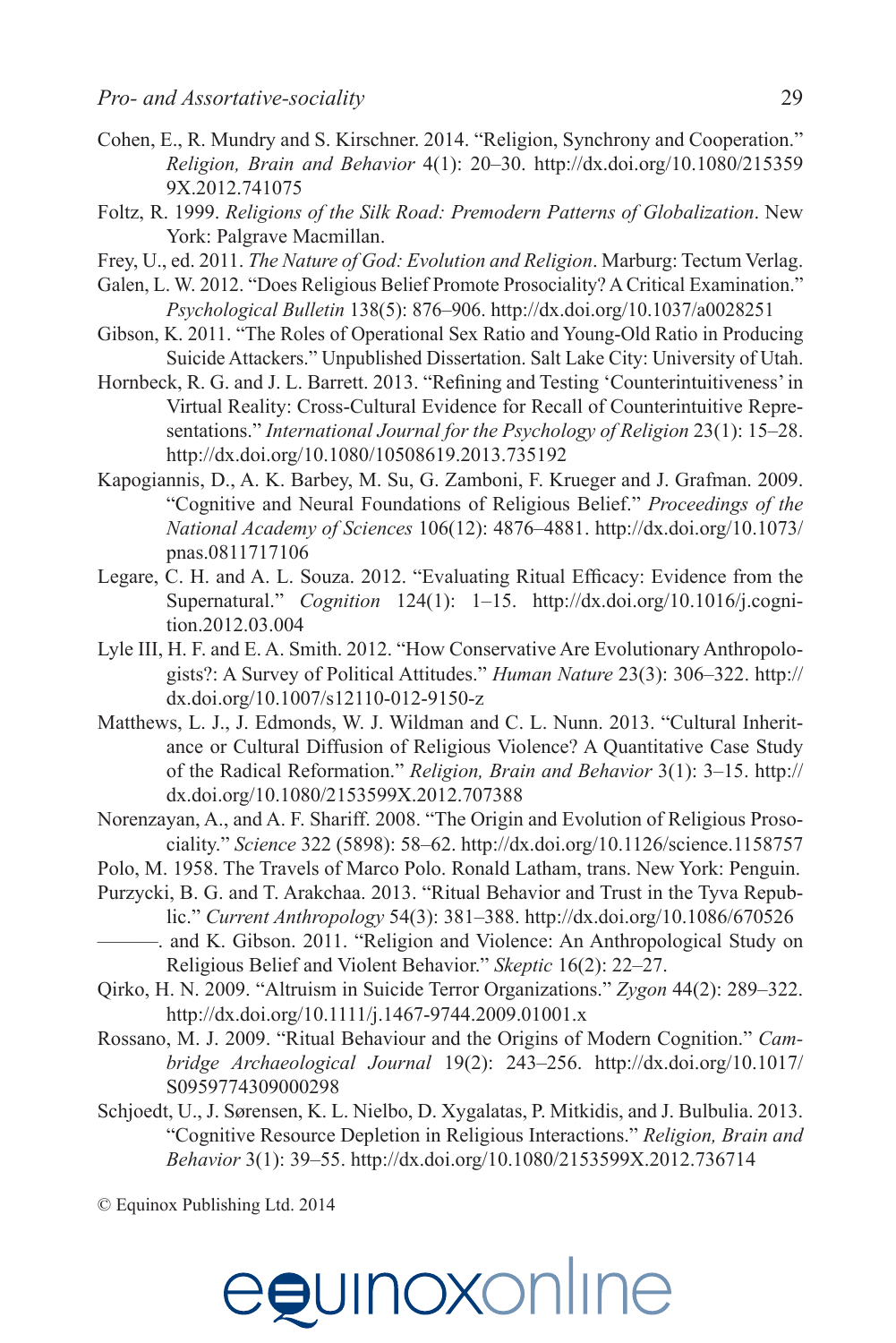- Soler, M. 2012. "Costly Signaling, Ritual and Cooperation: Evidence from Candomblé, an Afro-Brazilian Religion." *Evolution and Human Behavior* 33(4): 346–356. <http://dx.doi.org/10.1016/j.evolhumbehav.2011.11.004>
- Sosis, R. and E. R. Bressler. 2003. "Cooperation and Commune Longevity: A Test of the Costly Signaling Theory of Religion." *Cross-Cultural Research* 37(2): 211– 239. <http://dx.doi.org/10.1177/1069397103037002003>
	- ———., H. C. Kress and J. S. Boster. 2007. "Scars for War: Evaluating Alternative Signaling Explanations for Cross Cultural Variance in Ritual Costs." *Evolution and Human Behavior* 28: 234–247. [http://dx.doi.org/10.1016/j.evolhum](http://dx.doi.org/10.1016/j.evolhumbehav.2007.02.007)[behav.2007.02.007](http://dx.doi.org/10.1016/j.evolhumbehav.2007.02.007)
- Storm, I. and D. S. Wilson. 2009. "Liberal and Conservative Protestant Denominations as Different Socioecological Strategies." *Human Nature* 20(1): 1–24. [http://](http://dx.doi.org/10.1007/s12110-008-9055-z) [dx.doi.org/10.1007/s12110-008-9055-z](http://dx.doi.org/10.1007/s12110-008-9055-z)
- Tan, J. H. W. and C. Vogel. 2008. "Religion and Trust: An Experimental Study." *Journal of Economic Psychology* 29(6): 832–848. [http://dx.doi.org/10.1016/j.](http://dx.doi.org/10.1016/j.joep.2008.03.002) [joep.2008.03.002](http://dx.doi.org/10.1016/j.joep.2008.03.002)
- Tybur, J. M., G. F. Miller and S. W. Gangestad. 2007. "Testing the Controversy: An Empirical Examination of Adaptationists' Political Attitudes." *Human Nature*  18: 313–328. <http://dx.doi.org/10.1007/s12110-007-9024-y>
- Voland, E. and W. Schiefenhövel, eds. 2009. *The Biological Evolution of Religious Mind and Behavior*. New York: Springer-Verlag. [http://dx.doi.org/10.1007/978-3-](http://dx.doi.org/10.1007/978-3-642-00128-4) [642-00128-4](http://dx.doi.org/10.1007/978-3-642-00128-4)
- Watts, F. and L. Turner, eds. 2014. *Evolution, Religion, and Cognitive Science: Critical and Constructive Essays*. Oxford: Oxford University Press. [http://dx.doi.](http://dx.doi.org/10.1093/acprof:oso/9780199688081.001.0001) [org/10.1093/acprof:oso/9780199688081.001.0001](http://dx.doi.org/10.1093/acprof:oso/9780199688081.001.0001)
- Weatherford, J. 2004. *Genghis Khan and the Making of the Modern World*. New York: Three Rivers Press.
- Wigger, J. B., K. Paxson and L. Ryan. 2013. "What Do Invisible Friends Know? Imaginary Companions, God, and Theory of Mind." *International Journal for the Psychology of Religion* 23(1): 2–14. [http://dx.doi.org/10.1080/10508619.2013](http://dx.doi.org/10.1080/10508619.2013.739059) [.739059](http://dx.doi.org/10.1080/10508619.2013.739059)
- Willard, A. K. and A. Norenzayan. 2013. "Cognitive Biases Explain Religious Belief, Paranormal Belief, and Belief in Life's Purpose." *Cognition* 129(2): 379–391. <http://dx.doi.org/10.1016/j.cognition.2013.07.016>

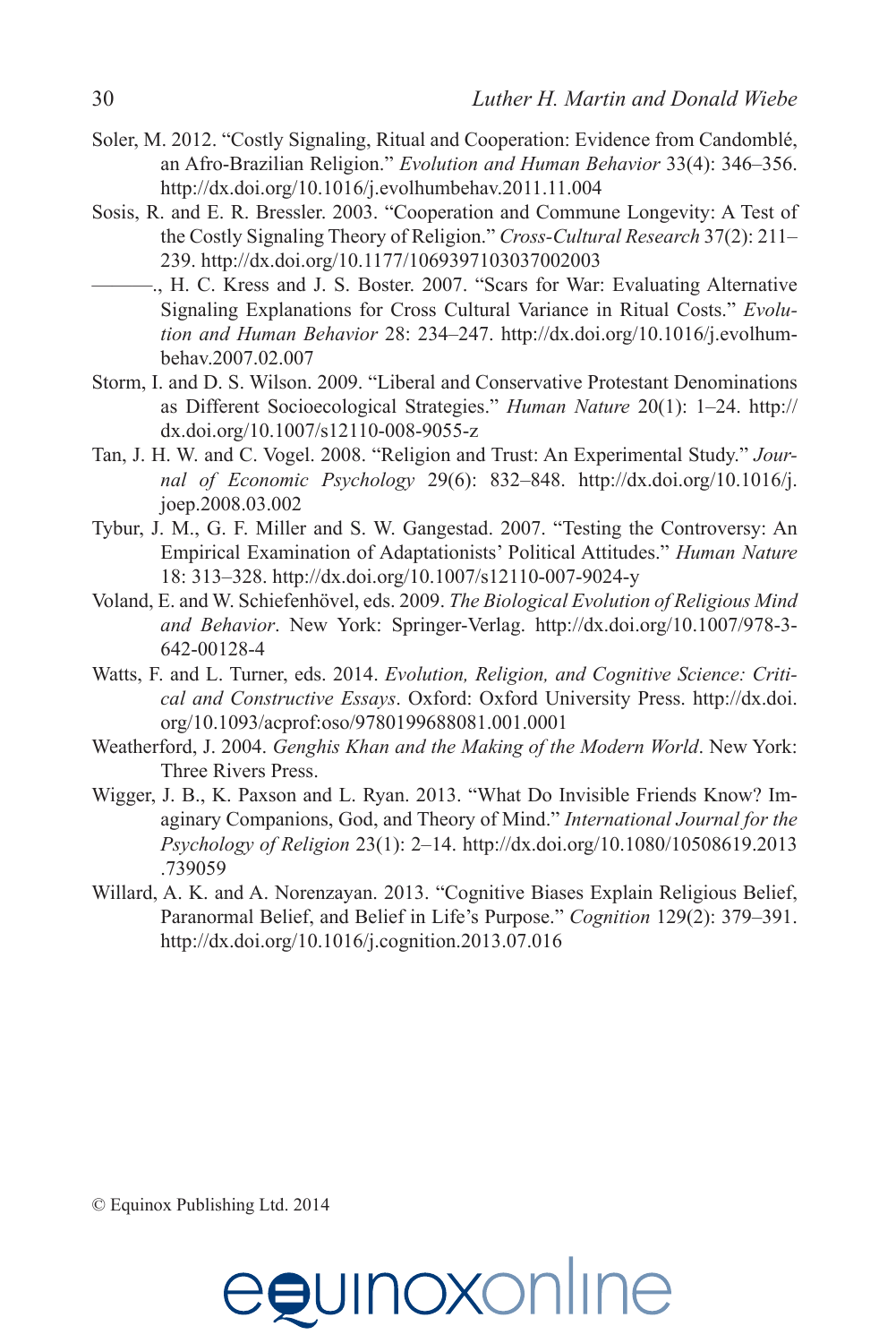### **Sound and Fury Signifying Nothing**

Matt J. Rossano

*Department of Psychology, Southeastern Louisiana University*

#### <mrossano@selu.edu>

The mere mention of religious pro-sociality arouses strong passions in some. Given this, a constructive discussion obligates scholars to an especially high standard of circumspection and objectivity. Sadly, this article falls well short of that standard. It whines and preaches rather than enlightens.

While the authors are quick to criticize others' empirical work, their own case rests on little more than unsupported assertions, a quasi-historical anecdote, quotes from (not evidence from) Jared Diamond and Steven Pinker and accusations of money-induced bias on the part of researchers whose findings they don't like. While all these sins deserve reprimand, I'll concentrate on the unsupported assertions, since that's the only part of this article that the unsuspecting might confuse for real scholarship.

Without any attempt to cite or discuss empirically supportive evidence, we are told at various places in the paper that: "the hypothesis that religious prosociality provides a basis for large-group cooperation simply does not account for the diversity, heterogeneity and xenophobia of such human groups" (4); "religions have, from their social origins, been promoters of, perhaps the *primary* promoters of, what we refer to as assortative sociality." (4). "The ingroup cohesiveness of religious beliefs and behaviors clearly undermines openness, individualism, non-conformity, and risk tolerance while fostering collectivism and conformity, ethnocentrism and philopatry (reduced mobility outside one's natal group), intergroup vigilance, and xenophobia." (5). And on and on it goes, page after page of simply declaring as fact that which should be empirically defended and/ or demonstrated.

That readers should be skeptical of the authors' claims is born out when we take a little time to evaluate a couple of them. For example: On page 8 we are told that with the exception of a brave few (notably Scott Atran) researchers have neglected to study the "dark side" of religion. Really?

The authors have Galen's (2012) review paper in their reference list. Did they miss table 3 which summarized over a dozen priming studies showing nonsocial and antisocial effects of religion? Similarly, Preston *et al.*'s (2010) review con-

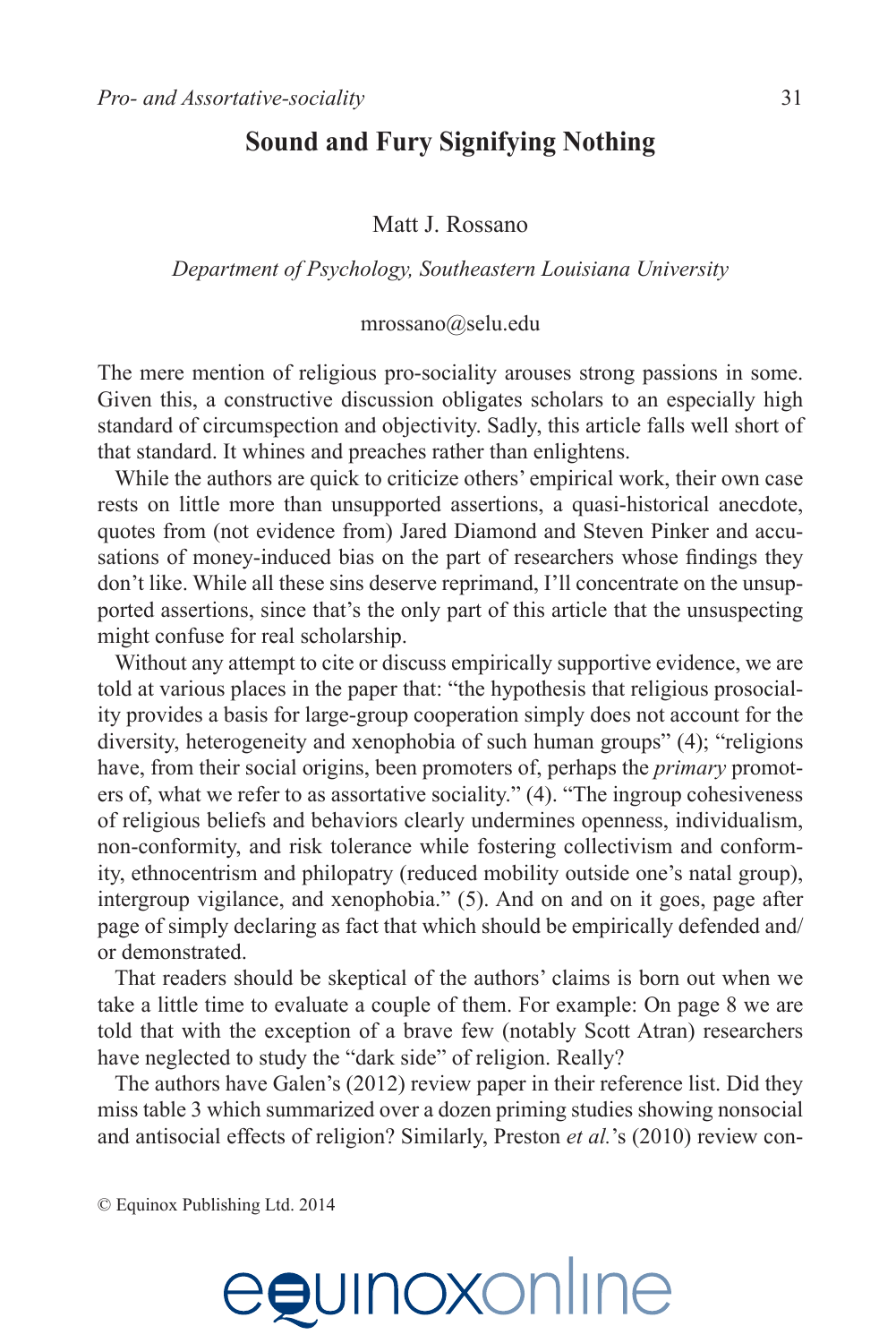tains both a page-long section on religion's anti-social effects (7–8), and a table (Table 1) listing eleven studies with a range of findings from pro-social to antisocial. Paloutzian and Park's (eds.) *Handbook of the Psychology of Religion and Spirituality* contains chapters on religion, violence and terrorism (chapter 29) and fundamentalism and authoritarianism (chapter 21). Mahoney's (2010) review of studies on religion and family concludes that while religion often contributes importantly to domestic harmony, it can also exacerbate familial conflicts when household members adhere to discrepant religious beliefs and practices. And I could go on. One ought to at least peruse the literature before criticizing it.

Along with perusing it, one might also make the effort to understand it methodologically. Most studies showing pro-social effects of religion could have just as easily found anti-social effects; participants could have been less generous after a religious prime. But they weren't. So just because a study shows prosocial effects does not mean that it was "evading the dark side." It just happened not to find a "dark" result!

Another example: On page 1 the authors' tell us that religion is and always has been "chronically implicated" in "discord and violence." Two comments.

First: Beating the "religion equals violence and war" drum is popular in many quarters, but the only attempt I know of to empirically test this claim came to a rather surprising (and for some, a terribly disappointing) conclusion that less than 10% of wars in human history had a significant religious motive to them (google "War Audit"). A solid majority (60%) had absolutely no religious motive at all. It's only one study, but just a moment of sober reflection would suggest that the results are probably not crazy—after all, where was religion in: The Punic Wars, the Peloponnesian War, the Conquests of Alexander the Great, the Manchu Conquest of China, the Russo-Japanese War, the Franco-Prussian War, the Boer War, the Napoleonic Wars, the Korean War, etc. etc. Second: The Batak are a thoroughly peace-loving, cooperative traditional society where belief in supernatural punishment provides the very backbone of their non-violent ethic (See Endicott and Endicott 2014). For them, religion is chronically implicated in peace and harmony!

Enough cleaning up others' messes. How can we be more constructive on these issues? First, we need to be clearer about what "pro-social" means. Prosocial is still pro-social even if it is targeted exclusively at an in-group. Indeed, for as long as there have been social species, pro-social acts have almost exclusively been in-group pro-social acts. Given the way natural selection works, it simply could not have been otherwise. Those of us who ascribe to the naturalistic origins of religion find it totally unsurprising that religious pro-sociality is

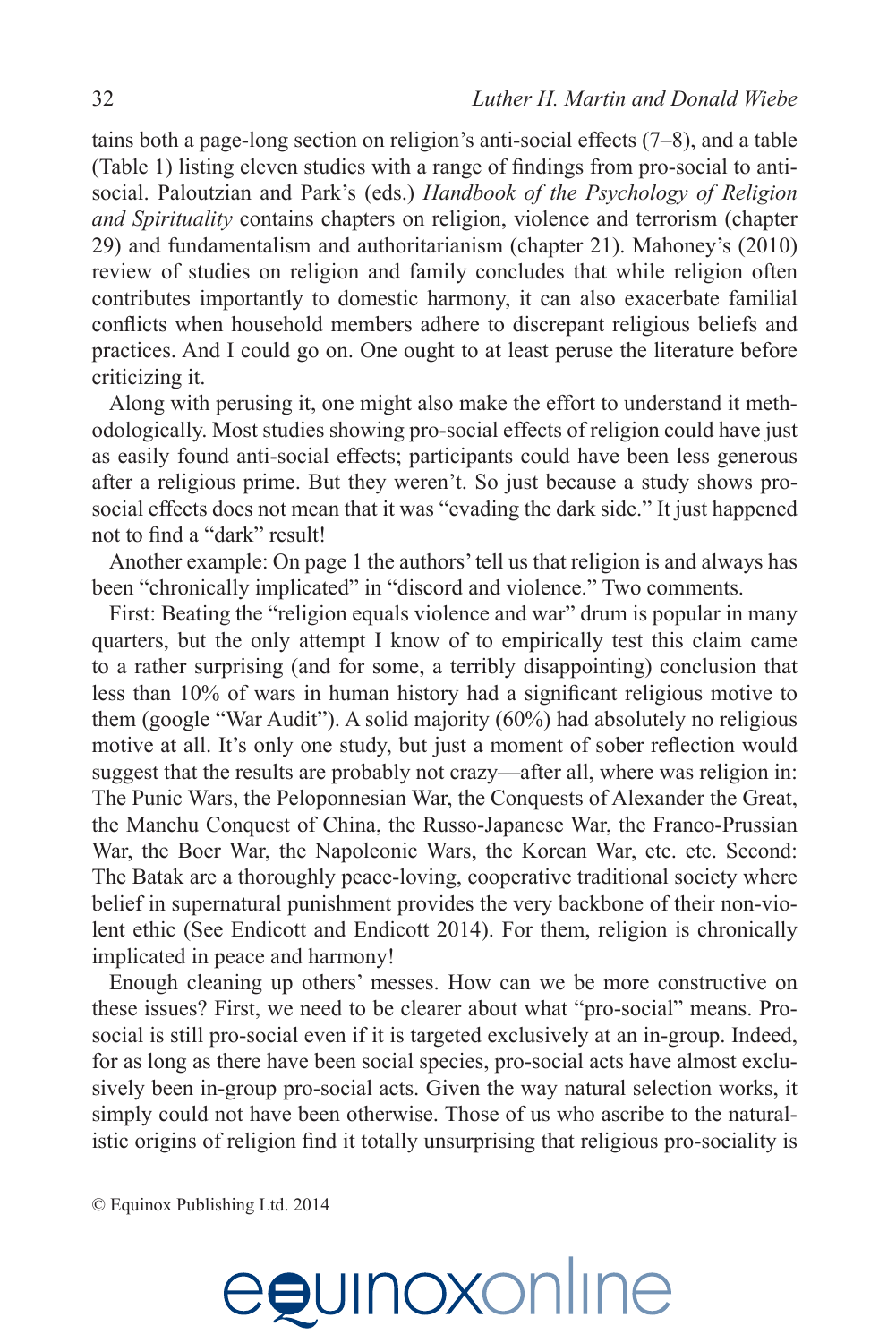largely in-group pro-sociality. Expectations of "global *kumbaya*" could arise only in the minds of those blissfully ignorant of evolutionary biology. That universalism of any sort is applied to religion is actually a complement to it, not a derogation. Other than the UN, is there any other human institution that would even be accused of harboring such wide-eyed idealism?

Two aspects of religious pro-sociality are rather surprising (1) its strength and endurance, and (2) that occasionally it extends beyond the in-group.

First on (1). On page 8 the authors question "whether *religious* prosociality is any more (or less) robust than any other basis for group belonging," Well, once again, a moment's reflection and at least a casual acquaintance with the empirical literature would indicate "yes." First, religion is a human universal (google: "Donald Brown human universals"). Largely secular societies are a very recent human phenomenon. The fact that, historically, you simply can't find a human society where religion was not integral to social life ought to at least peak one's curiosity.

Second, (the authors think we all need a history lesson, so here goes): The Moabites, Phoenicians, Hittites, Cynics, Pythagoreans, Goths, Vandals, Bourbons, Normans, Mensheviks, Bolsheviks, Whigs, Know-Nothings, Teetotalers etc., etc. have all come and gone—but the Jews are still with us! This suggests that at least some religions have found a formula for extra-ordinary staying power. In fact, I'd bet if you start listing the human groups that have sustained a continual presence across millennia they are at least disproportionally if not exclusively religious.

Third, empiricism confirms history. Rich Sosis' studies have documented how both religious communes and kibbutzim are more cohesive and enduring than their secular counterparts. Furthermore, church groups have been found to be more trusting and committed compared to secular groups such as bowling leagues or parent groups (See Rossano 2010, 163–164). Other studies have found that religious belief and practice are significant and often unique predictors of sociological factors such as: social group size and complexity (Roes and Raymond 2003), technological complexity (Peoples and Marlowe 2012); and proxy measures of commerce and cooperation (Johnson 2005); as well as personal factors such as: the number and quality of one's social relationships, the number of instrumental acts of social support one receives, and one's over-all life satisfaction (see Rossano 2010, 163–164). One need only be a scientist, not a religious apologist, to begin to wonder if this empirical data might not bear some remote relevance to Jewish longevity.

Based on this, a reasonable hypothesis is that religion emerged from the cauldron of cultural group selection. That is, different human groups with varying

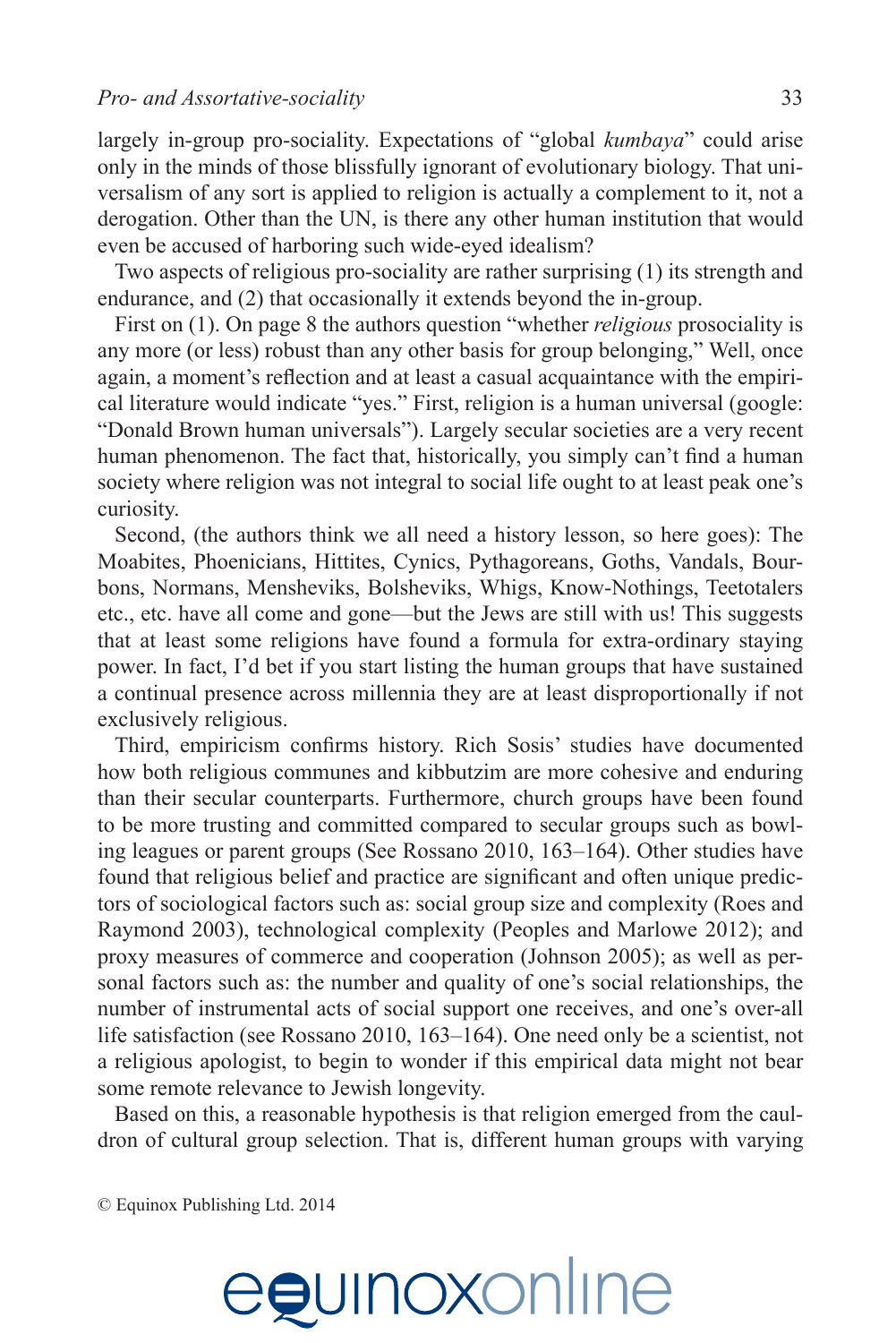intra-group cooperative norms competed with each other over the course of history and those with religious-based or religious-bolstered norms won. Religious intra-group cooperation emerging from inter-group competition provides an explanation (potentially testable) for both the in-group targeting of religious prosociality and the often close connection of religion and out-group antagonism.

Moreover (and now moving on to #2), if religion's origins trace back to intergroup competition, then in-group expansion would have been another important competitive tool. Any group in competition with other groups gains an advantage through numbers. Reliable and exclusively targeted religious pro-sociality can be understood as a potent expansionist tool (again another potentially testable hypothesis). Not only does this religious pro-social commitment promote high within-group fertility (Weeden and Kurzban 2013) but it can also serve as an attractive force to outsiders whose own groups have become disorganized and ineffectual. Indeed (another history lesson!), Stark's (*Rise of Christianity*, 1996) analysis of the expansion of early Christianity credits the aid and support that Christian communities offered one another during plagues and other disasters as being powerful incentives to pagan conversion. A point not lost on the reactionary pagan emperor Julian the Apostate (or Philosopher depending on one's tastes) who lamented that it was the Christians' "benevolence to strangers, their care for the graves of the dead and the pretended holiness of their lives that [did the] most to increase [their] atheism." He further complained that "no Jew ever has to beg, and the impious Galilaeans [Christians] support not only their own poor but ours as well, all men see that our people lack aid from us" (from letter 22, google "Julian the Apostate letters")

Successful expansionism, however, requires more than just attractive displays of group benefits. There must also be some willingness to accept out-group migrants. Survival could be jeopardized if the group becomes so ardently insular and unfailingly hostile to outsiders that potential wannabes are prevented from joining. This leads to another potentially testable hypothesis about religious pro-sociality—that it must have some mechanisms for allowing, and at times even encouraging, immigration. Most of the "world" religions that we see today contain universalist beliefs of one form or another (e.g. "we are all children of the One God"). Some evidence suggests that reminding people of this universalism increases out-group sympathy. Preston and Ritter (2013) found that "God" primes differentially increased people's cooperation toward out-group members, whereas "religion" primes increased cooperation toward in-group members. Yes, religious expansion has sometimes involved violent imposition. But this strategy has costs. It may be that the most effective expansion utilizes a more cost-efficient combination of attractive and credible displays of group

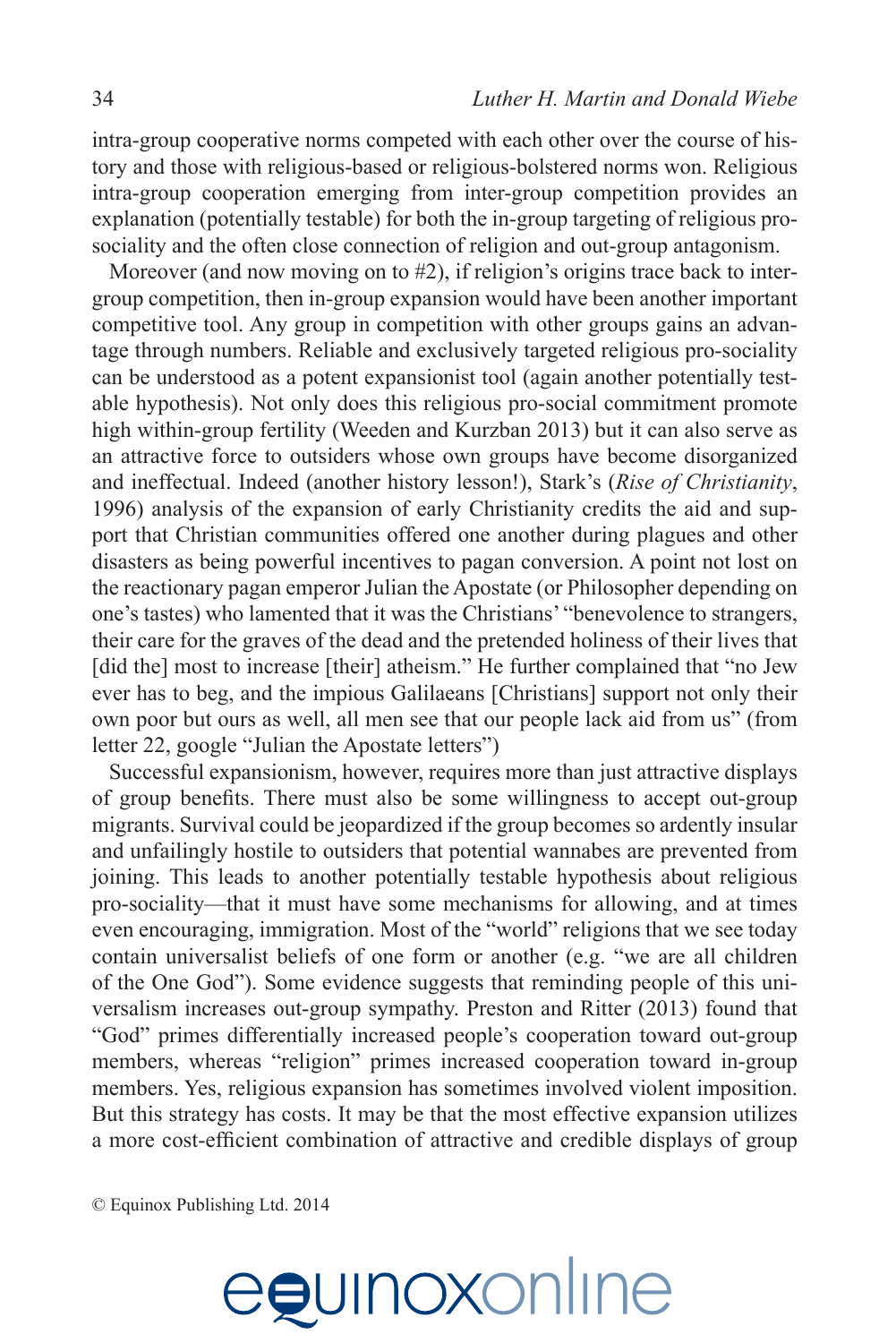solidarity, promotion of high fertility, pathways to immigration, and effective deterrence against opposition and apostasy – another potentially testable idea.

The cognitive science of religion is not about bashing or promoting religion —it's about understanding it. This requires calm, clear-headed thinking. Adolescent temper tantrums should be left to the popular media.

#### **References**

- Endicott, K. L. and K. M. Endicott. 2014. "Batek Childrearing And Morality." In *Ancestral Landscapes in Human Evolution,* edited by D. Narvaez, K. Valentino, A. Fuentes, J. J. McKenna and P. Gray, 108–125. Oxford: Oxford University Press. <http://dx.doi.org/10.1093/acprof:oso/9780199964253.003.0008>
- Johnson, D. P. 2005. "God's Punishment and Public Goods: A Test of the Supernatural Punishment Hypothesis in 186 World Cultures." *Human Nature* 16: 410–446. <http://dx.doi.org/10.1007/s12110-005-1017-0>
- Mahoney, A. 2010. "Religion in Families, 1999–2009: A Relational Spirituality Framework." *Journal of Marriage and Family* 72: 805–827. [http://dx.doi.org/10.1111/](http://dx.doi.org/10.1111/j.1741-3737.2010.00732.x) [j.1741-3737.2010.00732.x](http://dx.doi.org/10.1111/j.1741-3737.2010.00732.x)
- Peoples, H. C. and F. W. Marlowe. 2012. "Subsistence and the Evolution of Religion." *Human Nature* 23: 253–269.<http://dx.doi.org/10.1007/s12110-012-9148-6>
- Preston, J. L. and R. S. Ritter. 2013. "Different Effects of God and Religion on Prosociality with the Ingroup and Outgroup." *Personality and Social Psychology Bulletin* 39: 1471–1483. <http://dx.doi.org/10.1177/0146167213499937>
- ———., R. S. Ritter and J. I. Hernandez. 2010. "Principles of Religious Prosociality: A Review and Reformulation." *Social and Personality Psychology Compass* 4: 574–590. <http://dx.doi.org/10.1111/j.1751-9004.2010.00286.x>
- Roes, F. L. and M. Raymond. 2003. "Belief in Moralizing Gods." *Evolution and Human Behavior* 24: 519, 126–135. [http://dx.doi.org/10.1016/S1090-5138\(02\)00134-4](http://dx.doi.org/10.1016/S1090-5138(02)00134-4)
- Rossano, M. J. 2010. *Supernatural Selection: How Religion Evolved*. Oxford: Oxford University Press. <http://dx.doi.org/10.1093/acprof:oso/9780195385816.001.0001>
- Weeden, J. and R. Kurzban. 2013. "What Predicts Religiosity? A Multinational Analysis of Reproductive and Cooperative Morals." *Evolution and Human Behavior* 34: 440–445. <http://dx.doi.org/10.1016/j.evolhumbehav.2013.08.006>

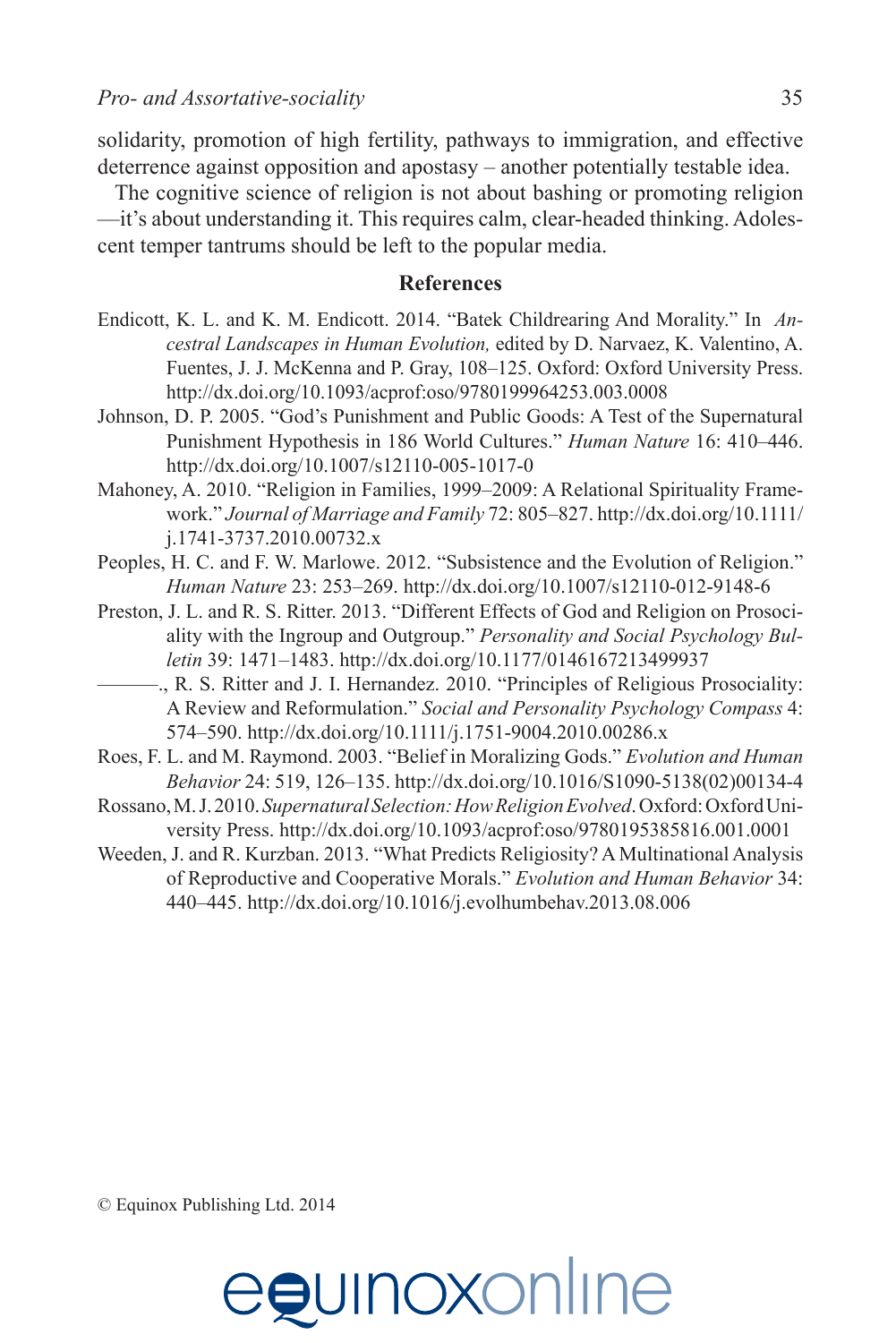### **Selective reading and selectionist thinking: Why violence has been, and should be, important to the cognitive science of religion**

John H. Shaver<sup>1</sup> and Richard Sosis<sup>2</sup>

1 Laboratory for the Experimental Research Religion, Department for the Study of Religions, Masaryk University

2 Department of Anthropology, University of Connecticut

[jhshaver@hotmail.com,](jhshaver@hotmail.com)<richard.sosis@uconn.edu>

We agree with Martin and Wiebe that CSR researchers would benefit from the insights of ethnographers and historians and we commend them for drawing attention to both the prosocial and violent aspects of religion, as we think both are crucial for understanding religion's role in human sociality. Here we stress this point by drawing attention to the socioecological conditions under which we expect violence associated with religion to occur between, as well as within, groups.

We begin, however, by noting that Martin and Wiebe's reading of the CSR literature is selective; despite their protestations, violence has been a topic of considerable interest to CSR researchers for some time. In fact, major contributors to CSR including Scott Atran, Dominic Johnson, and Harvey Whitehouse have all written books and numerous articles focusing on the violent side of religion (e.g. Atran 2003, 2010; Johnson 2008; Johnson and Reeve 2013; Johnson and Toft 2014; Whitehouse 1995, 1996; Whitehouse and McGuinn 2013). The second author of this commentary has also written various pieces that aim to explain religious violence (e.g. Alcorta and Sosis 2013; Sosis 2011; Sosis and Alcorta 2008; Sosis *et al.* 2007; Sosis *et al.* 2012). And most notably, Norenzayan, who takes the brunt of Martin and Wiebe's criticism concerning CSR's alleged prosociality bias, has published several important papers on religious violence (e.g. Hansen and Norenzayan 2006; Ginges *et al.* 2009). All of this literature was curiously ignored in the target article. In light of Martin and Wiebe's concern that Templeton is leading CSR's supposed "*Kumbayah*" festivities, we should also point out that Templeton has funded all of these researchers. Ultimately, to assess Martin and Wiebe's contention, we recommend a systematic meta-analysis to determine whether a prosociality bias genuinely exists in the

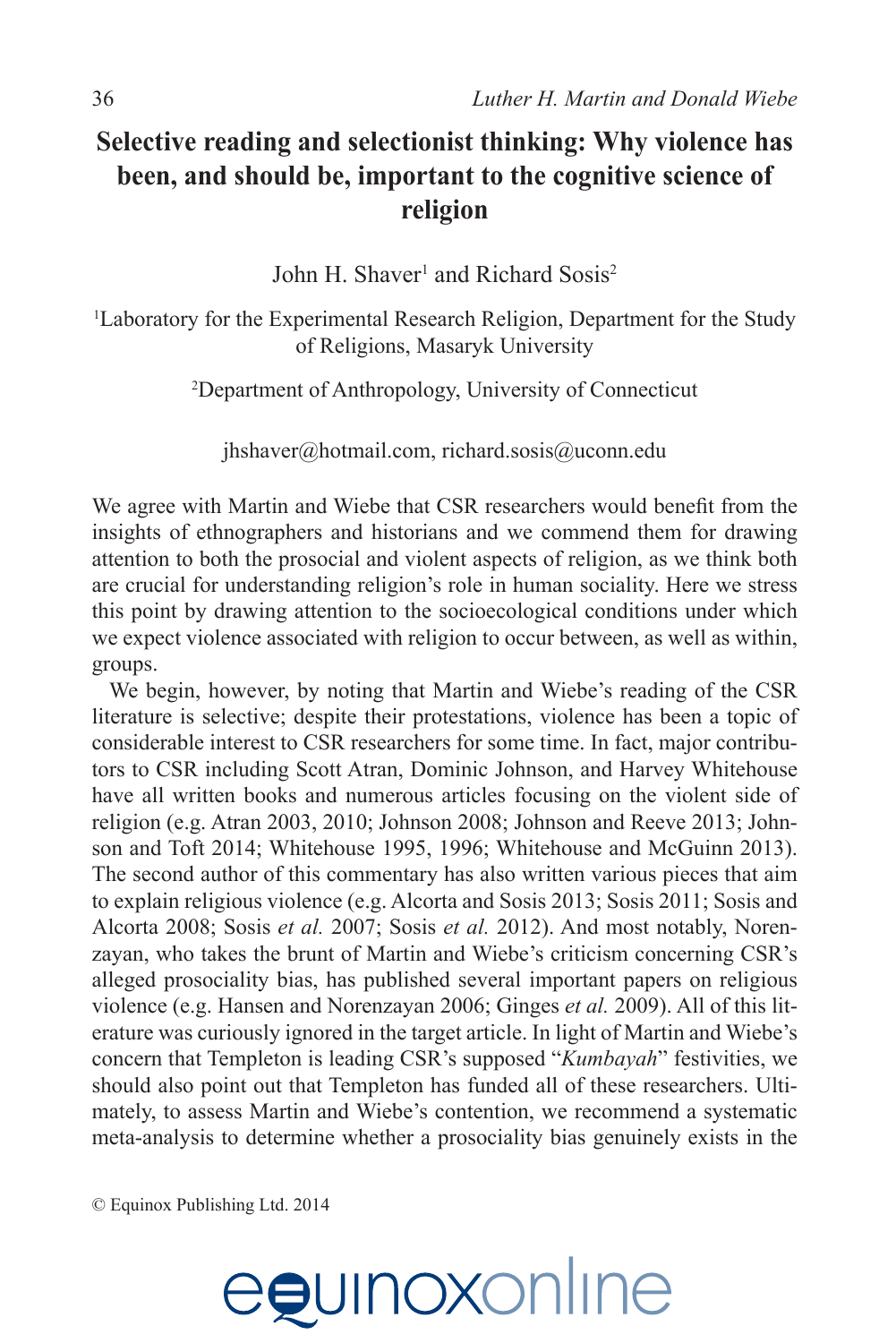CSR literature. Argumentation without the support of carefully collected data is subject to a whole host of pitfalls, not the least of which is the tendency to find support for one's ideas due to confirmation biases (Nickerson 1998).

For the sake of this discussion, however, we entertain the possibility that there is a disproportionate focus on prosociality by CSR scholars and consider the source of such a bias. Rather than machinations of Templeton, we suspect the substance of Martin and Wiebe's alleged prosociality bias may be the result of CSR's recent encounter with selectionist thinking (Bulbulia *et al.* 2008; Sosis 2009). Evolutionary scientists recognize that we live in a world of finite resources and consequently all organisms compete over those resources (e.g. energy and mates) or the means to them (e.g. territories). Conflict and competition between individuals—from mothers and their offspring, to members of opposing warring parties—are therefore inherent to all possible dyadic interactions. Conversely, cooperation in such a world is unanticipated and hence its presence and persistence are puzzling. Thus, for those within CSR who engage in adaptationist investigation, an interest in the prosocial aspects of religion derives from the fact that high levels of prosociality among non-kin are rare across species (although not absent, West *et al.* 2012), yet clearly evident among humans.

When religions are understood to confer benefits and costs to individuals within specific socio-environmental contexts, explanations for both the prosocial and conflictual aspects of religion are drawn into sharp focus. Understanding how conflicts of interest among individuals are resolved or minimized is essential to any explanation of religious prosociality. Various theorists have suggested that resource benefits available to the members of religious groups can be protected from freeriders when individuals pay costs for group membership (Bulbulia 2004; Iannacconne 1992; Irons 2001; Sosis 2003). These costs vary ecologically and are expected to increase as a function of the quality of collective resources they are protecting, and the risks of exploiting these resources via freeriding. As countless ethnographers have documented, these membership costs, typically in the form of initiation rites, often entail substantial violence inflicted by other ingroup members (e.g. Alcorta 2006; Tuzin 1982; Whitehouse 1996).

This approach, commonly referred to as the costly signaling theory (CST) of ritual, may at first glance seem to disproportionately focus on the prosocial benefits of religions. However, as many have noted, cooperation is often an effective means of competition (e.g. Alexander 1987). And indeed, much research that has applied signaling theory to religion has focused specifically on how the prosocial consequences of religious signaling facilitate intergroup violence and warfare (Ginges *et al.* 2009; Matthews *et al.* 2013; Johnson and Reeve 2013). For example, in environments with high levels of intergroup warfare, where

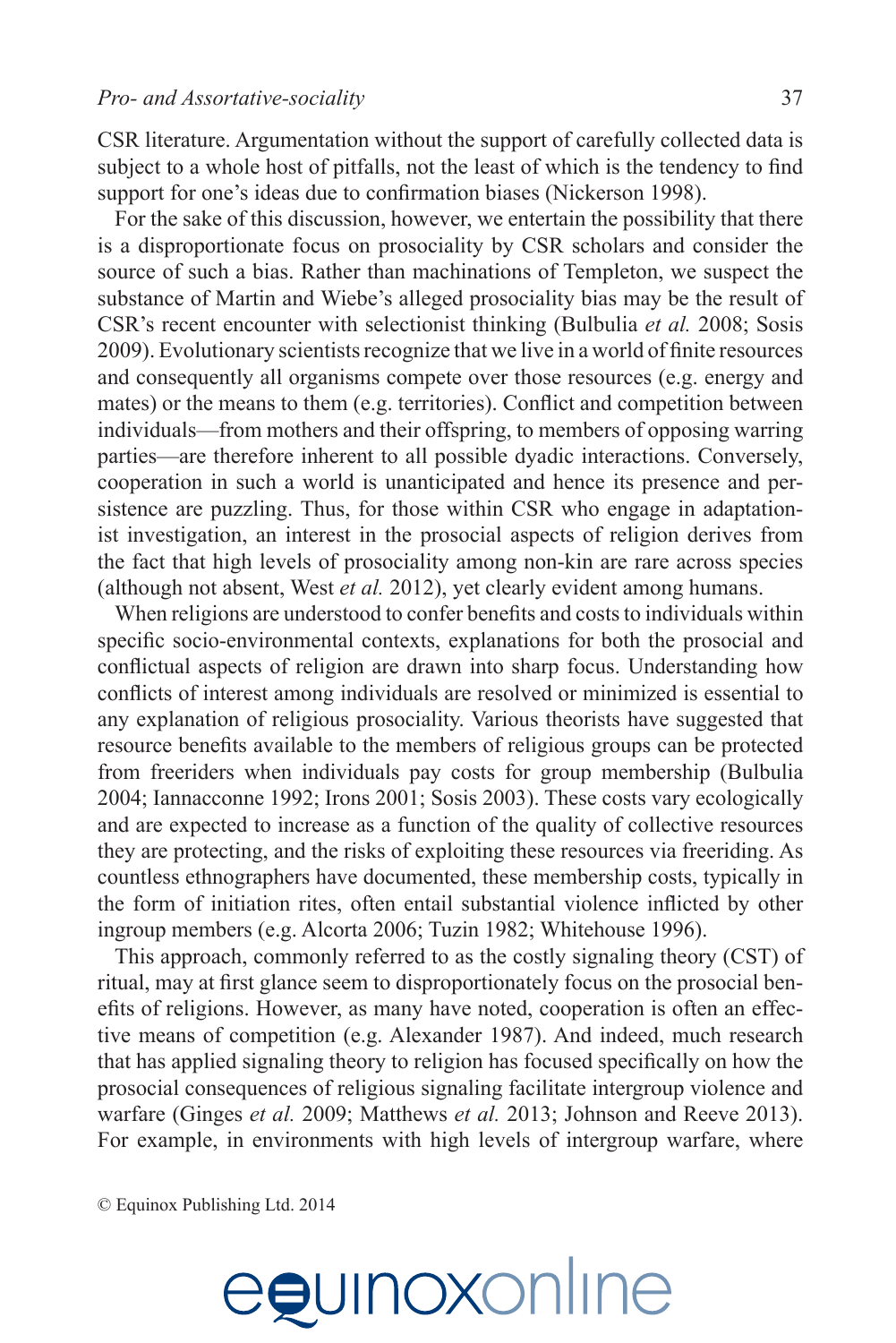cooperation in defense and raiding is critical, rituals are the most violent and extreme (Sosis *et al.* 2007). High levels of ingroup prosociality, it appears, can be driven by socioecological variance in the frequency of outgroup violence. Rather than viewing religion as a cause of warfare, these findings suggest that warfare may motivate an increase in the intensity of religious commitments, including violent rituals and initiation rites.

Signaling theory emphasizes that the costs and benefits of religious displays are not equal for all members of societies. Notably, the signaling approach focuses attention on the role of environmental contexts and variables, such as economic and political stratification, in shaping the costs and benefits of ritual behavior. Quantitative ethnographic studies have shown that those at the top of social hierarchies benefit at the expense of those at the bottom in various ritual venues (Shaver 2014; Shaver and Sosis 2014). Although payoffs vary according to socioecological context, in general, there are at least four ways in which payoffs may be influenced by variance in social stratification. First, if all individuals invest in ritual behavior to the same extent, high status individuals may receive more benefits. Second, if all members receive similar benefits, high status individuals may pay fewer costs. Third, when high status individuals manipulate ritual systems they can exclude low status individuals from participating altogether. Finally, high status individuals can manipulate religious systems so as to decrease the incentives for participation by low status individuals. These differential payoffs to ritual behavior can serve to justify and perpetuate inequalities in power and access to resources, and serve as a source of violence against ingroup members.

While there is considerable evidence of religious proscriptions contributing to violence against ingroup members, we are skeptical that religions are the *cause* of violence between groups (Purzycki and Gibson 2011). Intergroup conflict is primarily, although not exclusively, the result of resource competition (Johnson and Toft 2014). When intergroup conflicts involve religious sensibilities, religion's primary role is to motivate ingroup members to engage in outgroup violence. Religions are particularly effective in this regard as they impose a moral framework on believers which allows leaders to reframe political or economic struggles in religious terms (Sosis and Alcorta 2008). Leaders are thus able to motivate others to sacrifice themselves for a religious cause that appears divorced from material self-interest. Moreover, when benefits are cast in terms of eternal rewards, religions can alter cost-benefit calculations to help justify violence against outgroups (Sosis *et al.* 2012).

We conclude with one final point of clarification. As noted above, political and economic stratification are important for shaping the payoffs to religious behav-

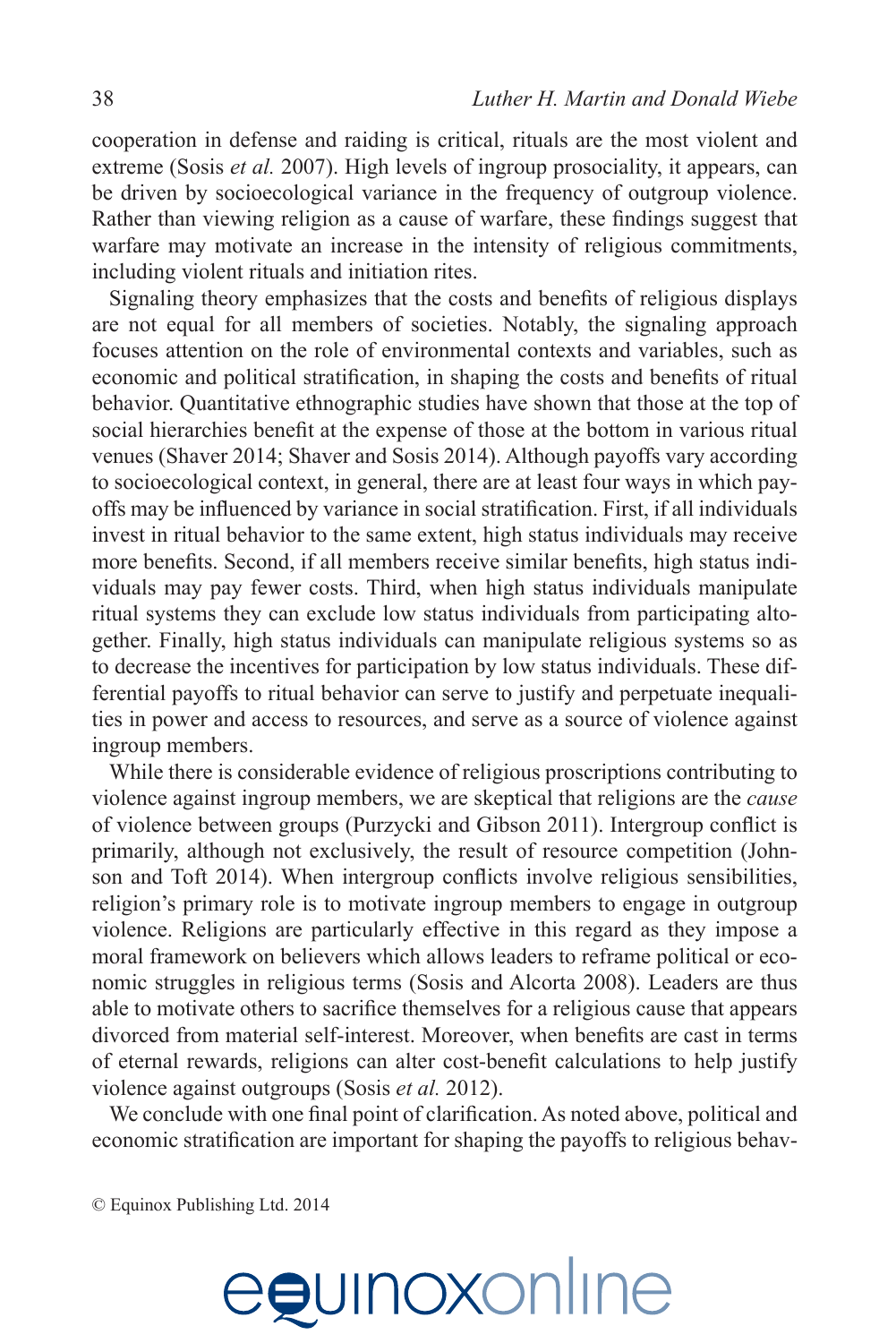ior, and these differential payoffs can explain violence that is disproportionately perpetuated against some ingroup members. We therefore strongly agree with Martin and Wiebe that political institutions and economic factors are important for understanding violence. However, separating the economic and political features of societies from other contextual factors stems from a confusion about selective processes. Evolutionary models, such as the signaling and life history models discussed above, assume that environments—that is, everything external to organisms—determine how genotypes become manifest as behavioral phenotypes, and the phenotypic variants that will be favored by selection (e.g. Sosis and Bulbulia 2011). In other words, while we are well aware that political and economic models of religious violence do not require evolutionary underpinnings to offer powerful predictions, or even coherence, political and economic determinants of religious behavior certainly are not mutually exclusive to evolutionary explanations; indeed, they are critical to them.

#### **References**

- Alcorta, C. S. 2006. "Religion and the Life Course: Is Adolescence an "Experience Expectant" Period for Religious Transmission."In *Where God and Science Meet: How Brain and Evolutionary Studies Alter Our Understanding of Religion,* vol. 2, edited by P. McNamara, 55–79. Wesport, CT: Greenwood Press–Praeger Publishers.
	- ———. and R. Sosis. 2013. "Ritual, Religion, and Violence: An Evolutionary Perspective." In *Handbook of Religion and Violence,* edited by M. Juergensmeyer, M. Kitts and M. Jerryson, 571–596. New York: Oxford University Press.
- Alexander, R. D. 1987. *The biology of moral systems*. Hawthorne, NY: A. de Gruyter.
- Atran, S. 2003. "Genesis of suicide terrorism." *Science* 299: 1534–1539. [http://dx.doi.](http://dx.doi.org/10.1126/science.1078854) [org/10.1126/science.1078854](http://dx.doi.org/10.1126/science.1078854)
- $-$ , 2010. *Talking to the Enemy: Faith, Brotherhood, and the (Un)Making of Terrorists*. New York: HarperCollins.
- Bliege-Bird, R. L. and E. A. Smith. 2005. "Signaling Theory, Strategic Interaction, and Symbolic Capital." *Current Anthropology* 46: 221–248. [http://dx.doi.](http://dx.doi.org/10.1086/427115) [org/10.1086/427115](http://dx.doi.org/10.1086/427115)
- Bulbulia, J. 2004. "Religious Costs as Adaptations that Signal Altruistic Intention." *Evolution and Cognition* 10: 19–38.
	- ———., R. Sosi, E. Harris, R. Genet, C. Genet and K. Wyman. 2008. *The Evolution of Religion: Studies, Theories, and Critiques.* Santa Margarita, CA: Collins Foundation Press.
- Cronk, L. 1994. "Evolutionary Theories of Morality and the Manipulative Use of Signals." *Zygon Journal of Religion and Science* 29(1): 81–101. [http://dx.doi.](http://dx.doi.org/10.1111/j.1467-9744.1994.tb00651.x) [org/10.1111/j.1467-9744.1994.tb00651.x](http://dx.doi.org/10.1111/j.1467-9744.1994.tb00651.x)

© Equinox Publishing Ltd. 2014

# egunoxonline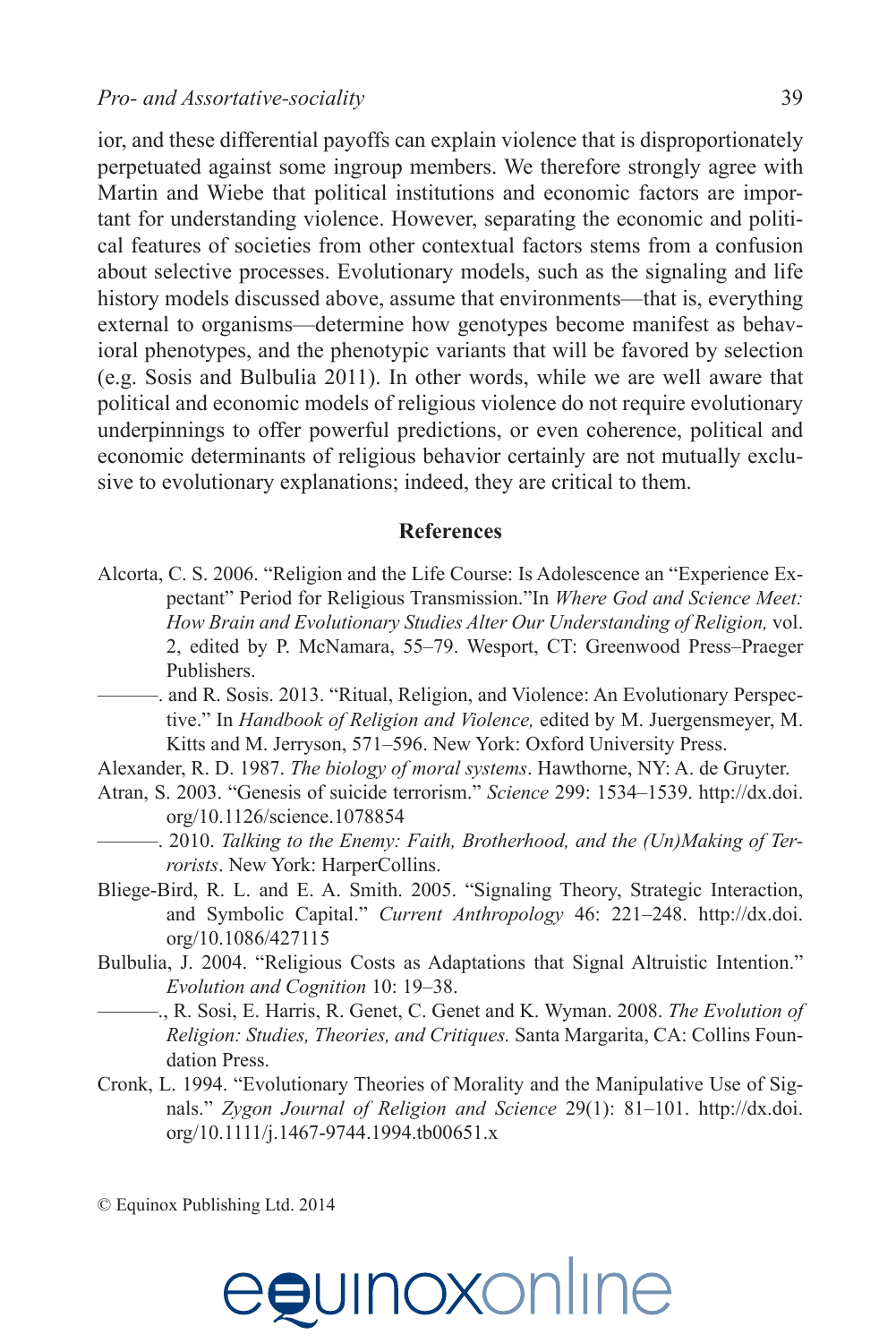- Hansen, I. G., and A. Norenzayan. 2006. "Between Yang and Yin and Heaven and Hell: Untangling the Complex Relationship between Religion and Intolerance." In *Where God and Science Meet: How Brain and Evolutionary Studies Alter Our Understanding of Religion,* vol. 3, edited by P. McNamara, 187–211. Wesport, CT: Greenwood Press–Praeger Publishers.
- Iannaccone, L. 1992. "Sacrifice and stigma: Reducing Free-Riding in Cults, Communes, and other Collectives." *Journal of Political Economy* 100: 271–291. [http://](http://dx.doi.org/10.1086/261818) [dx.doi.org/10.1086/261818](http://dx.doi.org/10.1086/261818)
- Johnson, D. 2008. "Gods of War: The Adaptive Logic of Religious Conflict." In *The Evolution of Religion: Studies, Theories, and Critiques,* edited by J. Bulbulia, R. Sosi, E. Harris, R. Genet, C. Genet and K. Wyman, 111–118. Santa Margarita, CA: Collins Foundation Press
- ———. and Z. Reeve. 2013. "The Virtues of Intolerance: Is Religion an Adaptation For War?" In *Religion, Intolerance, and Conflict: A Scientific and Conceptual Investigation*, edited by S. Clarke, R. Powell, J. Savulescu, 67– 87. Oxford: Oxford University Press. [http://dx.doi.org/10.1093/acprof:o](http://dx.doi.org/10.1093/acprof:oso/9780199640911.003.0004) [so/9780199640911.003.0004](http://dx.doi.org/10.1093/acprof:oso/9780199640911.003.0004)
- ———. and M. Toft. 2014. "Grounds for War: The Evolution of Territorial Conflict." *International Security* 38: 7–38. [http://dx.doi.org/10.1162/ISEC\\_a\\_00149](http://dx.doi.org/10.1162/ISEC_a_00149)
- Ginges, J., I. G. Hansen and A. Norenzayan. 2009. "Religion and Support for Suicide Attacks." *Psychological Science* 20: 224–230. [http://dx.doi.org/10.1111/j.1467-](http://dx.doi.org/10.1111/j.1467-9280.2009.02270.x) [9280.2009.02270.x](http://dx.doi.org/10.1111/j.1467-9280.2009.02270.x)
- Irons, W. 2001. "Religion as a Hard to Fake Sign of Commitment." In *Evolution and the Capacity for Commitment,* edited by R. M. Neese, 292–309. New York: Russell Sage Foundation.
- Matthews, L., J. Edmonds, W. Wildman and C. L. Nunn. 2013. "Cultural Inheritance or Cultural Diffusion of Religious Violence? A Quantitative Case Study of the Radical Reformation." *Religion, Brain and Behavior* 3: 3–15. [http://dx.doi.org](http://dx.doi.org/10.1080/2153599X.2012.707388) [/10.1080/2153599X.2012.707388](http://dx.doi.org/10.1080/2153599X.2012.707388)
- Nickerson, R. S. 1998. "Confirmation Bias: A Ubiquitous Phenomenon in Many Guises." *Review of General Psychology* 2(2): 175–220. [http://dx.doi.org/10.1037/1089-](http://dx.doi.org/10.1037/1089-2680.2.2.175) [2680.2.2.175](http://dx.doi.org/10.1037/1089-2680.2.2.175)
- Purzycki, B. G. and K. Gibson. 2011. "Religion and Violence: An Anthropological Study on Religious Belief and Violent Behavior." *Skeptic* 16: 24–29.
- Shaver, J. H. 2014. "The Evolution of Stratification in Fijian Ritual Participation." *Religion, Brain and Behavior* 
	- ———. and R. Sosis. 2014. "How Does Male Ritual Behavior Vary Across the Lifespan? An Examination of Fijian Kava Ceremonies." *Human Nature* 25(1): 136– 160.<http://dx.doi.org/10.1007/s12110-014-9191-6>
- Sosis, R. 2003. "Why Aren't We All Hutterites? Costly Signaling Theory and Religion." *Human Nature* 14: 91–127.<http://dx.doi.org/10.1007/s12110-003-1000-6>
	- ———. 2009. "The Adaptationist-Byproduct Debate on the Evolution of Religion: Five

© Equinox Publishing Ltd. 2014

## egunoxonline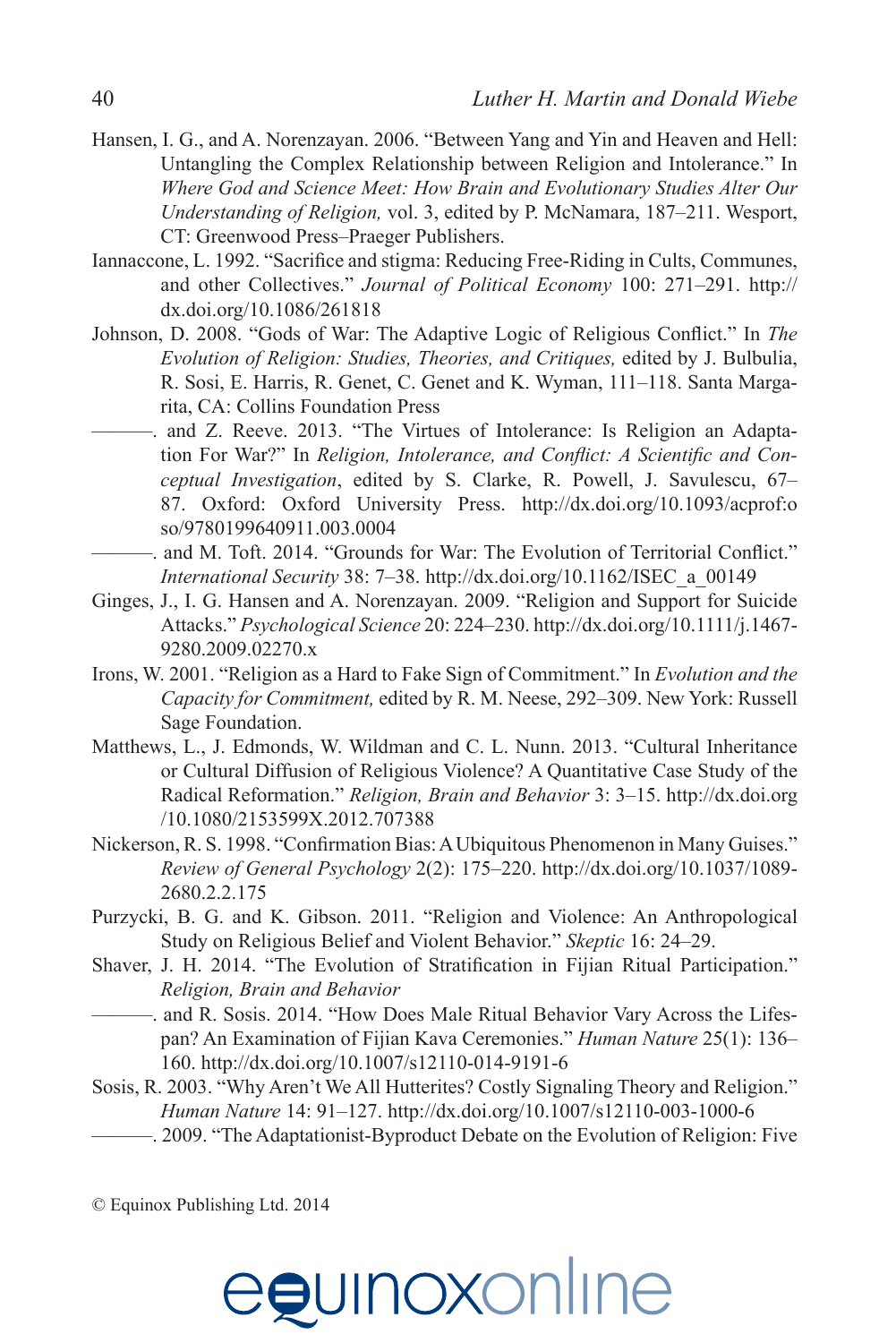Misunderstandings of the Adaptationist Program." *Journal of Cognition and Culture* 9: 315–332.<http://dx.doi.org/10.1163/156770909X12518536414411>

———. 2011. "Why Sacred Lands Are Not Indivisible: The Cognitive Foundations of Sacralizing Land." *Journal of Terrorism Research* 2: 17–44.

- ———. and C. S. Alcorta. 2008. "Militants and Martyrs: Evolutionary Perspectives on Religion and Terrorism." In *Natural Security: A Darwinian Approach to a Dangerous World,* edited by R. Sagarin and T. Taylor, 105–24. Berkeley: University of California Press. [http://dx.doi.org/10.1525/califor](http://dx.doi.org/10.1525/california/9780520253476.003.0007)[nia/9780520253476.003.0007](http://dx.doi.org/10.1525/california/9780520253476.003.0007)
	- ———. and J. Bulbulia. 2011. "The Behavioral Ecology of Religion: The Benefits and Costs of One Evolutionary Approach." *Religion* 41(3): 341–362. [http://dx.doi.](http://dx.doi.org/10.1080/0048721X.2011.604514) [org/10.1080/0048721X.2011.604514](http://dx.doi.org/10.1080/0048721X.2011.604514)
	- ———., H. Kress and J. Boster. 2007. "Scars for War: Evaluating Alternative Signaling Explanations for Cross-Cultural Variance in Ritual Costs." *Evolution and Human Behavior* 28: 234–247. [http://dx.doi.org/10.1016/j.evolhumbe](http://dx.doi.org/10.1016/j.evolhumbehav.2007.02.007)[hav.2007.02.007](http://dx.doi.org/10.1016/j.evolhumbehav.2007.02.007)
	- ———., E. J. Phillips and C. S. Alcorta. 2012. "Sacrifice and Sacred Values: Evolutionary Perspectives on Religious Terrorism." In *Oxford Handbook of Evolutionary Perspectives on Violence, Homicide, and Wa*r, edited by T. Shackelford and V. Weeks-Schackelford, 233–253. New York: Oxford University Press.
- Tuzin, D. 1982. "Ritual Violence among the Ilahita Arapesh." In *Rituals of Manhood: Male Initiation in Papua New Guinea,* edited by G. H. Herdt, 321–356. Berkeley: University of California Press.
- Whitehouse, H. 1995. *Inside the Cult*. Oxford: Oxford University Press.
- ———. 1996. "Rites of Terror: Emotion, Metaphor and Memory in Melanesian Initiation Cults." *The Journal of the Royal Anthropological Institute* 2(4): 703–715. <http://dx.doi.org/10.2307/3034304>
	- ———. and B. McGuinn. 2013. "Ritual and Violence: Divergent Modes of Religiosity and Armed Struggle." In *Oxford Handbook of Religion and Violence,* edited by M. Juergensmeyer, M. Kitts and M. Jerryson, 597–619. Oxford: Oxford University Press.

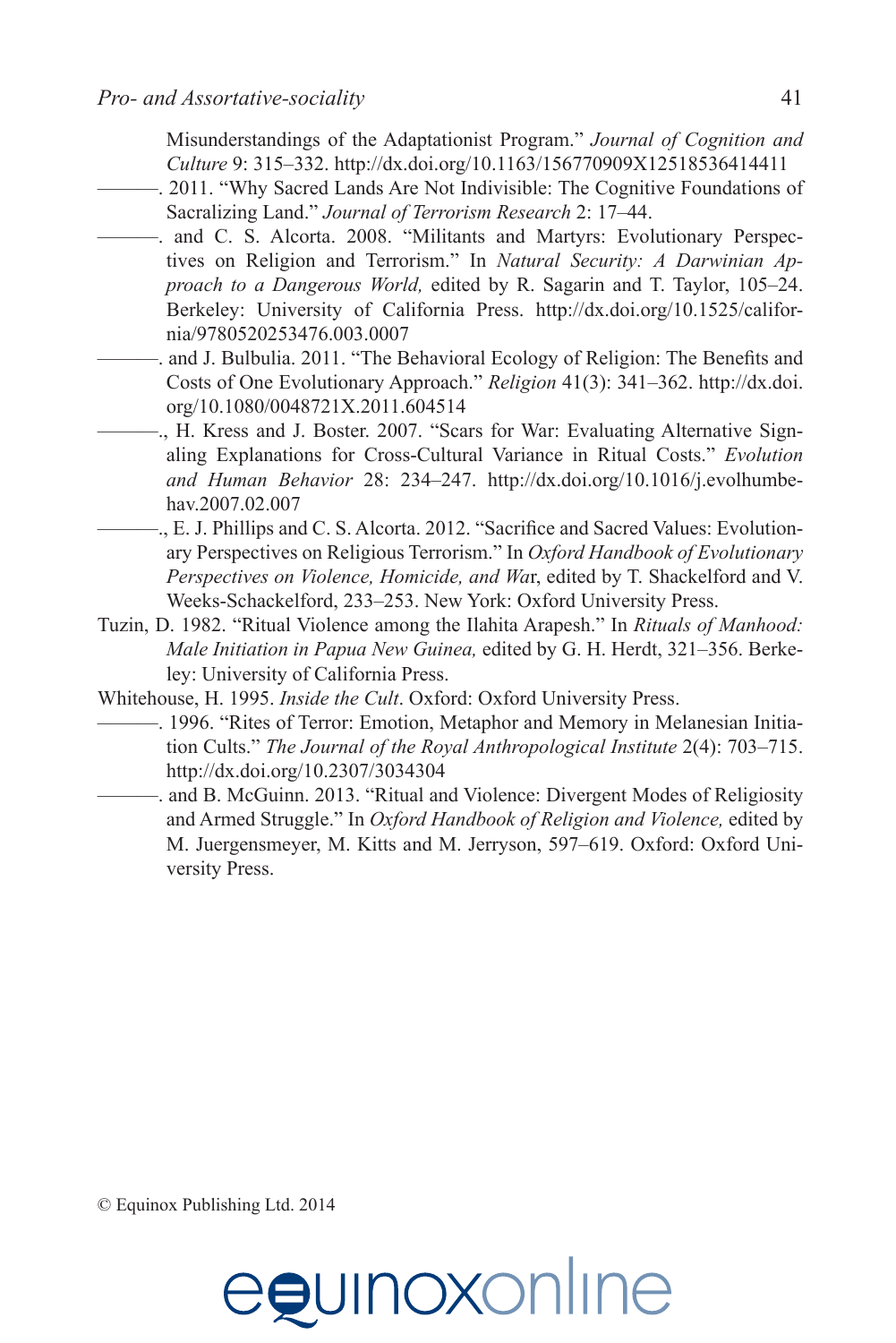### **Religion, prosociality, assortative sociality, and the evolution of large-scale cooperation: A few remarks on Martin and Wiebe**

Paulo Sousa<sup>1</sup> and Karolina Prochownik<sup>2,3</sup>

<sup>1</sup> *Institute of Cognition and Culture, Queen's University, Belfast, UK* 2  *Department of Philosophy of Law and Legal Ethics, Jagiellonian University, Krakow, Poland* <sup>3</sup>*Department of Philosophy of Nature, The Pontifical University of John Paul II, Krakow, Poland*

[p.sousa@qub.ac.uk,](p.sousa@qub.ac.uk)<kp.nefesz@gmail.com>

In their article, Luther H. Martin and Donald Wiebe put forward three types of claims. The first type concerns current research agendas in the Cognitive Science of Religion. In this regard, they claim both that these agendas neglect religion's connection with violence by emphasizing its presumed relation with prosociality and that this neglect involves a hidden bias. The second type concerns the social function of religion. Here, they claim that religion is fundamentally tied to assortative sociality rather than prosociality. The third type concerns a possible causal link between religious prosociality and the evolution of largescale cooperation. Here, they claim that religious prosociality did not play any pertinent causal role in such evolution. We do not address the first issue in our reply, though we would like to say that Martin and Wiebe have a partial reading of the CSR literature in this respect, which undermines the strength of their related claims.<sup>7</sup> We address the other two issues in turn, but, before discussing their related claims, we characterize some basic distinctions that will frame our subsequent remarks.



<sup>7.</sup> For additional discussions of religious violence, see, for example, Blogowska, Lambert and Saroglou 2013; Blogowska and Saroglou 2013; Ginges, Hansen and Norenzayan 2009; Haidt 2012; Johnson, Rowatt and LaBouff 2010; Preston, Ritter and Hernandez 2010; Teehan 2010. We do not mention the various publications of Atran and collaborators because Martin and Wiebe acknowledge Atran's contribution to the topic. Nonetheless, given the scope and importance of Atran and collaborators' contribution, we think that it has not been duly considered by Martin and Wiebe.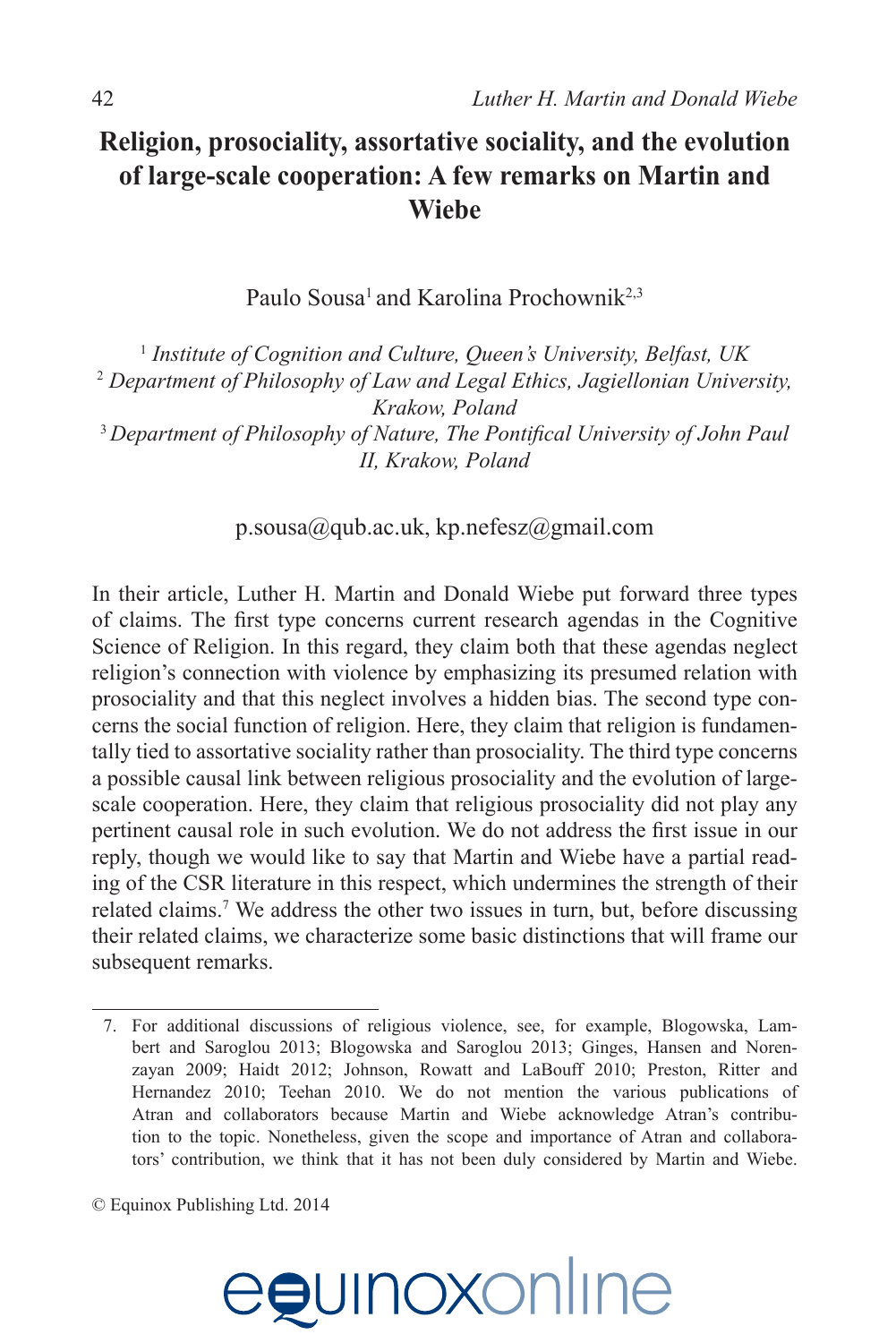#### **Basic distinctions**

We understand prosocial behavior as behavior that follows social norms. Some social norms prescribe behaviors that indicate group affiliation without constituting any helping behavior at all (e.g. the prescription that one should use the garments specific to a social group). We shall call the related prosociality "group-marker prosociality." Some social norms prescribe behavior that constitutes helping behavior that benefits not only the recipient, but also, immediately or in the long run, the benefactor (e.g. the prescription that one should help a friend who is in need). We shall call the related prosociality "mutualistic prosociality." Some social norms prescribe helping behavior that benefits the recipient but not the benefactor, namely, the benefactor incurs a cost without receiving, immediately or in the long run, any proportional benefit (e.g. the prescription that, in a situation of war, one should sacrifice oneself for the sake of the group). We shall call the related prosociality "altruistic prosociality."<sup>8</sup> Mutualistic and altruistic prosociality constitute two distinct types of cooperation (see Baumard, André and Sperber, 2013). Group-marker prosociality only indirectly promotes cooperation by (sometimes costly) signaling the presence of trustworthy potential cooperators.

We characterize religion in terms of beliefs in supernatural agents and religious prosociality as behavior that follows social norms by being at least partially motivated by the belief that a supernatural agent sanctions the norm (and often by a corresponding fear of supernatural punishment in case of norm violation). Thus, religious group-marker prosociality is motivated by the belief that a supernatural agent sanctions norms prescribing behavior that simply indicates affiliation to a social group, religious or otherwise; and religious mutualistic or altruistic prosociality is motivated by the belief that a supernatural agent sanctions norms prescribing mutualistic or altruistic behavior.

Norms prescribing helping behavior have different types of scope in that they may concern different types of recipients—individuals that one is familiar with and/or strangers; individuals that are part of one's social group and/or individuals that are part of an outgroup. Accordingly, we shall say that religious prosociality, mutualistic or altruistic, may be more or less inclusive in that it may concern only ingroup-familiars, or, in addition, ingroup-strangers, or, in addition, ingroup-strangers and outgroup-familiars, or, in addition, ingroup-strangers,

© Equinox Publishing Ltd. 2014

## egunoxonline

<sup>8.</sup> We should add that (i) we understand costs and benefits in terms of individual fitness (not in terms of inclusive fitness); (ii) our characterization of helping behavior is independent of the psychological motivation involved (e.g. altruistic behavior may be motivated by psychological egoism—for a discussion of psychological altruism/egoism, see Stich, Doris and Roedder, 2010); (iii) even if it is often difficult to determine whether an instance of helping behavior is mutualistic or altruistic, we deem the distinction between mutualism and altruism an important one.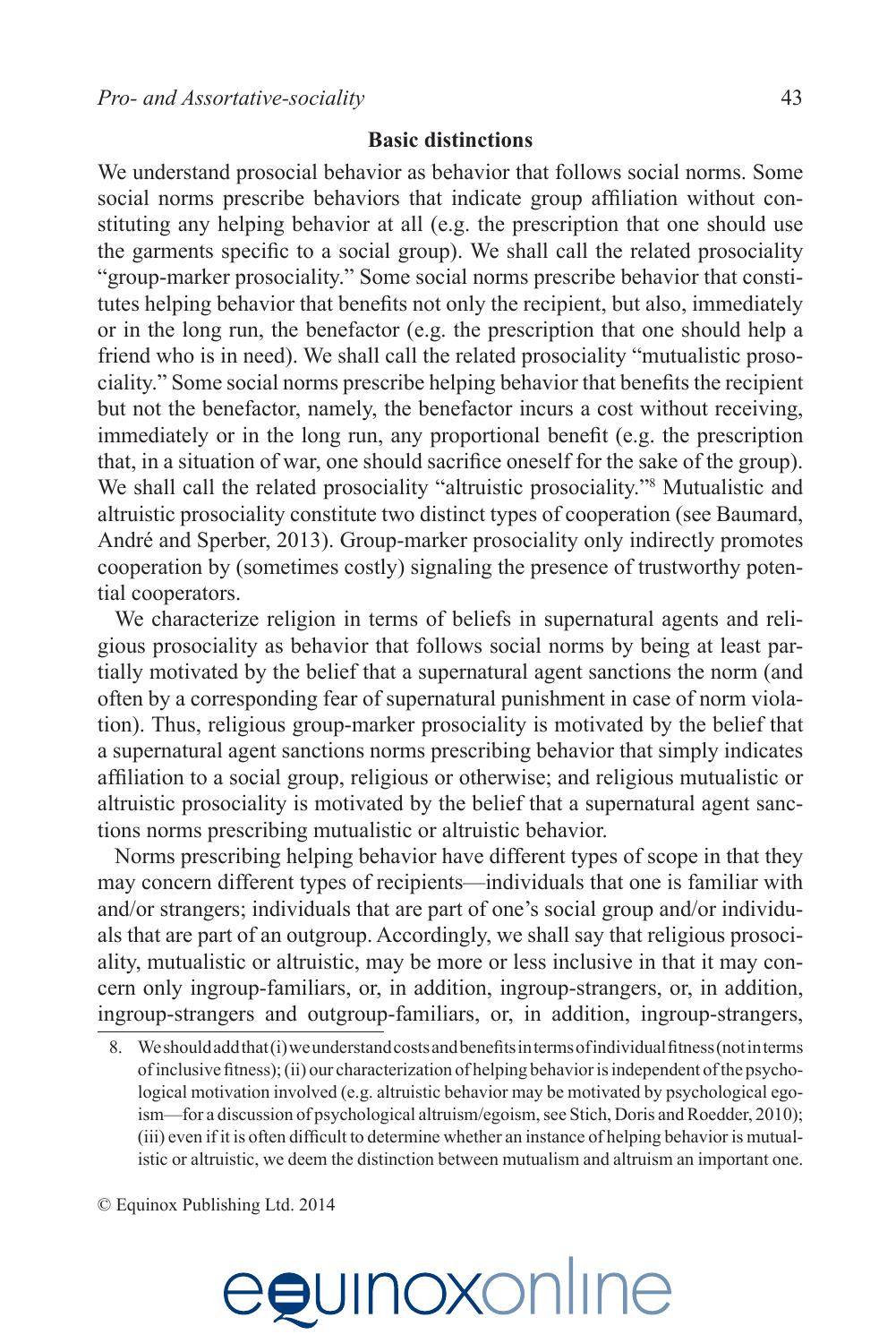outgroup-familiars and outgroup-strangers (in the latter case, the prosociality has a universalist scope).

#### **Religion, prosociality and assortative sociality**

Martin and Wiebe's claim that religion in general is fundamentally tied to assortative sociality rather than prosociality is unclear, and we couldn't find an interpretation that would make it relevant or plausible.

At times Martin and Wiebe seem to deny that religion is fundamentally tied to prosociality by focusing primarily on a notion of prosociality that is altruistic and universalistic, which is indicated by their reference to Norenzayan and Shariff's characterization of prosociality ("religions facilitate costly behaviors that benefit other people at a personal cost") and by their supposition that religious prosociality would predict "a kind of global *kumbayah*." This focus turns their critical argument into a straw man argument. Although certain religious traditions may foster more universalist attitudes, the anthropological literature clearly shows that this is not a feature of religion in general, even less so in terms of a prescription of altruistic prosociality. In other words, who in the CSR would argue that religion in general promotes such universalistic and altruistic prosociality?9

Occasionally, Martin and Wiebe seem to deny that religion is fundamentally tied to prosociality by focusing primarily on the role of group-marker prosociality, and by arguing that the relation between religion and group-marker prosociality is psychologically contingent:

ingroup prosociality can be accounted for by general psychological mechanism and strategies…as well as by any number of ingroup markers in addition to the religious, such as "race, nationality, computer use, or…[an] operating unit at work" (M and W, 2)

We question, however, whether *religious* prosociality is any more (or less) robust than any other basis for group belonging, including arbitrarily assigned affiliations, as documented by the classic robbers cave experiment. (M and W, 6)

Here again, we don't see the relevance of Martin and Wiebe's claim qua a broad critical claim. Most researchers in the CSR would agree with the stance that there is no necessary psychological connection between group-marker prosociality, or prosociality more generally, and religion (i.e., that the psychological mechanisms promoting prosociality are independent of religion), including, ironically, the principal authors they are discussing and criticizing in their article (i.e., Norenzayan and Shariff).



<sup>9.</sup> Even if one interprets Norenzayan and Shariff's characterization in terms of mutualism (their characterization is vague in this respect) and take Martin and Wiebe's claim to regard mutualistic and universalistic prosociality, this wouldn't affect substantially our criticism here.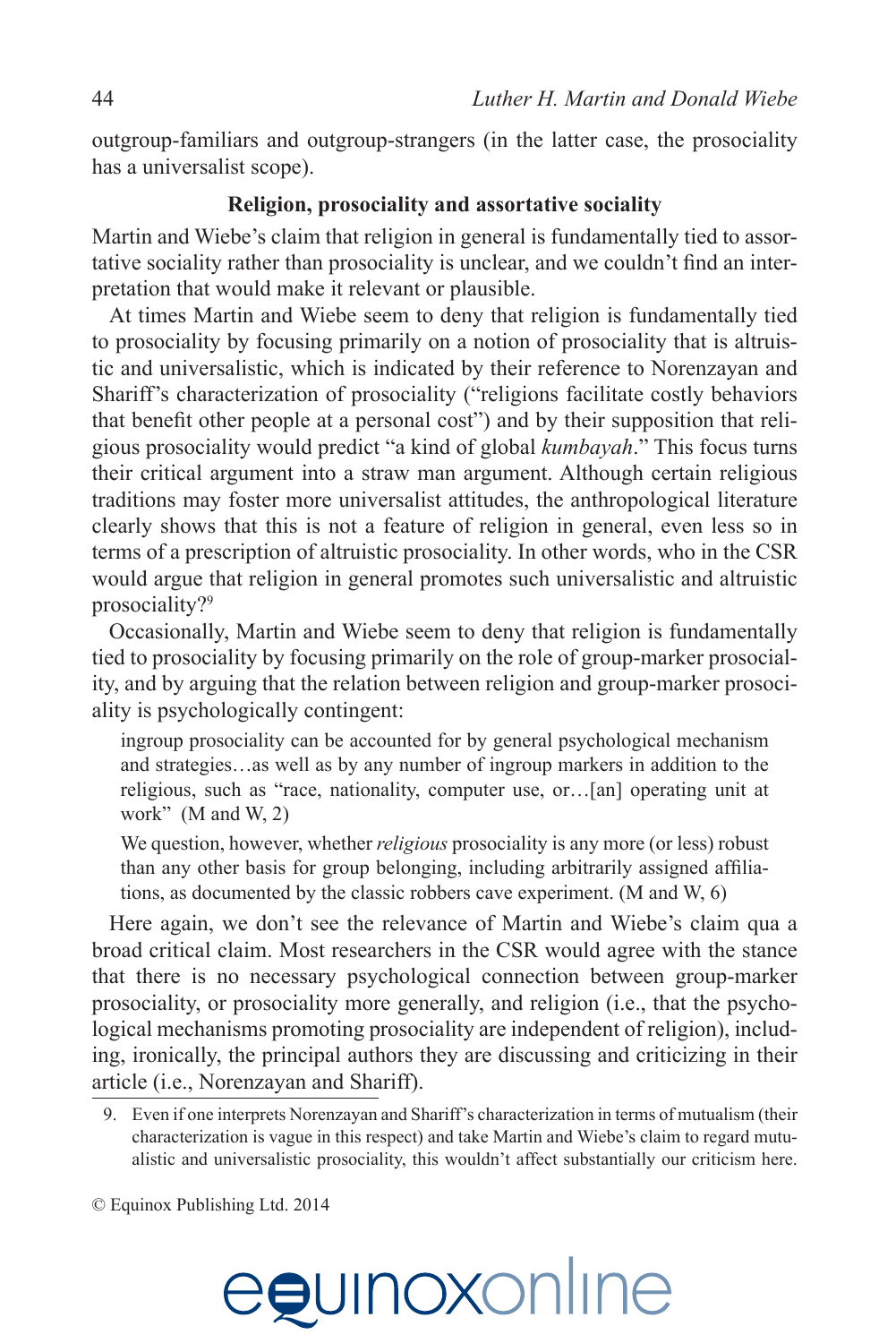Martin and Wiebe's claim that religion is fundamentally tied to assortative sociality (more specifically, that religion is a biological adaptation whose function is to discriminate outgroup members so that to avoid pathogen contamination) faces a dilemma. Either they understand religion as independent of the occurrence of beliefs in supernatural agents, or, as in our characterization, they understand it as constituted by such occurrence (Martin and Wiebe do not provide any characterization of what they mean by "religion"). In the former case, their claim becomes totally unclear. What exactly is specific to religion that promotes an assortative disposition? In the latter case, their claim becomes quite implausible. Given the wide variety of representations of supernatural agents involved in religious beliefs, many of them completely unrelated to the sanctioning of outgroup discrimination, it is much more parsimonious to claim that the adaptations related to assortative sociality are independent of religion. In other words, in the same way that prosocial dispositions are only contingently related to religion, assortative dispositions are only contingently related to it (for a relevant discussion, see Tybur, Lieberman, Kurzban and DeScioli, 2013). In sum, in either interpretation of their understanding of religion, their claim is not tenable.

#### **Religious prosociality and the evolution of large-scale cooperation**

Martin and Wiebe's claim that religious prosociality did not play any pertinent causal role in the evolution of large-scale cooperation is plausible, though their arguments in support of this thesis are not convincing (for more poignant arguments, see Baumard and Boyer, 2013; Boyer and Baumard 2014).

Sometimes Martin and Wiebe seem to defend their standpoint by supposing that the large-scale cooperation at stake is cooperation with outgroup members and by arguing that religion cannot sustain such cooperation, for, given its assortative nature, religion has discriminatory effects, instead of cooperative effects, in relation to outgroup members. However, under this interpretation, their argument constitutes a straw man argument because the evolutionary hypothesis advocated by Norenzayan and Shariff is primarily about the growth of social groups and cooperation within groups—i.e., about cooperation between ingroup-strangers rather than cooperation with outgroup members. Moreover, their hypothesis is a cultural-group selection one in which the growth of cohesive social groups based on Big-Gods religious prosociality outcompetes other groups by violently eliminating or absorbing them. In other words, Norenzayan and Shariff's hypothesis in fact implies that religious prosociality (or at least Big-Gods religious prosociality) has a complementary dark side concerning out-

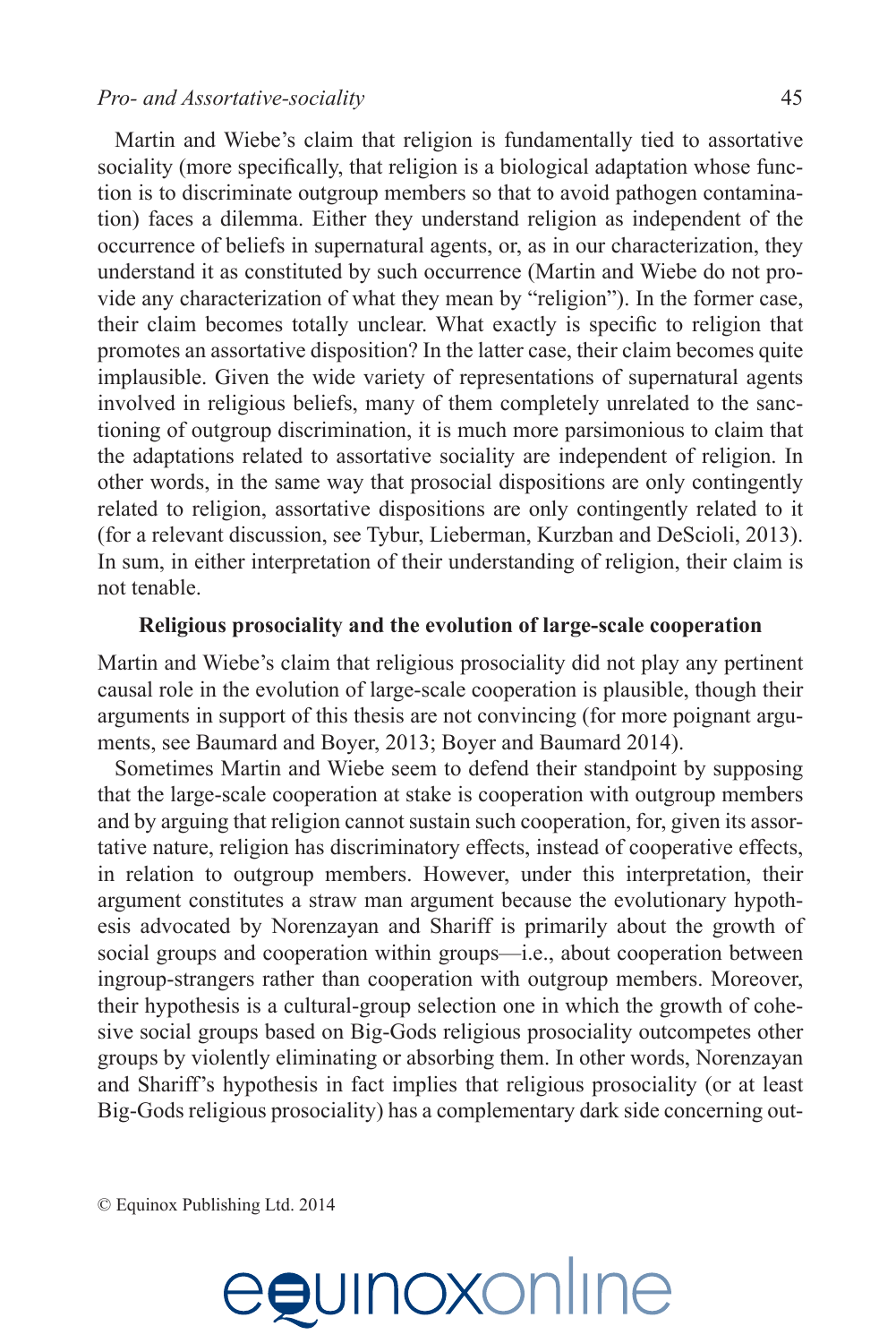group members (see Norenzayan and Shariff, 2008; Norenzayan, 2013).10

Occasionally, inspired by Dunbar, among others, Martin and Wiebe seem to defend their claim by arguing that human prosocial dispositions are effective *only* in the context of small-scale ingroup dynamics (i.e., in the context of interaction between ingroup-familiars) and that, in the context of large-scale ingroup dynamics (i.e., in the context of interaction between ingroup-strangers), some kind of centralized and permanent political leadership is necessary to neutralize divisive assortative tendencies, including the assortative tendencies inherent to religion, and stabilize cooperation. In other words, according to them, while religion can enhance cooperative effects in the context of small-scale ingroup dynamics (i.e., religious prosociality might exist in such context), it can only exaggerate social divisions in the context of large-scale ingroup dynamics (i.e., religious prosociality cannot exist in such context). Thus, religion is rather a divisive force that should be controlled for the evolution of cooperation between ingroup-strangers to become stable.

We are skeptical about Martin and Wiebe's argument against the existence of religious prosociality in large-scale ingroup dynamics, namely, their argument denying that religion could enhance cooperation between ingroup-strangers.<sup>11</sup> First, there is a good amount of experimental evidence indicating that religion can support cooperation between ingroup-strangers (e.g. Malhotra, 2010; Randolph-Seng and Nielsen, 2007; Shariff and Norenzayan, 2007). With regard to this point, Martin and Wiebe argue:

Since, the evidence for religious prosociality cited by Norenzayan and Shariff and others only supports small-scale ingroup dynamics, their proposed hypothesis of extending these dynamics to the facilitation of large-scale group formation seems to be by inferential fiat with dubious empirical support. (M and W, p. 3)

However, given that much of this evidence concerns cooperation with anonymous others, who, in the context of the studies, are probably understood as ingroup-strangers, we wouldn't say that an arbitrary inference from small-scale ingroup dynamics (i.e., cooperation between ingroup-familiars) to large-scale ingroup-cooperation (i.e., cooperation between ingroup-strangers) is involved here.



<sup>10.</sup> We are puzzled by a passage in Martin and Wiebe's paper that apparently contrasts Atran and Henrich's cultural-group selection view (see Atran and Henrich, 2010) with Norenzayan and Shariff's view, as if Martin and Wiebe were attributing to the latter a biological-group selection perspective (see M and W, 3). In fact, Norenzayan and Shariff adopt a cultural-group selection position quite similar to Atran and Henrich's position on the matter.

<sup>11.</sup> Our counter-argument here should not be seen as a defense of the hypothesis that religious prosociality played a fundamental causal role in the evolution of large-scale cooperation. As we indicated above, we are sympathetic to Martin and Wiebe's claim, but for other reasons.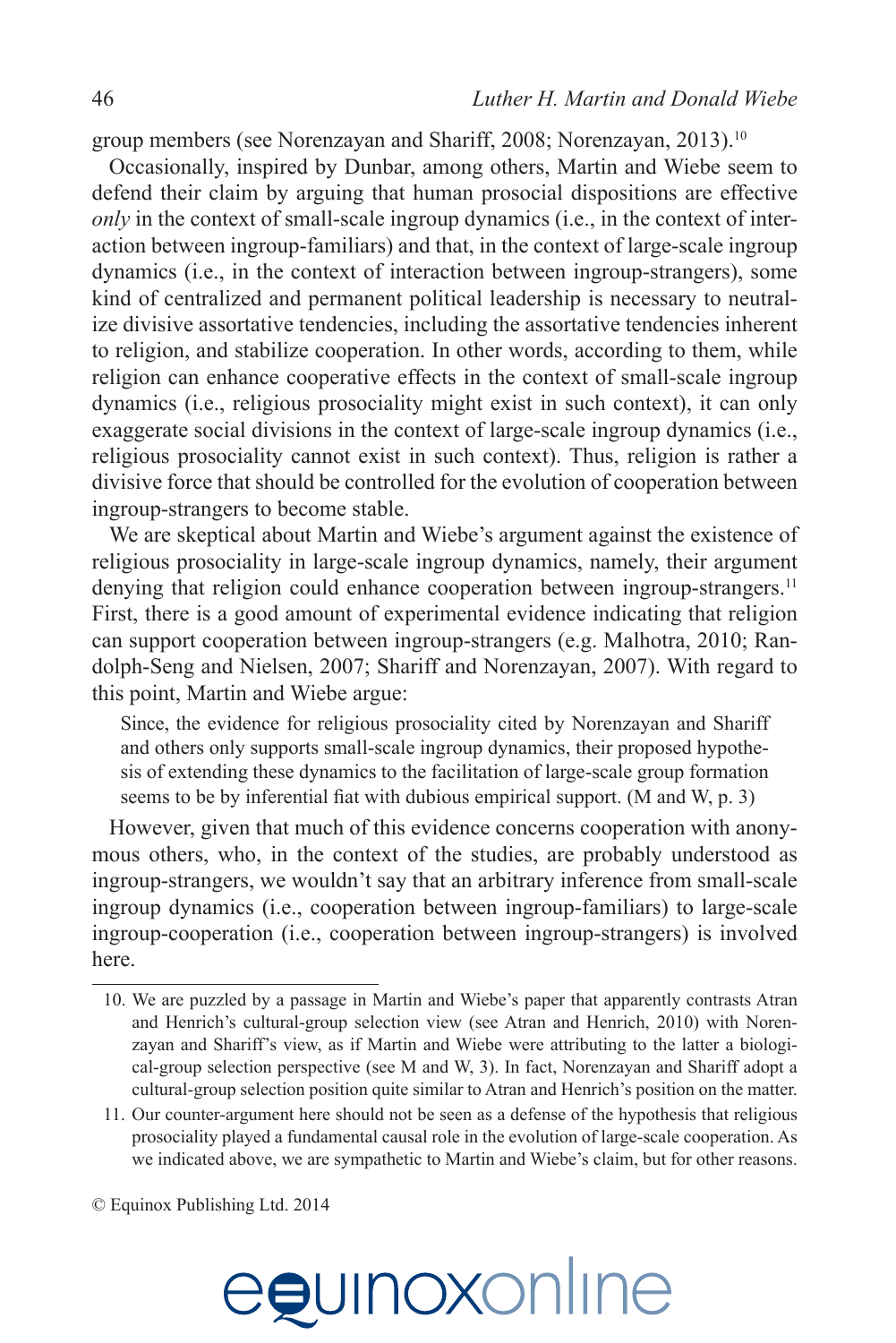Second, historical evidence related to phenomena such as the Crusades, for example, suggests that religion can enhance cooperation between ingroup-strangers. Martin and Wiebe claim that in such situations religion is utilized only as a symbolic device supervenient on political forces. However, what could be the reason for utilizing such symbolism in the first place, if not its possible effects in enhancing cooperation between ingroup-strangers?<sup>12</sup>

#### **References**

- Atran, S., and Henrich, J. 2010. "The Evolution of Religion: How Cognitive By-Products, Adaptive Learning Heuristics, Ritual Displays, and Group Competition Generate Deep Commitments to Prosocial Religions." *Biological Theory* 5*:* 18–30. [http://](http://dx.doi.org/10.1162/BIOT_a_00018) [dx.doi.org/10.1162/BIOT\\_a\\_00018](http://dx.doi.org/10.1162/BIOT_a_00018)
- Baumard, N. A., J-B. André and D. Sperber. 2013. "A Mutualistic Approach to Morality: The Evolution of Fairness by Partner Choice." *Behavioral and Brain Sciences* 36(01): 59–78.<http://dx.doi.org/10.1017/S0140525X11002202>
	- ———. and P. Boyer. 2013. "Explaining Moral Religions." *Trends in cognitive sciences* 17(6): 272–280.<http://dx.doi.org/10.1016/j.tics.2013.04.003>
- Boyer, P. and N. Baumard. 2014. "Empirical Problems with the Notions of 'Big Gods' and Prosociality in Large Societies." *Religion, Brain and Behavior* (Online first publication, July 2014)*.* <http://dx.doi.org/10.1080/2153599X.2014.928349>
- Blogowska, J., C. Lambert and V. Saroglou. 2013. "Religious Prosociality and Aggression: It's Real." *Journal for the Scientific Study of Religion* 52(3): 524–536. <http://dx.doi.org/10.1111/jssr.12048>
	- ———. and V. Saroglou. 2013. "For Better or Worse: Fundamentalists' Attitudes Toward Outgroups as a Function of Exposure to Authoritative Religious Texts." *International Journal for the Psychology of Religion* 23(2): 103–125. [http://](http://dx.doi.org/10.1080/87567555.2012.687991) [dx.doi.org/10.1080/87567555.2012.687991](http://dx.doi.org/10.1080/87567555.2012.687991)
- Ginges, J., I. Hansen and A. Norenzayan. 2009. "Religion and Support for Suicide Attacks." *Psychological science* 20(2): 224–230. [http://dx.doi.org/10.1111/](http://dx.doi.org/10.1111/j.1467-9280.2009.02270.x) [j.1467-9280.2009.02270.x](http://dx.doi.org/10.1111/j.1467-9280.2009.02270.x)
- Haidt, J. 2012. *The Righteous Mind: Why Good People Are Divided by Politics and Religion*. Random House LLC.
- Johnson, M. K., W. C. Rowatt and J. LaBouff. 2010. "Priming Christian Religious Concepts Increases Racial Prejudice." *Social Psychological and Personality Sci-*



<sup>12.</sup> Martin and Wiebe invoke two other arguments against the hypothesis that Big-Gods religions played a fundamental role in the evolution of large-scale cooperation. First, in a footnote, they claim that Big-Gods religions are neither necessary nor sufficient for large-scale cooperation. However, Norenzayan and Shariff's hypothesis is a probabilistic one about causal contribution, therefore this argument does not hold. Second, in the same footnote and other parts of the paper, they claim that their Hebrew-epic example counts against this hypothesis. However, besides the fact that the hypothesis at stake is a probabilistic one, their analysis of this example is too simplistic to be taken too seriously.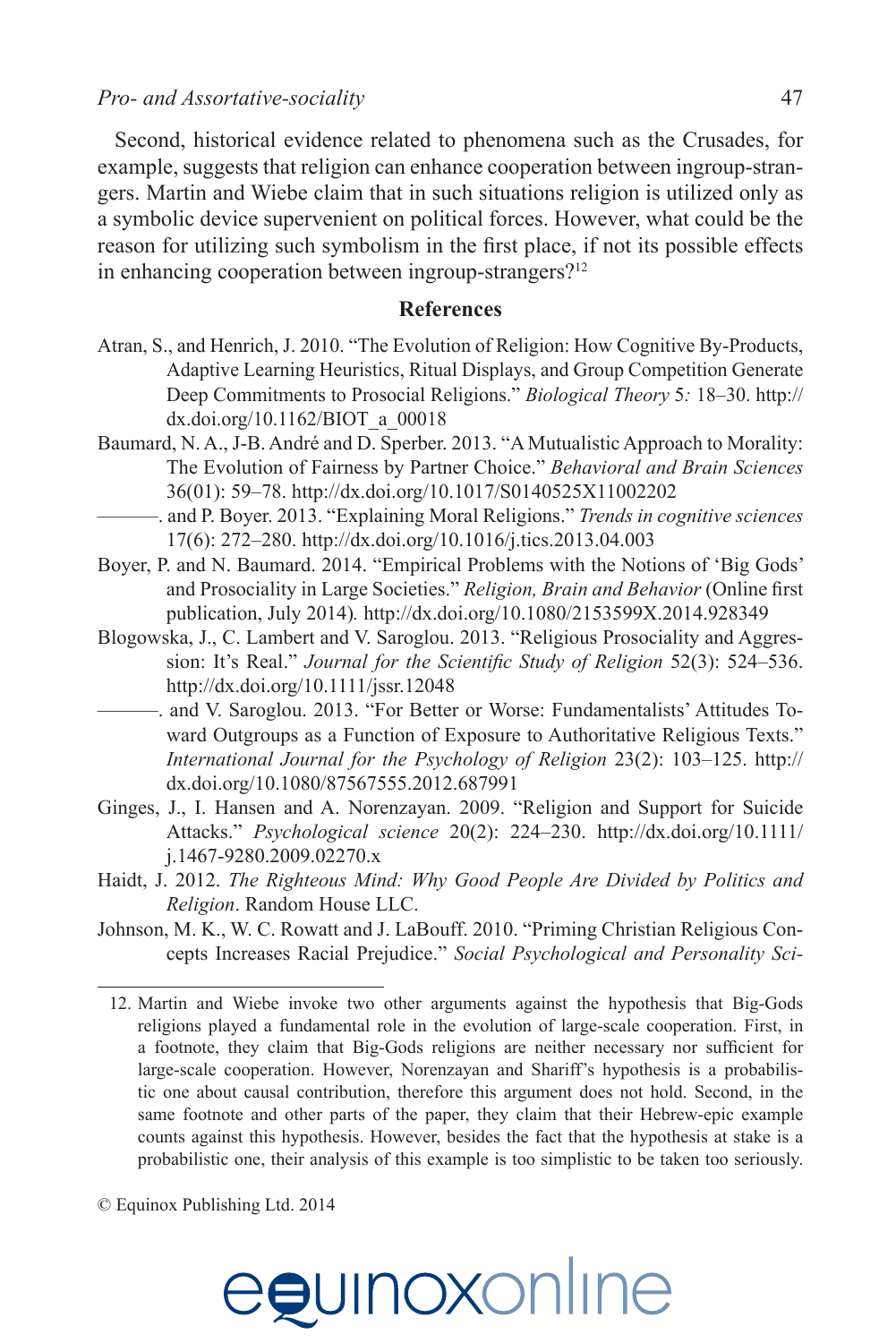*ence* 1(2): 119–126.

- Malhotra, D. 2010. "'Sunday Effect' on Pro-Social Behavior." *Judgment and Decision Making* 5(2): 138–143.
- Norenzayan, A. and A. F. Shariff. 2008. "The Origin and Evolution of Religious Prosociality." *Science* 322(5898): 58–62.<http://dx.doi.org/10.1126/science.1158757>
- Norenzayan, A. 2013. *Big gods: How Religion Transformed Cooperation and Conflict*. Princeton, NJ: Princeton University Press.
- Preston, J. L., R. S. Ritter and J. I. Hernandez. 2010. "Principles of Religious Prosociality: A Review and Reformulation." *Social and Personality Psychology Compass* 4(8): 574–590.<http://dx.doi.org/10.1111/j.1751-9004.2010.00286.x>
- Randolph-Seng, B. and M. E. Nielsen. 2007. "Honesty: One Effect of Primed Religious Representations." *The International Journal for the Psychology of Religion* 17(4): 303–315.<http://dx.doi.org/10.1080/10508610701572812>
- Shariff, A. F. and A. Norenzayan. 2007. "God is Watching You: Priming God Concepts Increases Prosocial Behavior in an Anonymous Economic Game." *Psychological Science* 18(9): 803–809.<http://dx.doi.org/10.1111/j.1467-9280.2007.01983.x>
- Stich, S., J. Doris and E. Roedder. 2010. "Altruism." In *The Oxford Handbook of Moral Psychology*, edited by the Moral Psychology Research Group, 147–205. Oxford: Oxford University Press.
- Teehan, J. 2010. *In the name of God: The Evolutionary Origins of Religious Ethics and Violence*. Chichester: Wiley-Blackwell. [http://dx.doi.org/10.1002/9781444320695](http://dx.doi.org/10.1002/9781444320695 )
- Tybur, J., D. Lieberman, R. Kurzban and P. DeScioli. 2013. "Disgust: Evolved Function and Structure." *Psychological Review* 120: 65–84. [http://dx.doi.org/10.1037/](http://dx.doi.org/10.1037/a0030778) [a0030778](http://dx.doi.org/10.1037/a0030778)

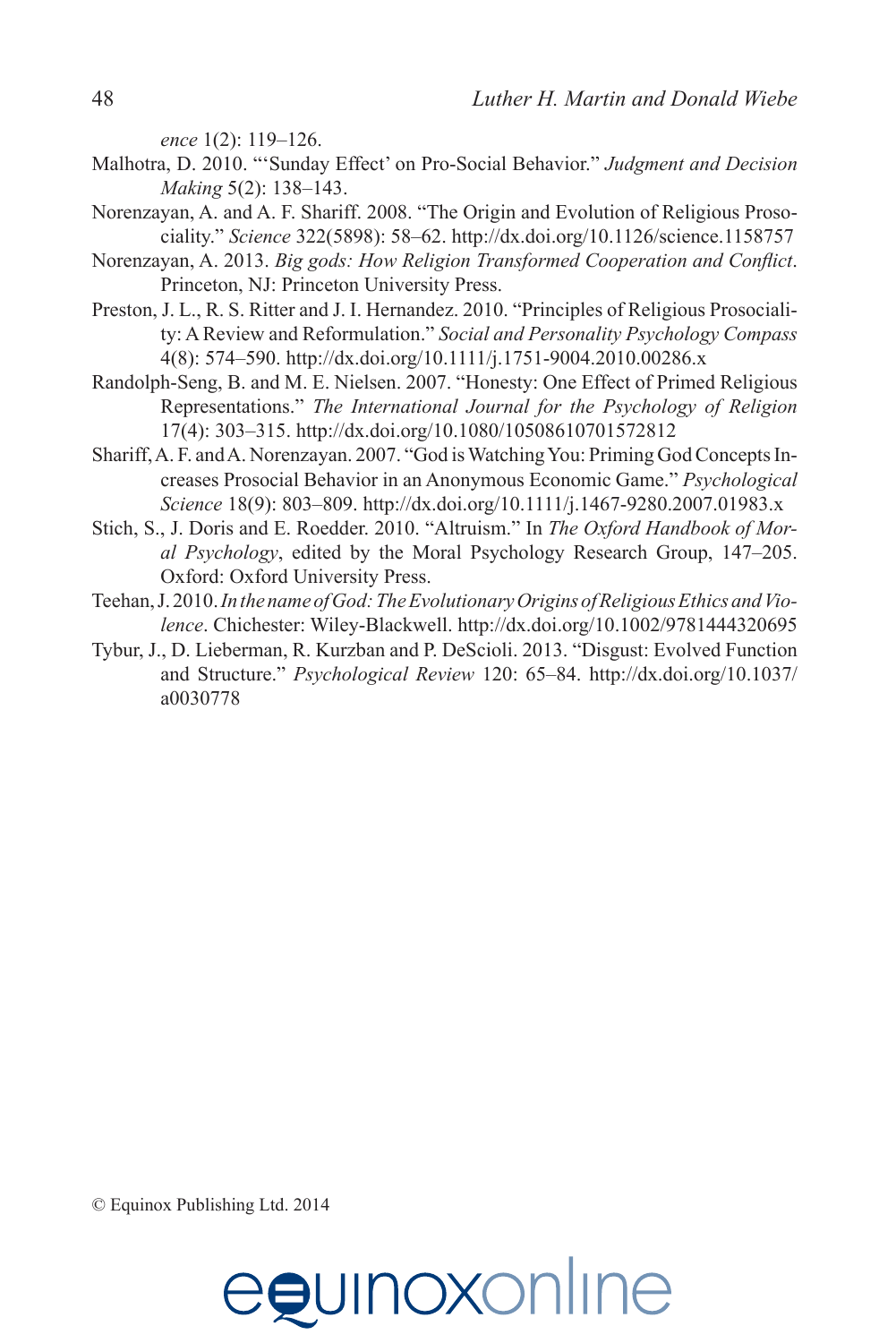### **Religious Prosociality, Experimental and Historical Conundrums: Continuing the Conversation**

#### Luther H. Martin and Donald Wiebe

We thank the editors of JCSR for inviting our paper as a target article. Our paper wasn't written for a target article but as a short presentation at the annual meeting of the IACSR in Berlin 2011. Consequently, we acknowledge some of the shortcomings identified by the commentators, the need for more detailed argument, for example, or of more comprehensive citation of relevant experimental literature. We are not, however, experimentalists; we are respectively a historian of religion and a philosopher. However, since it is generally acknowledged that the interdisciplinary field of CSR was founded precisely by a historian of religion and a philosopher (Lawson-McCauley 1990), we venture to presume that our perspective might have something to contribute to this still developing but, alas, narrowing field of study.

The thesis of our presentation is that assortative sociality seems to be as wellestablished in the evolved repertoire of *Homo sapien* behaviors as is prosociality and that the relationship of assortative sociality to religion seems to be at least as significant as that of prosociality to religion. Yet, we have noted a disproportionate emphasis in current CSR experimental research on the latter. For those who find no "relevant or plausible" interpretation "that religion is fundamentally tied to assortative sociality" (e.g. Sousa and Prochownik, 44, 45), we have cited in support of just that interpretation the research of Corey Fincher and Randy Thornhill (2012), Mark Schaller (2006), and Schaller and Damian Murray (2007, 2010) (henceforth Fincher *et al.*). We might note at the outset that our comment about unfettered research on prosociality leading to a global *kumbayah* is an ironic remark and not a scientific prediction (as it is taken to be by Lund *et al*, Rossano, and Sousa and Prochownik). We agree with Sousa-Prochownik that had we meant it as such, our claims would be a "straw man argument," indeed (44, 45). And, our reference to violence is not a hypothesis that religion is *necessarily* associated with violence (which Purzycki, 27; Rusanno, 32; Shaver-Sosis, 39; and Sousa-Prochownik, 42ff, seem to assume of our argument) but an observation about recurrent historical correlations of religion with assortative sociality. Consequently, we did not simply ignore or were unaware of the literature with regard to religion and violence (as claimed by Purzycki, Shaver and Sosis, and Sousa-Prochownik). Rather the relationship of religious assortative sociality, as of religious prosociality, to violence is a sepa-

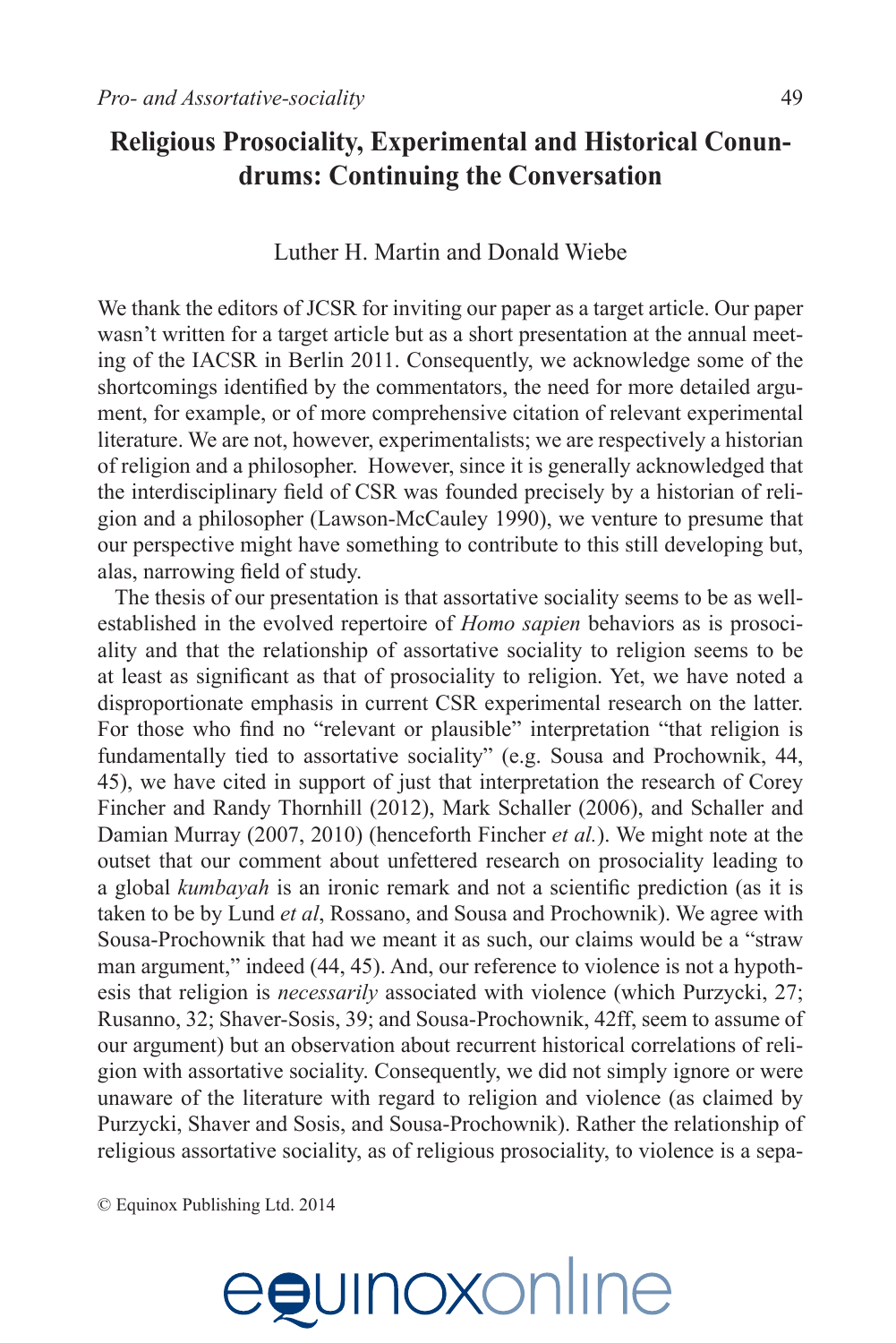rate question. Our focus, rather, was on the general neglect of the relationship between religion and assortative sociality in current CSR research, which, we argue, has privileged religious prosociality. Consequently, we find the charge of "selective reading" (Shaver and Sosis, Lund *et al.*) to be curious, since it is the neglect of, or unfamiliarity with, relevant literature on religion and assortative sociality by current CSR researchers that is precisely our complaint.

Benjamin Purzycki seems to think that our major concern is that CSR researchers fail to see religion's "ugly" features and that we see CSR research as simply interested in romanticizing religion (25). What Purzycki doesn't do, however, is to recognize the fundamental problem of the assortative sociality produced by the dynamics of ethnocentric religious belief and practice (see Fincher *et al.* cited above and Wiebe's subsequent argument 2013).

According to Purzycki, we make our case by relying on "haphazard intuitions, guesstimates, vague, high inference concepts, emotive language, and faulty reasoning" (26). Although he eventually acknowledges that one of our concerns is with claims by many cognitive science researchers that large-scale cooperation rests on, or is generated by, religious prosociality (27), he asserts that, even here, we "stack the deck" in our favor against that thesis and that our paper "reads as a loosely connected list of grievances rather than as a constructive critique that would strengthen the field" (28). Overall, therefore, our essay/argument is, in his judgement, nothing more than an "impressionistic portrait" that cannot even be taken as "an approximation of something grounded in reality" (25), and is a "disservice" to the field of CSR (25).

Although Purzycki makes some good suggestions for future research, none of which, to our knowledge, is being pursued, he rejects our suggestion that current research on religious prosociality may reflect the bias of pro-religious funding agencies by defiantly acknowledging support for his own research by such an agency. While acknowledging that there's "little question that resources influence the way we think, talk, and act," he asserts that "substantive issues lie not in how the scientific study of religion 'appears,' but what it does" (28). Of course, how CSR researchers "think, talk, and act" and what they are doing with respect to their research on religious prosociality is precisely the point of our paper. He concludes that "the most convincing approach" to resolving this issue, "would be to systematically *test* whether or not there is a relationship between funding sources and the 'appearance' or reality of influence (emphasis original)." We referenced such an assessment by Wiebe (2009).

 Matt Rossano, like Purzycki, also relies on *ad hominem* remarks rather than critical argument. And instead of dealing with substantive issues raised in our paper, he offers "I bet" (33) and "it may be" (34) suppositions—hardly the

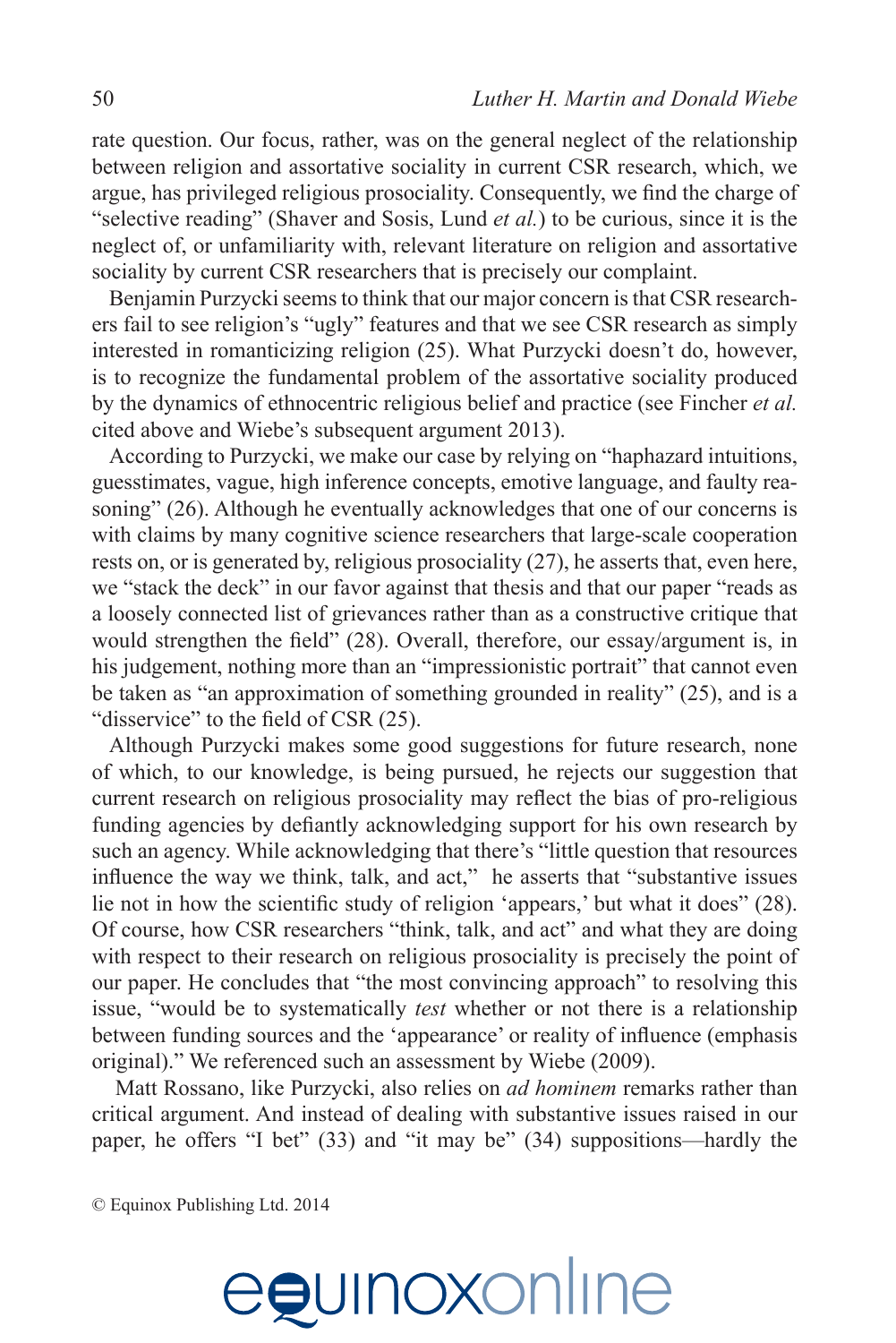"empirically supportive evidence" he accuses us of neglecting (31). Given his lack of substantive criticism and professional civility, we will proceed to a consideration of the constructive assessments raised by the other contributors to this review.

Erik Lund, Maxine Najle, Ben Ng, and Will Gervais rightly note that we see CSR researchers as being preoccupied with the prosocial character of religion. They correctly note, moreover, that we think these researchers fail to see that the ingroup cooperative character of religious prosociality constitutes a protective boundary against others and therefore cannot explain the emergence of the large-scale cooperation among strangers that made possible the growth of cities, states, and civilizations as has been hypothesized by many in the cognitive science of religion. Finally, they also point out that we think this preoccupation with religion as a prosocial phenomenon ignores historical and political realities that provide more persuasive accounts for these large-scale cooperative developments. Consequently, we agree with them that "[n]either religions, nor any other factor proposed as a mechanism facilitating the rapid scaling up of human cooperation in some groups of the past twelve millennia promote universal helping behavior, nor should they be expected to" (20).

Although much of their account of religion as fostering ingroup cooperation agrees with our analysis—including, it appears, our claims that ingroup prosocial behavior produces outgroups that block large-scale cooperative interaction with strangers (Lund *et al.* cite Preston and Ritter 2013) – they nevertheless suggest that such large-scale cooperation emerged in the Holocene, paralleled, as they put it, by the emergence of religions with big moralizing gods (20). They base that claim on Norenzayan's recent book *Big Gods: How Religion Transformed Cooperation and Conflict* (2013) (20). However, there is just no archaeological or historical evidence for the emergence of big moralizing gods or of institutionalized religions in this period of *Homo sapiens*' history (Wiebe, *forthcoming*; Martin *forthcoming*), and when such gods do emerge, Lund *et al.*'s observation that they paralleled the development of large-scale cooperation begs the proverbial chicken and egg question of causation. As they correctly note, "secular institutions and markets make poor candidates for explaining the origins of large-scale cooperation, since both institutions and markets require cooperation to exist in the first place" (22, n. 5). But doesn't this same principle of some kind of prior cooperative comportment apply for the origin of religious institutions as well?

By attempting to correct what they see as our mischaracterization of the situation, Lund *et al.* maintain that "[i]t's the conflict that drives the large-scale cooperation" (21). But this, as they admit, is to "reframe" the problem under

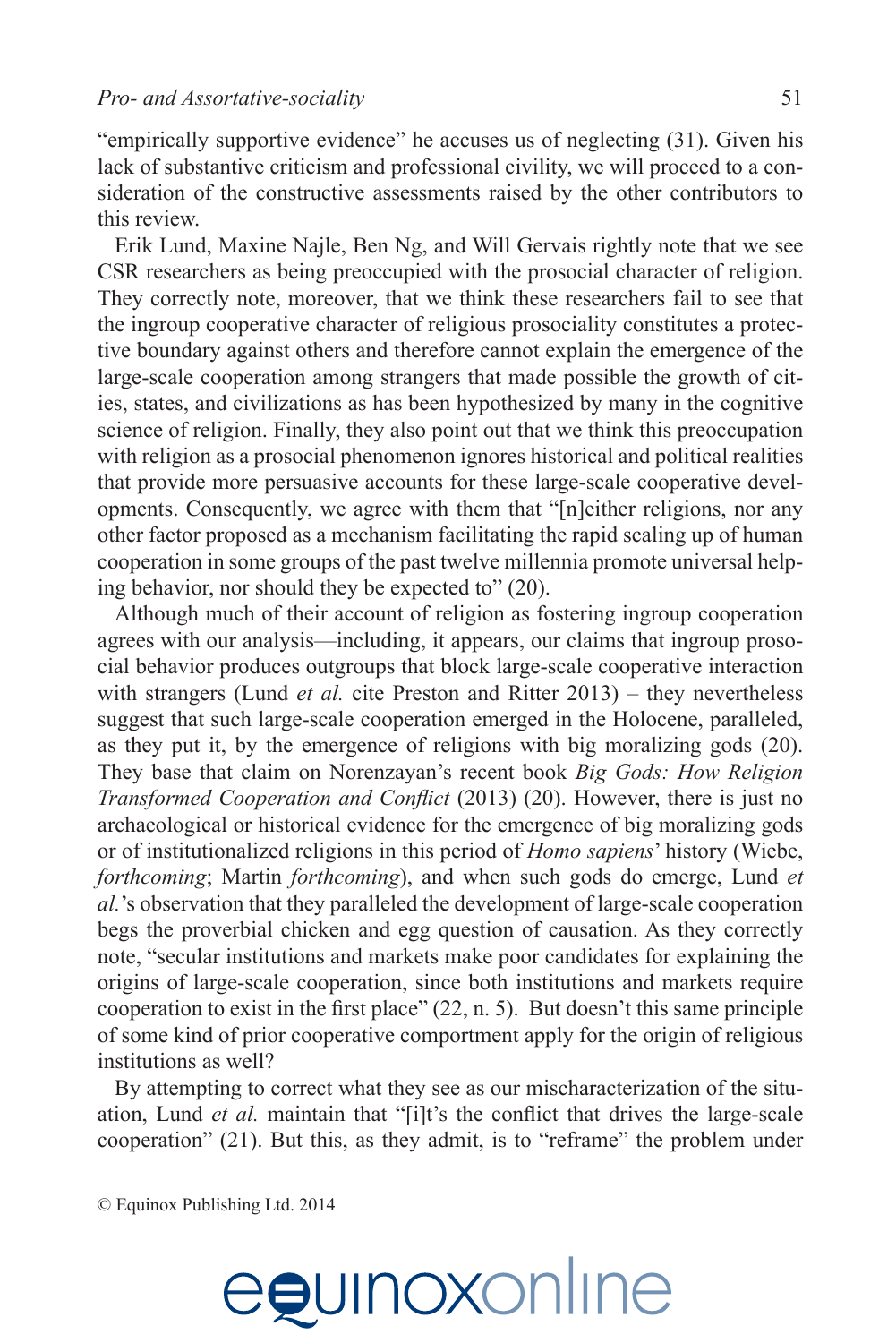discussion. That "reframing" of the issue, however, amounts to a rejection of the original hypothesis put forward by Norenzayan and Shariff, which we cited, and taken up by others. As Lund *et al.* put it: "The central premise of religious prosociality is *not* that religious people indiscriminately cooperate with others. Rather, it is that some religions may include features that were conducive to promoting *ingroup cooperation* and as a result *outcompeted* rival religions over the course of cultural evolutionary history" (20, emphasis in the original). Thus, they conclude that "cultures that were able to use religion to bind the group together would have gained a significant advantage over the less cohesive groups" (22). With that speculative scenario, we have, of course, either the violent destruction of one religious group by another or the subordination and incorporation of one religious group within another, not the expansion of ingroup cooperation to include the stranger. Rather "expansion" is achieved through political power or by military force and not by cooperation. This alternative hypothesis does not, then, amount to a correction of our thesis, but rather supports it.

Shaver and Sosis at least entertain the possibility that there might be a disproportionate emphasis on religious prosociality in CSR research (37) and so take our concern seriously. But they also point out that interest in this topic should not come as a surprise given that cooperation of any sort is an evolutionary puzzle (37, so also Lund et al., 20). Although we agree with this observation, we are not altogether sure why Shaver and Sosis then proceed to spend the bulk of their response on the issues of conflict between individuals, cooperation as an effective means to competition, warfare as a possible motivator of an increase in religious commitment, and the like (37–38). We are gratified that they agree with us "that political institutions and economic factors are important for understanding violence" (39), but our claim was that such factors are important for understanding the emergence of the kind of interaction among strangers we find in the formation of large-scale societies. Furthermore, we do not disagree with their claim that "political and economic determinants of religious behavior certainly are not mutually exclusive to evolutionary explanations" (39), but we do not see this agreement as justifying their claims about religious prosociality being the foundation of the formation of large-scale societies. And, while we agree with Shaver's and Sosis's skepticism about religion being "the *cause* of violence" (38, emphasis original), we nevertheless remain skeptical about religions being the *cause* of scaled-up prosociality.

Like Purzycki, Shaver and Sosis are sensitive to our suggestion that a prosocial bias in contemporary CSR research may result from pro-religious funding agencies. Shaver and Sosis suggest that the source of this presumed bias may, rather, be the result of CSR's recent encounter with selectionist thinking. Ironi-

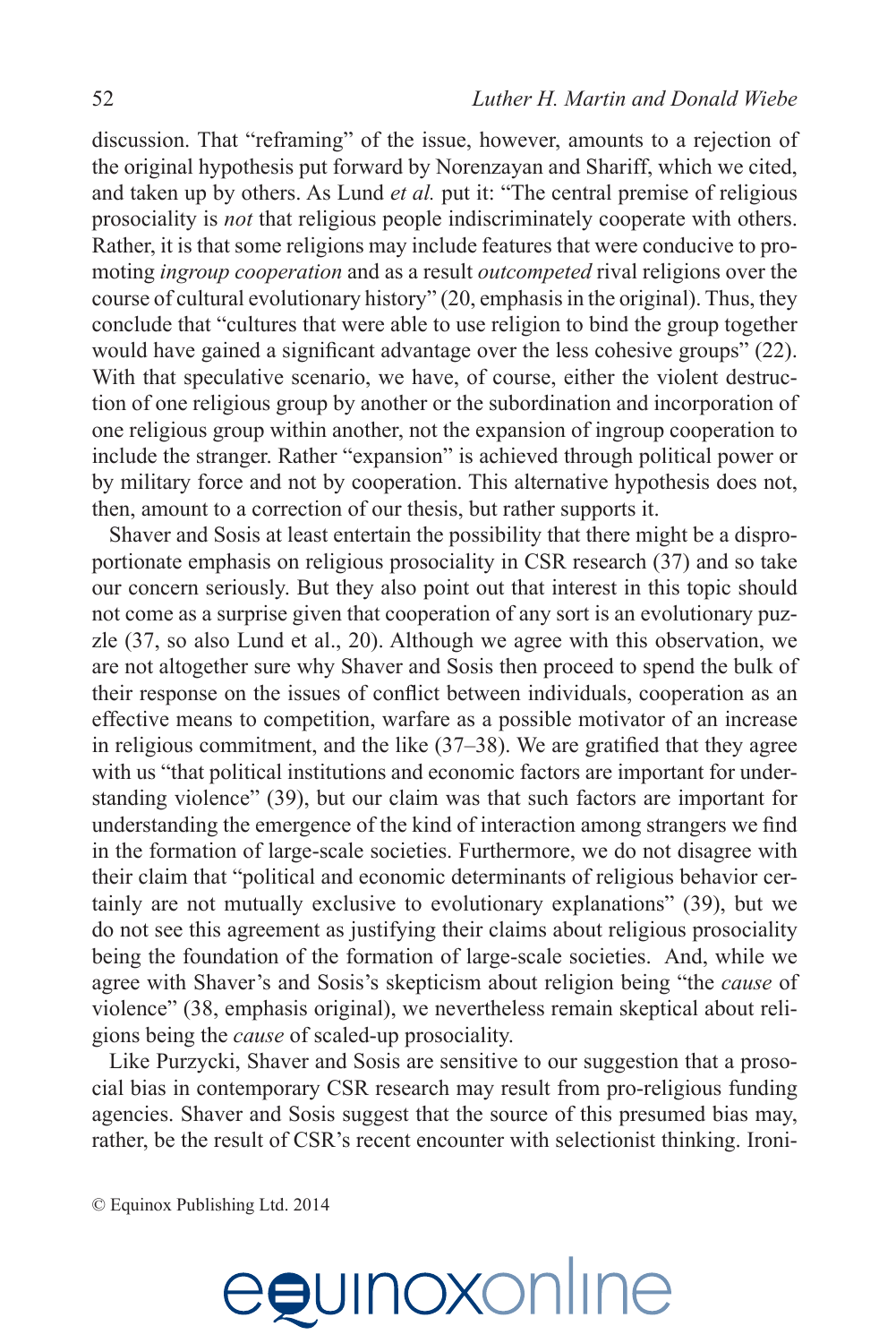cally, however, evolutionary biologist Jerry Coyne has suggested that selectionist theories of religion are just as attractive to pro-religious funding agencies as is research on religious prosociality (Coyne 2012).

Paulo Sousa and Karolina Prochownik focus their critical attention on our claims that religion is fundamentally tied to assortative sociality and that religious prosociality did not play a significant role in the emergence of large-scale cooperative behavior (42). Differentiating group-marker prosociality from mutualistic and altruistic prosociality (43), they maintain that religious prosociality can be more or less inclusive (43). The diversity of religious prosocialities, they maintain, may range in inclusiveness from ingroup-familiars to what they call ingroup-strangers, outgroup-familiars, and outgroup-strangers. Were this the case, we could acknowledge that religious prosociality could have funded, so to speak, the development of large-scale human cooperative behavior. However, their alternative proposal is itself subject to serious question. How do Sousa and Prochownik differentiate ingroup-strangers from outgroup-familiars? And what are members of outgroups if not strangers to ingroups, and members of ingroups if not familiars? This taxonomy, it seems to us, is not so much robust as overly refined.

Sousa's and Prochownik's claim that we argue that religion is of no relevance to large-scale cooperative behavior is also misdirected. We argue precisely that religion can, as they put it, be utilized "as a symbolic device supervenient on political [and economic] forces" (47). This would especially make sense should their claim be true that religious prosociality grounds large-scale cooperation on the basis of cultural-group selection, by which one big-god group out competes other big-god groups "by violently eliminating them or absorbing them" (45).

As we have noted above, we do not believe that religious prosociality is the basis for the emergence of *large-scale* human cooperation. Contrary to Sousa's and Prochownik's claim, moreover, we did not, and do not, deny that religion may play a positive role in large-scale societies; we only deny the claims that religious prosociality is the *cause* for the emergence of large-scale societies. Rather, we maintain that the primary *causes* of an expanded cooperative interaction in human populations– what Sousa and Prochonik call "large-scale ingroup dynamics"—are economic factors, political power, and military force. Furthermore, we also believe that the empirical/experimental, ethnographic and historical evidence shows that religious prosocial dispositions are far more effective in circumscribing small-scale groups and that such groups may indeed need to be in some way accommodated if they are not to become a divisive force in modern society.

 We are in complete agreement with Sousa's and Prochownik's definition of religion "in terms of beliefs in supernatural agents" (as a necessary if not suf-

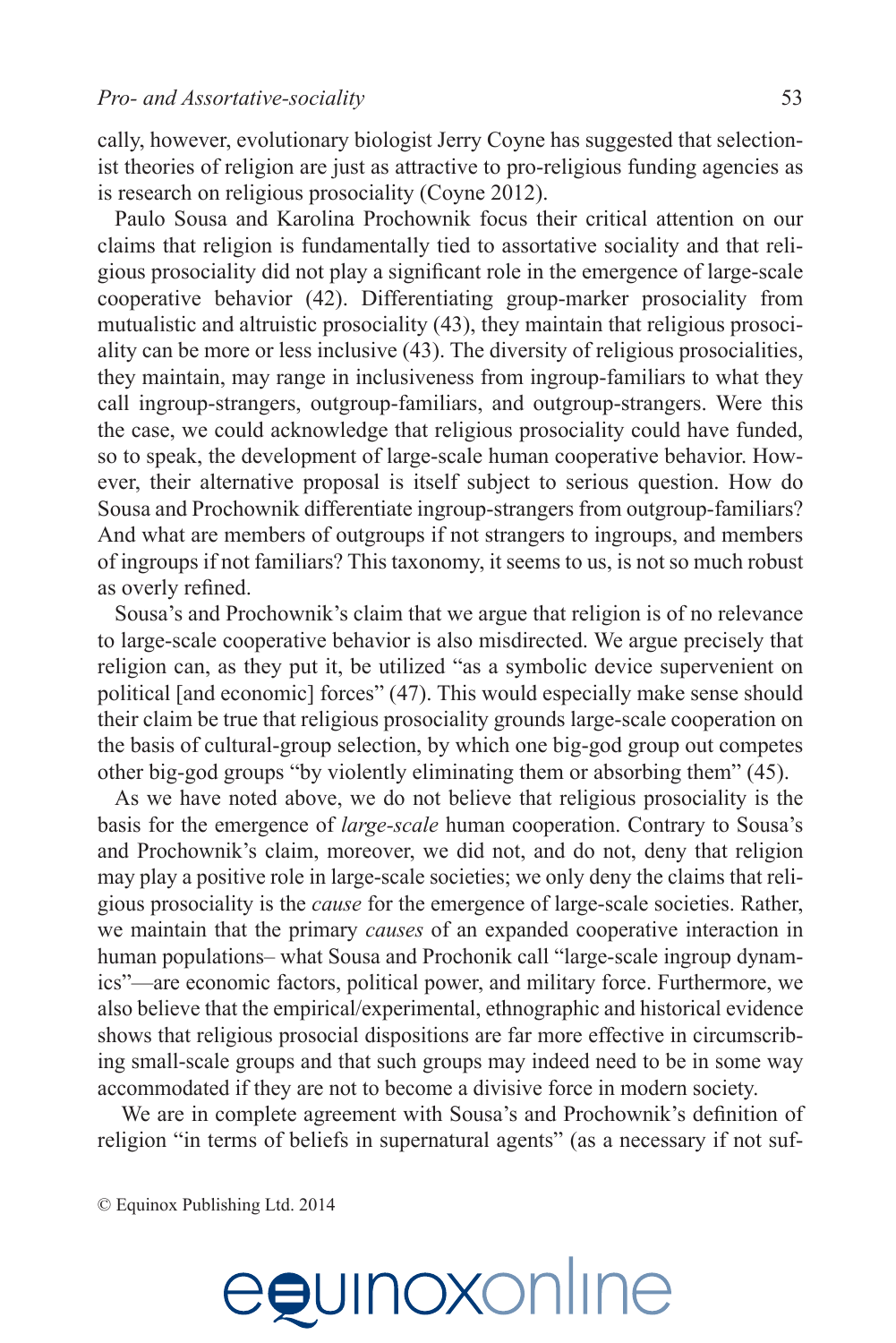ficient feature) and "religious prosociality as behavior that follows social norms as being at least partially motivated by the belief that a supernatural agent sanctions the norm" (43). In Fincher *et al.*'s hypotheses, it is precisely the "wide variety of representations of supernatural agents involved in religious beliefs," that initially articulate group boundaries in order "to discriminate outgroup members."

We are pleased that Sousa and Prochownik are sympathetic to our claims and do not wish to be seen as defending "the hypothesis that religious prosociality played a fundamental causal role in the evolution of large-scale cooperation" (46, note 11), even if they offer alternative evidence for those claims. We look forward to elaborations of their "other reasons," particularly so in that this claim sets them foursquare against the claims by other CSR researchers that religious prosociality is the reason/cause for the emergence of large-scale human cooperation. Finally, we agree that "there is no necessary psychological connection between…prosociality…and religion (i.e., that the psychological mechanisms promoting prosociality are independent of religion)." Given this, our simple question then is, why then does so much contemporary CSR research focus on religious prosociality?

Unlike the other commentators, Luke Galen's assessment of our position accepts not only the conclusions we reached in our analysis of religious prosociality, but he also finds our argument sound. He cites the research of Michael Welch *et al.* showing that outgroup-inclusive trust is not associated with religiosity and sees the claim that religions extend cooperation towards strangers and outgroup members as being motivated by an assumption that parochial altruism is a form of general prosociality (13). He acknowledges that belief in watchful big gods is more prevalent in larger societies but points out that the data does not show that this is associated with reduced internal conflicts. As for big gods being important monitors of human behaviour that motivates cooperation, he shows that "[s]upernatural content is not a necessary component but [only] one of a variety of general social monitoring intuitions" (15; see now Harrell 2012). According to Galen, then, outgroup-inclusive trust is not associated with religiosity, and there is no clear evidence that big gods play a causal role in this socalled moral ascent from ingroup sociality to outgroup-inclusive cooperation.

Galen points out that our argument about religions functioning as hazard protection systems is "consistent with [Jesse Graham's and Jonathan] Haidt's purity domain" as a foundation for social binding (14, Graham and Haidt 2010). And he agrees with Robert Wright that "religious concepts reflect, rather than causally initiate, societal changes, such that cultural shifts have led to evolutions in religious emphases," i.e., that "the drift of the divine can be understood only by

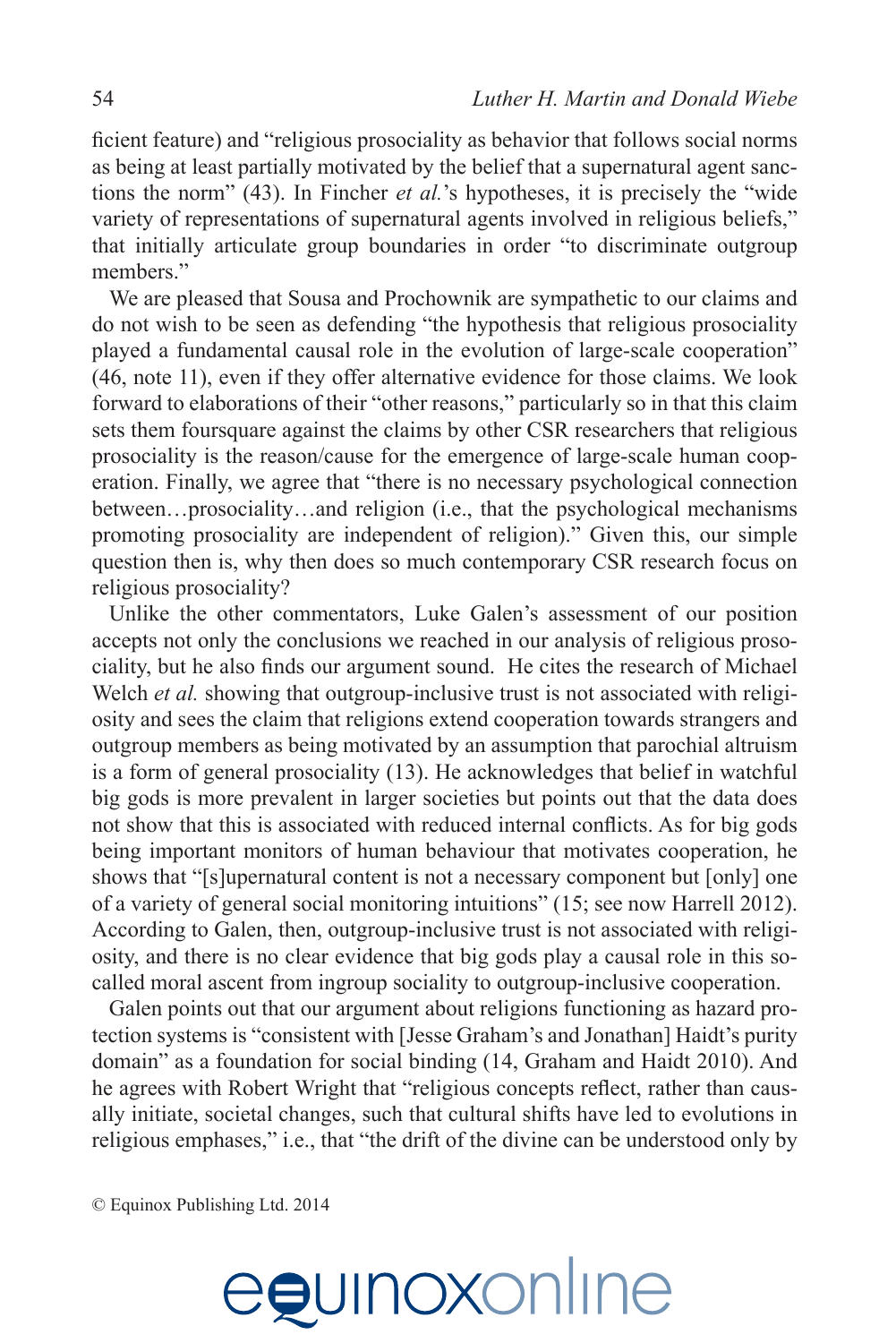appreciating divinity's subservience to the facts on the ground" (Wright 2009, 77), a historical probability we sought to illustrate, though not establish, with our "quasi-historical anecdote" (Rossano, 31).

In conclusion, we should like briefly to comment on those who wish to "give us a history lesson" (Rosanno, 33, 34). These lessons are, however, notably wanting. Rosanno's lesson, for example notes that "less than 10% of wars in human history had a significant religious motive to them…A solid majority (60%) had absolutely no religious motive at all" (32, "historical" data which he documents from his "research" on Google). Given these figures, however, Rosanno's "research" would seem rather to support than challenge our argument that historical change, much less the formation of large-scale societies, is little motivated by religion, whether pro- or assortative. Further, he asserts that a number of civilizations have "all come and gone—but the Jews are still with us" (33). He concludes from this egregious generalization that "some religions have found a formula for extra-ordinary staying power," but he does not reveal what that formula is. In fact, most of the historical groups he lists as having not survived, of course, had their own religious commitments (even the "Teetotalers"!) (33). Does he mean to imply that the Moabites, who were presumable conquered by and/or assimilated into Israel, didn't survive because of a deficient religiosity? Or might it have been because of their military inferiority? And, Rosanno emphasizes the Emperor Julians' admiration of Christian piety as documenting "an attractive force to outsiders" (this time citing Rodney Stark rather than Google). However, the good Emperor's admiration of Christian attractiveness didn't persuade him to convert, nor did it dissuade him from his anti-Christian agenda of neo-pagan revival. Rather, Julian's comments reflected a political desire to reform and strengthen Rome's own social network. Equally curious is Lund *et al*'s understanding of the New Testament dictum to "Love thy neighbor as thyself" (Mt 19:19, 22: 39; Mk. 12:33; Rom. 13:9) as referring "only to other Israelites" (20).

Purzycki's history lesson, citing Matthews *et al.* on sixteenth-century Anabaptists, concludes that "local features of social and ecological context predict advocacy of violence better than cultural transmission." In other words, "religious rhetoric conforms to locally specific problems that can be addressed… collectively" (27). Although our thesis is about assortative sociality, not violence, we agree that it is social and ecological factors that better predict religious behaviors. However, Purzycki's history lesson from the example of the Mongol Empire is puzzling. Although Purzycki emphasizes Ghengis Khan's religious accommodations as supportive of his imperial successes, the Mongol Empire was nevertheless established by unusually violent military conquests, in which

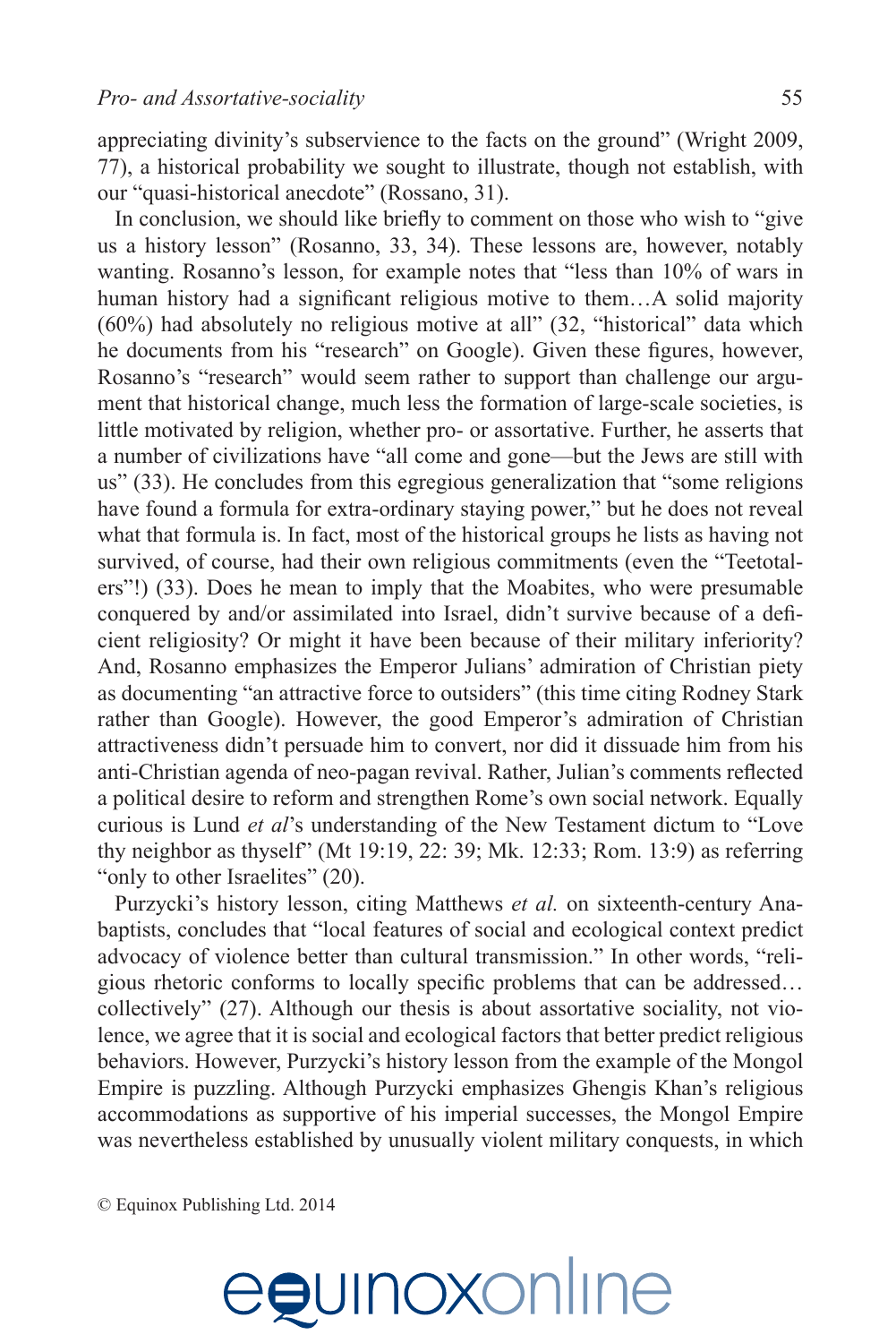he put to death any who opposed him, including Teb Tengeri, a powerful and influential shaman who represented Ghengis's own religious proclivities and whose counsel had heretofore guided his imperial ambitions (Weatherford 2005, 75). Given the dubious "history lessons" offered by some of the commentators, Galen's endorsement of our recommendation that "historical analysis be added to the range of disciplines investigating the social function of religion" (42) is most salient.

We appreciate the critical engagement with our paper by most of the commentators and we hope to have at least shown that both the empirical and historical evidence is more complex, ambiguous, and nuanced than evidenced in the assumptions of current experimental research. Consequently, we hope that the interdisciplinary conversation our article has generated, and more like it, will continue to be a defining characteristic of CSR.

#### **References**

- Coyne, J. 2012. "The Problem with Group Selection, Response to Steven Pinker." *The Edge* 6.18 http://edge.org/conversation/the-false-allure-of-group-selection#rc. Accessed 5/2013.
- Fincher, C. L. and R. Thornhill. 2012. "Parasite-Stress Promotes Ingroup Assortative Sociality: The Cases of Strong Family Ties and Heightened Religosity." *Behavioral and Brain Sciences* 35(2): 61–79. [http://dx.doi.org/10.1017/](http://dx.doi.org/10.1017/S0140525X11000021) [S0140525X11000021](http://dx.doi.org/10.1017/S0140525X11000021)
- Graham, J. and J. Haidt. 2010. "Beyond Beliefs: Religions Bind Individuals Into Moral Communities." *Personality and Social Psychology Review* 14(1): 140–150. <http://dx.doi.org/10.1177/1088868309353415>
- Harrell, A. 2012. "Do Religious Cognitions Promote Prosociality?" *Rationality and Society* 24(4): 463–482. <http://dx.doi.org/10.1177/1043463112463930>
- Lawson, E. T. and R. N. McCauley. 1990. *Rethinking Religion: Connecting Cognition and Culture.* Cambridge: Cambridge University Press.
- Martin, L. H. Forthcoming. **"**Great Expectations for Ara Norenzayan's *Big Gods." Religion*.
- Preston, J. L. and R. S. Ritter. 2013. "Different Effects of Religion and God on Prosociality with the Ingroup and the Outgroup." *Personality and Social Psychology Bulletin* 39(11): 1471–1483.<http://dx.doi.org/10.1177/0146167213499937>
- Schaller, M. 2006. "Parasites, Bahavioral Defenses, and the Social Psychological Mechanisms Though Which Cultures Are Evoked." *Psychological Inquiry* 17: 91–101.
- ———. and D. R. Murray. 2007. "Pathogens, Personality, and Culture: Disease Prevalence Predicts Worldwide Variability in Sociosexuality, Extraversion, and Openness to Experience." *Journal of Personality and Social Psychology* 95: 212–221. <http://dx.doi.org/10.1037/0022-3514.95.1.212>

© Equinox Publishing Ltd. 2014

### egunoxonline